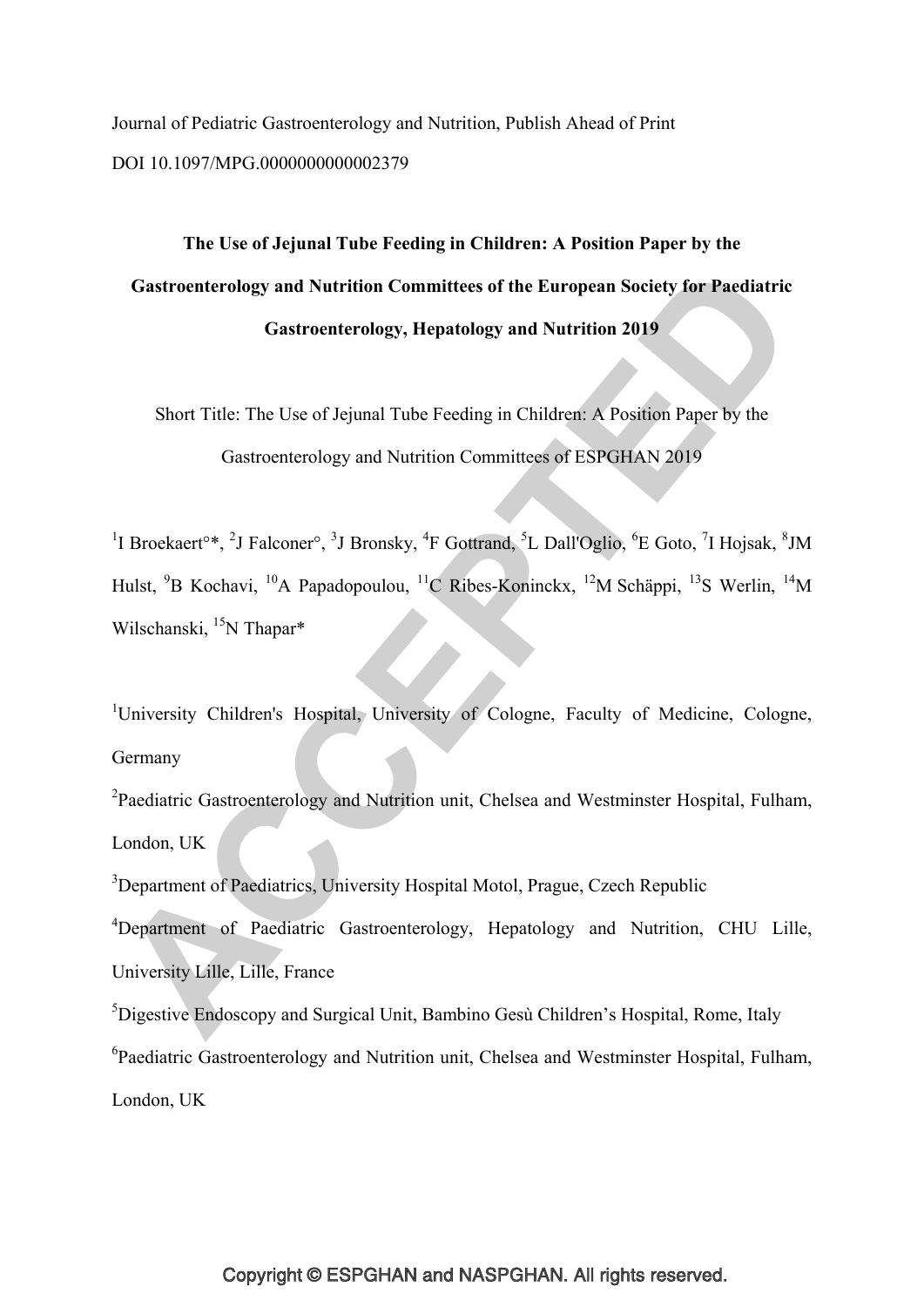<sup>7</sup>Children's Hospital Zagreb, University of Zagreb School of Medicine, Zagreb, University J.J. Strossmayer, School of Medicine, Osijek, Croatia

<sup>8</sup>Department of Paediatric Gastroenterology, Erasmus Medical Centre - Sophia Children's Hospital, Rotterdam, the Netherlands

<sup>9</sup> Pediatric Gastroenterology Unit, The Edmond and Lily Safra Children's Hospital, The Haim Sheba Medical Center, Ramat Gan, Israel

<sup>10</sup>Division of Gastroenterology, Hepatology and Nutrition, First Department of Pediatrics, University of Athens, Children's Hospital "Agia Sofia", Athens, Greece

<sup>11</sup>Pediatric Gastroenterolgy, Hepatology and Nutrition, La Fe University Hospital, Valencia, Spain

<sup>12</sup>Pediatric Gastroenterology, Grangettes Clinic, Geneva, Switzerland

<sup>13</sup>The Medical College of Wisconsin, Milwaukee, WI, USA

<sup>14</sup>Pediatric Gastroenterology Unit, Hadassah – Hebrew University Medical Center, Jerusalem, Israel

<sup>15</sup>Neurogastroenterology and Motility Unit, Department of Pediatric Gastroenterology, Great Ormond Street Hospital NHS Foundation Trust, London, UK

°shared first co-authorship

\*corresponding authors

# **Acknowledgements:**

We thank Giulia Angelino for the preparation of Table 3 and review of the literature to question 5 and 6.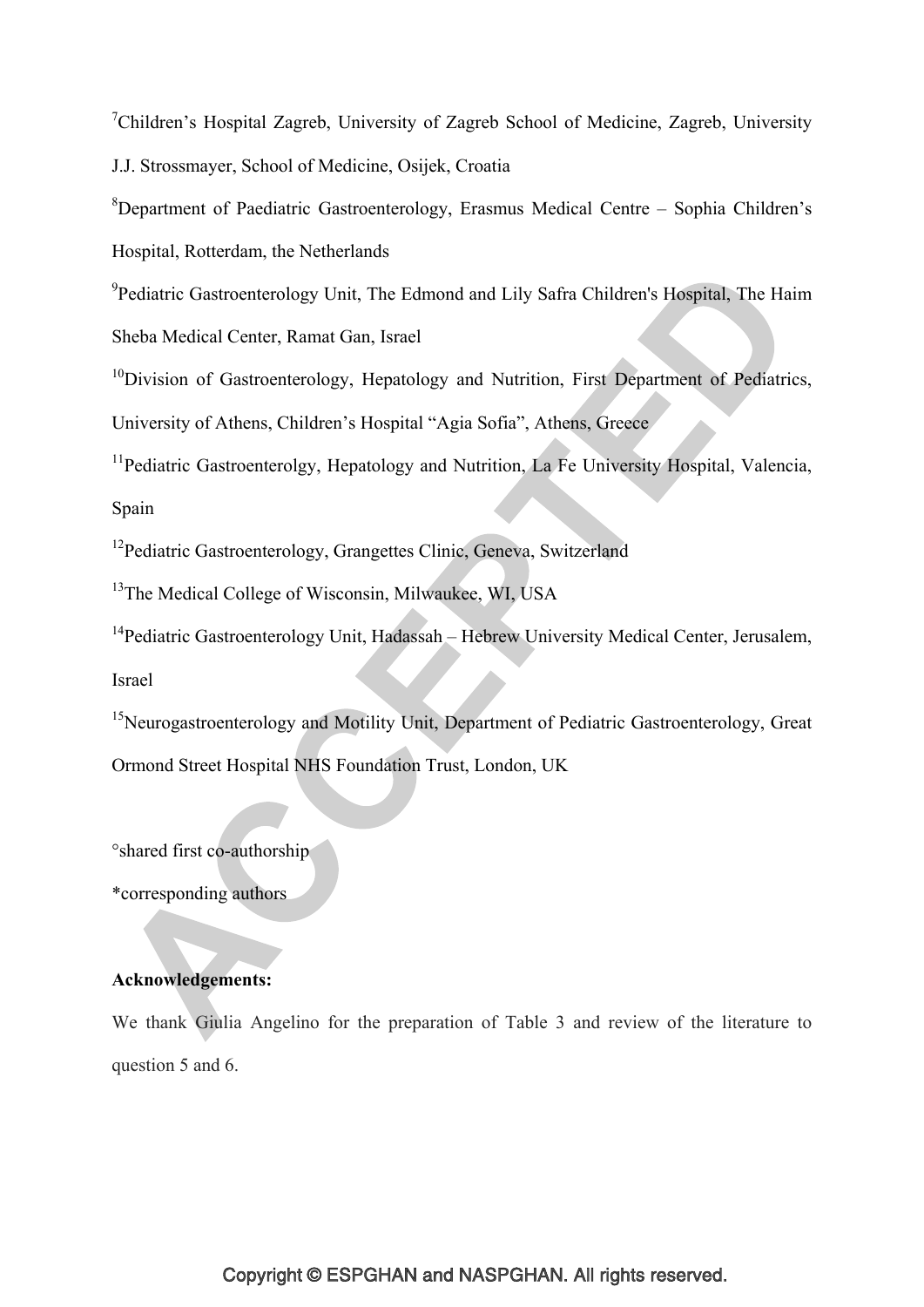# **Abbreviations:**

- EN: enteral nutrition
- GJT: gastrojejunal tube or gastrojejunostomy tube
- GER(D): gastroesophageal reflux (disease)
- HEN: home enteral nutrition
- JT: jejunal tube
- JTF: jejunal tube feeding
- LoE: level of evidence
- MCT: medium chain triglycerides
- MDT: multidisciplinary team
- NGT: nasogastric tube
- NI: neurological impairment
- NJT: nasojejunal tube
- PEE: percutaneous endoscopic enterostomy
- PEG: percutaneous endoscopic gastrostomy
- PEG-J: percutaneous endoscopic gastro-jejunostomy
- PEJ: percutaneous endoscopic jejunostomy
- PICU: Paediatric Intensive Care Unit
- PN: parenteral nutrition
- PPI: proton pump inhibitor
- RCT: randomised controlled trial
- SBS: short bowel syndrome
- SoR: strength of recommendation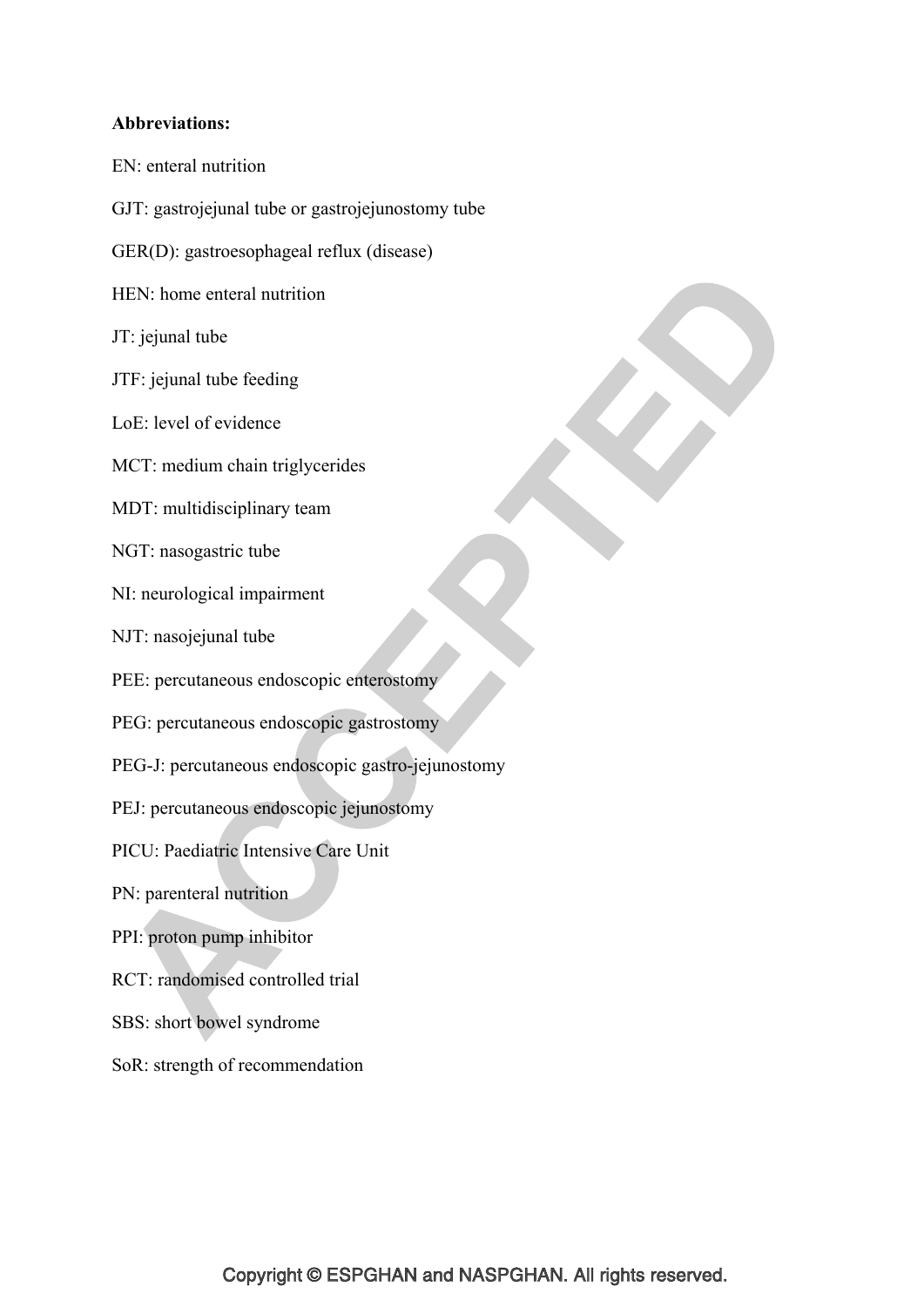#### **Abstract**

**Objectives**: Jejunal tube feeding (JTF) is increasingly becoming the standard of care for children where gastric tube feeding is insufficient to achieve caloric needs. Given a lack of a systematic approach to the care of JTF in paediatric patients, the aim of this position paper is to provide expert guidance regarding the indications for its use and practical considerations to optimise its utility and safety.

**Methods:** A group of members of the Gastroenterology and Nutrition Committees of the European Society of Paediatric Gastroenterology Hepatology and Nutrition (ESPGHAN) and of invited experts in the field was formed in September 2016 to produce this clinical guide. Seventeen clinical questions treating indications and contraindications, investigations prior to placement, techniques of placement, suitable feeds and feeding regimen, weaning from JTF, complications, long-term care, and ethical considerations were addressed.

A systematic literature search was performed from 1982 to November 2018 using Pubmed, the MEDLINE and Cochrane Database of Systematic Reviews. Grading of Recommendations, Assessment, Development, and Evaluation was applied to evaluate the outcomes.

During a consensus meeting, all recommendations were discussed and finalized. In the absence of evidence from randomized controlled trials, recommendations reflect the expert opinion of the authors.

**Results:** A total of 33 recommendations were voted on using the nominal voting technique.

**Conclusions:** JTF is a safe and effective means of enteral feeding when gastric feeding is insufficient to meet caloric needs or is not possible. The decision to place a jejunal tube has to be made by close cooperation of a multidisciplinary team (MDT) providing active follow-up and care.

Keywords: children; care; clinical guide; contraindications; ethical considerations; Feeding; indications; investigations; jejunal tube; jejunal tube feeding; multidisciplinary team; placement; recommendations; weaning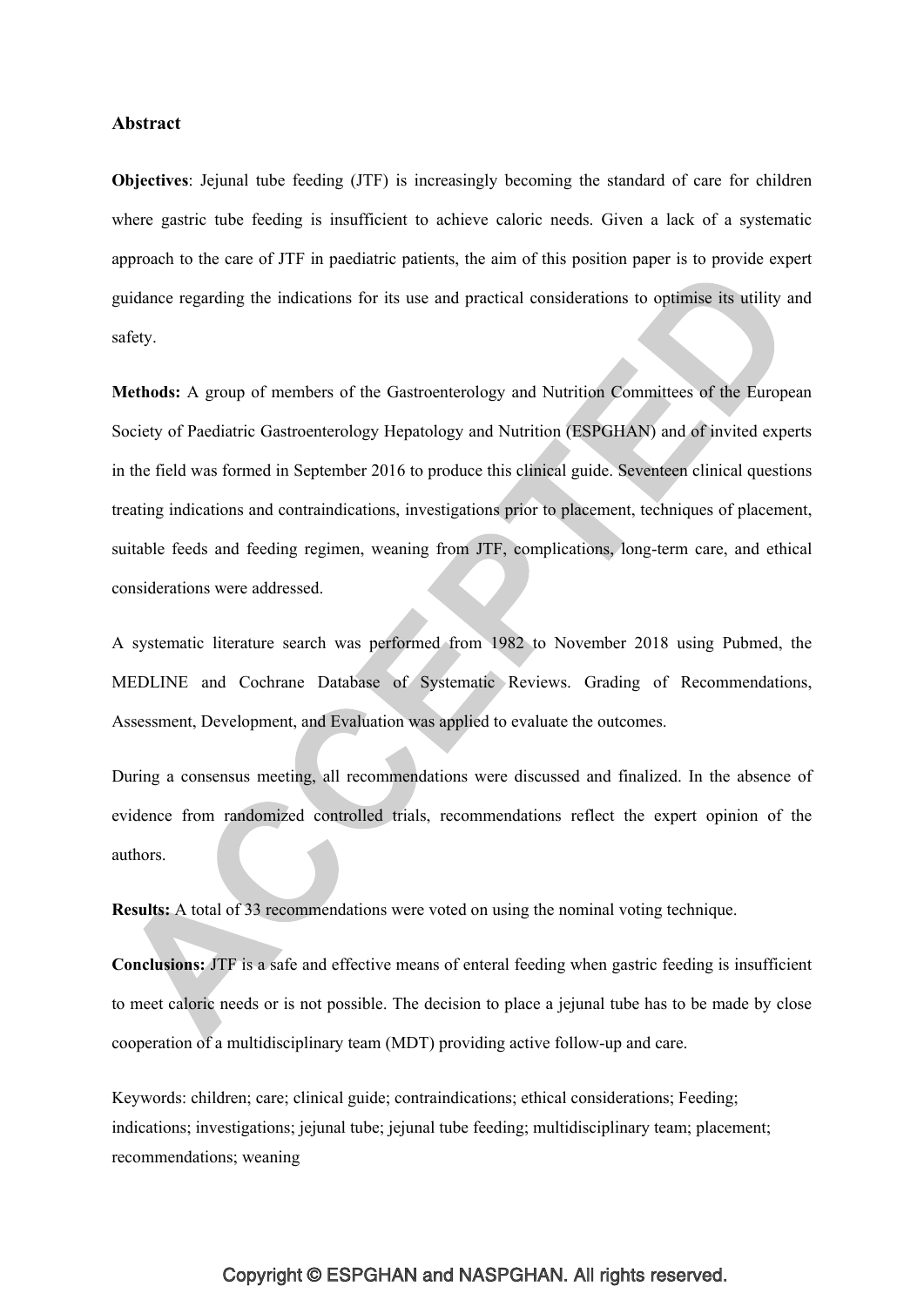# **What is known:**

- Jejunal tube feeding (JTF) is increasingly becoming the standard of care for children where gastric tube feeding is insufficient to achieve caloric needs.
- There is a lack of expert guidance regarding the indications and practical considerations to optimise its utility and safety in clinical practice.

#### **What is new:**

- JTF is a safe and effective means of enteral feeding when gastric feeding is insufficient to meet caloric needs.
- The decision to place a jejunal tube has to be made by a multidisciplinary team (MDT), working in close cooperation and providing active follow-up and care.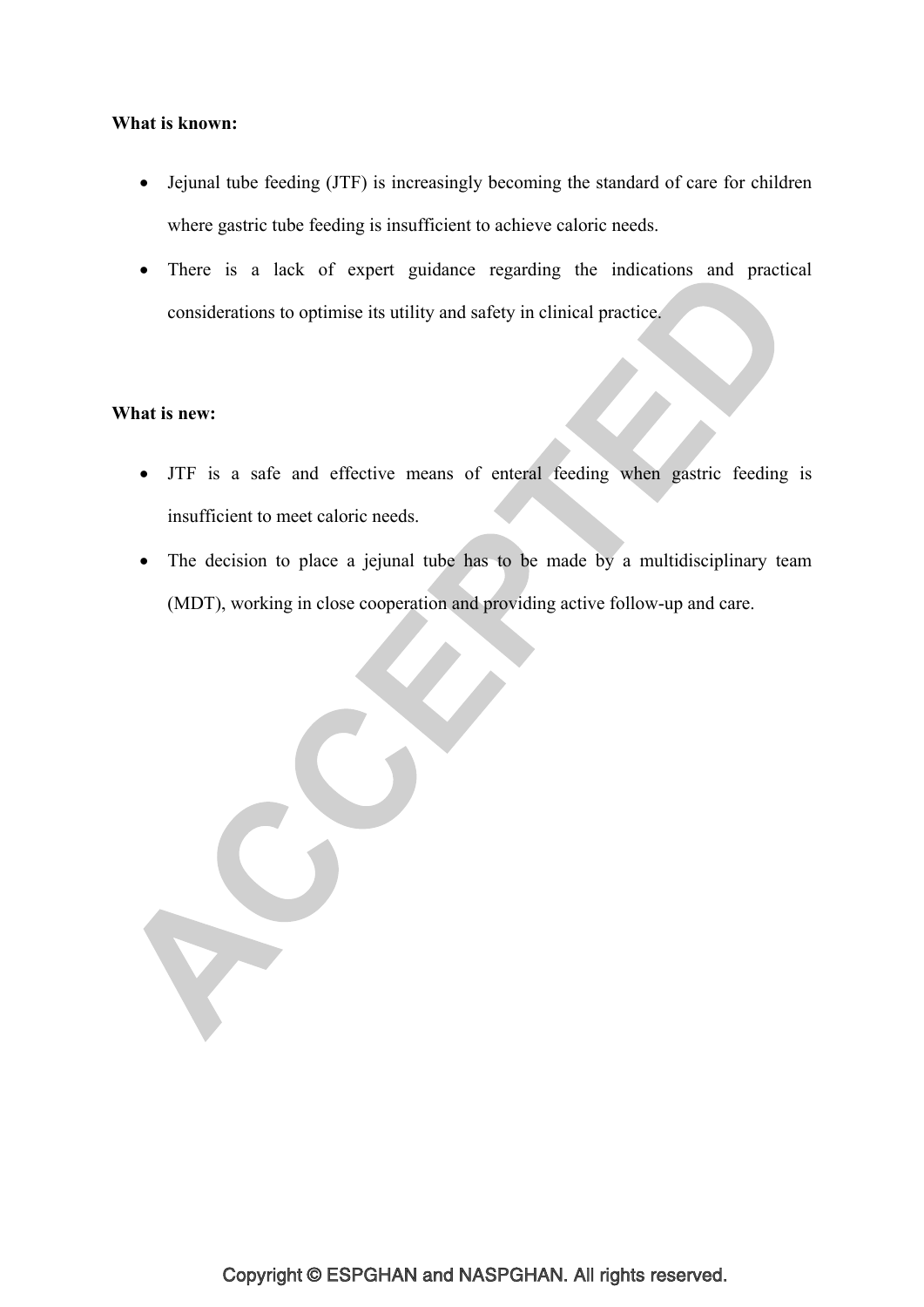#### **Introduction**

Jejunal tube feeding (JTF) is defined as postpyloric feeding through a feeding tube with its tip placed at least 40 cm distally to ligament of Treitz. JTF bypasses the stomach when gastric feeding is not tolerated or associated with unacceptable complications including significant gastroesophageal reflux disease (GERD).

There is growing evidence suggesting the increased use of JTF in children (1-3) with a number of recent recommendations suggesting that feeding by jejunal tube (JT) is a valid option in infants or children who fail intra-gastric feeding (4-9). In parallel, a number of these and other papers also report on the safety, efficacy and limitations associated with it (10-12). Retrospective studies show that gastrojejunal tube feeding is a safe method to improve nutritional status; however, because of the frequent need for tube maintenance and replacement leading to increased morbidity, gastrojejunal tube feeding is rather a transitory alternative to e.g. surgical Roux-en-Y jejunostomy or antireflux surgery (10-12).

To our knowledge, there is little clear guidance as to the indications for the use of JTF or practical aspects related to its utility in clinical management. This paper seeks to address some of these issues.

A number of factors should be considered, however, before placement of a JT, or indeed a gastrojejunal tube (GJT). The symptoms of feeding failure such as nausea, vomiting, gagging, retching, and volume intolerance may be caused by anatomical or, indeed, nongastrointestinal problems, which will need to be dealt with before considering placement of a JT.

The management of a child awaiting a jejunal feeding tube should begin well before its insertion and involve a multidisciplinary team (MDT) of health care providers who are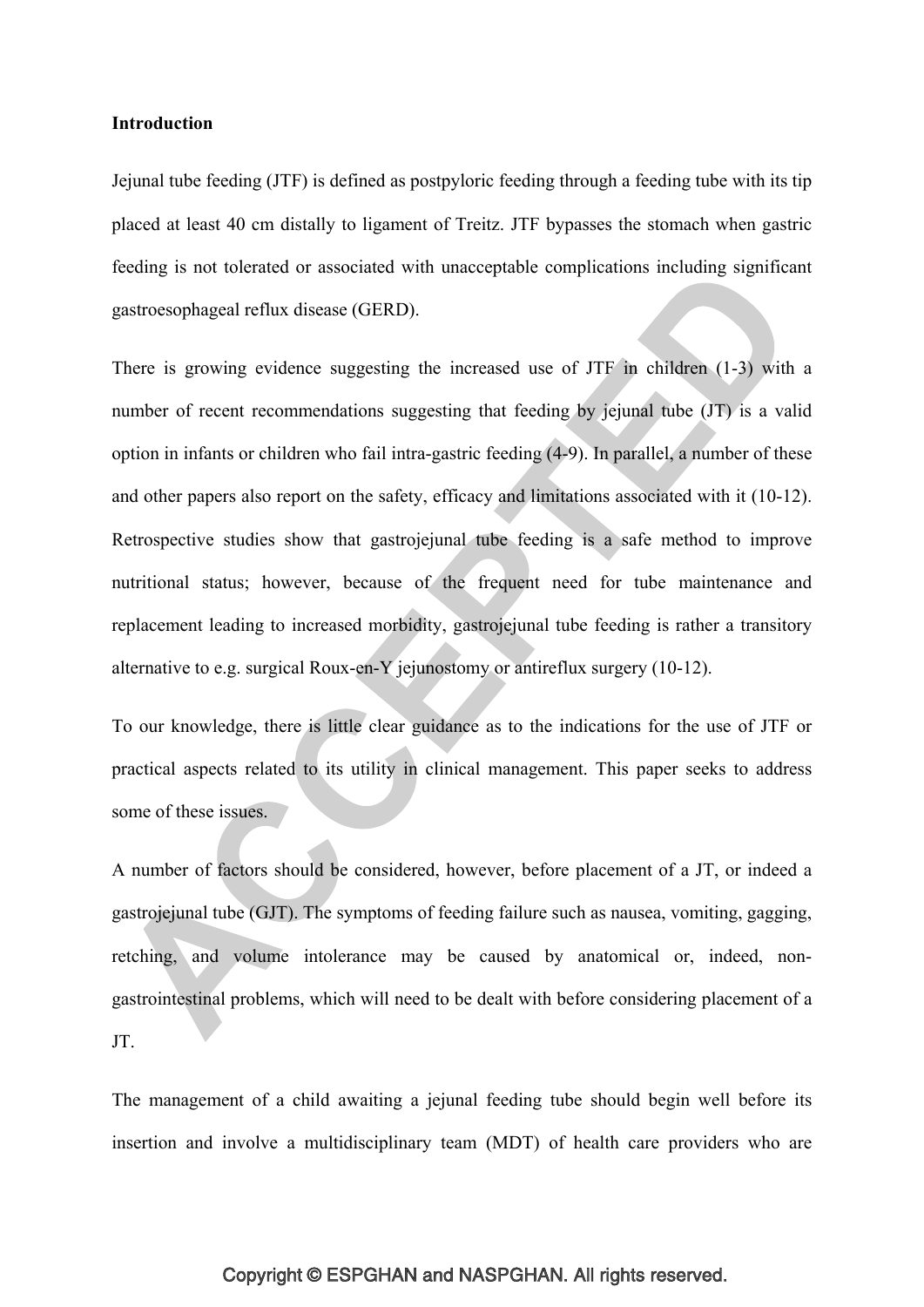familiar with, and have access to, a range of alternative strategies to the insertion of such a feeding tube. These may include feed or regimen changes, specific feeding therapy, speech and swallow assessments, and access to psychological support. The MDT should, arguably, include a pediatric gastroenterologist, nurse, psychologist, dietitian, and a speech and language therapist.

Adequate planning, including discussion of ethical issues, warrants that all parties have a clear understanding of the indication and rationale for placement of a JT. In addition, ongoing and future strategies to increase possible oral feeding and enable weaning off the JT should be discussed.

The aim of this European Society for Pediatric Gastroenterology, Hepatology, and Nutrition (ESPGHAN) position statement is to provide a comprehensive guide for health care professionals on the safe, effective, and appropriate use of jejunal feeding tubes in children and young adults.

#### **Methodology**

Under the auspices of ESPGHAN, a working group (WG) consisting of members from the GI and Nutrition Committees and experts in the field, including pediatric gastroenterologists, dietitians, a nurse and a pediatric surgeon, was formed in September 2016 to formulate current evidence-based clinical practice guidelines for JTF. A systematic literature search was carried out using Pubmed, the MEDLINE and Cochrane Database of Systematic Reviews from 1982 to November 2018 applying the terms ''jejunal, postpyloric, transpyloric, jejunostomy, feeding, nutrition, food''. References in these documents were also searched to ensure acquisition of relevant source data. Grading of Recommendations, Assessment, Development, and Evaluation was applied to evaluate the outcomes. Levels of evidence for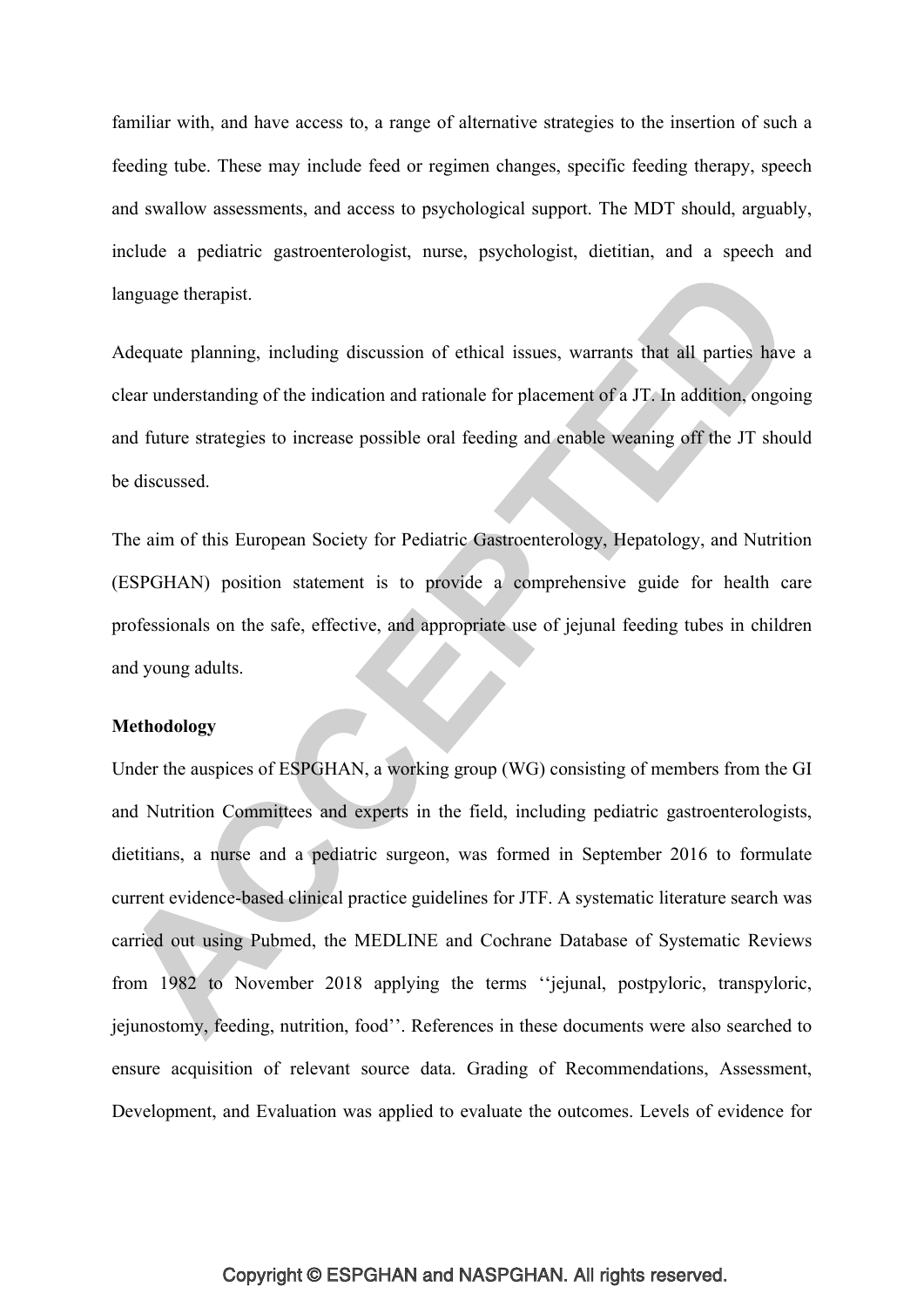each statement were based on the grading of the literature. Using the GRADE system, the quality of evidence was graded as follows (13-18).

- 1. High: Further research is unlikely to change our confidence in the estimate of effect.
- 1. Moderate: Further research is likely to have impact on our confidence in the estimate of effect and may change the estimate.
- 2. Low: Further research is likely to have an impact on our confidence in the estimate of effect and likely to change the estimate.
- 3. Very low: Any estimate of effect is uncertain.

The strength of recommendations was defined as follows:

Strong: when the desirable effects of an intervention clearly outweigh the undesirable effects, or they clearly do not. It should be noted that the expert group can make strong recommendations based on lesser evidence when high-quality evidence is impossible to obtain and the anticipated benefits strongly outweigh the harms. Strong recommendations are formulated as ''the working group recommends (...).''

Weak: when the trade-offs are less certain (either because of the low quality of evidence or because the evidence suggests that desirable and undesirable effects are closely balanced). Weak recommendations are formulated as "the working group suggests(...)."

The ESPGHAN WG anonymously voted on each recommendation. A 9-point scale was used (1 strongly disagree to 9 fully agree), and votes are reported for each recommendation. It was decided in advance that consensus was reached if >75% of the WG members voted 6, 7, 8, or 9. Consensus was reached for all questions. In the absence of evidence from randomized controlled trials, the majority of recommendations reflect the expert opinion of the authors. The final draft of the clinical guideline was sent to all the committee members for approval in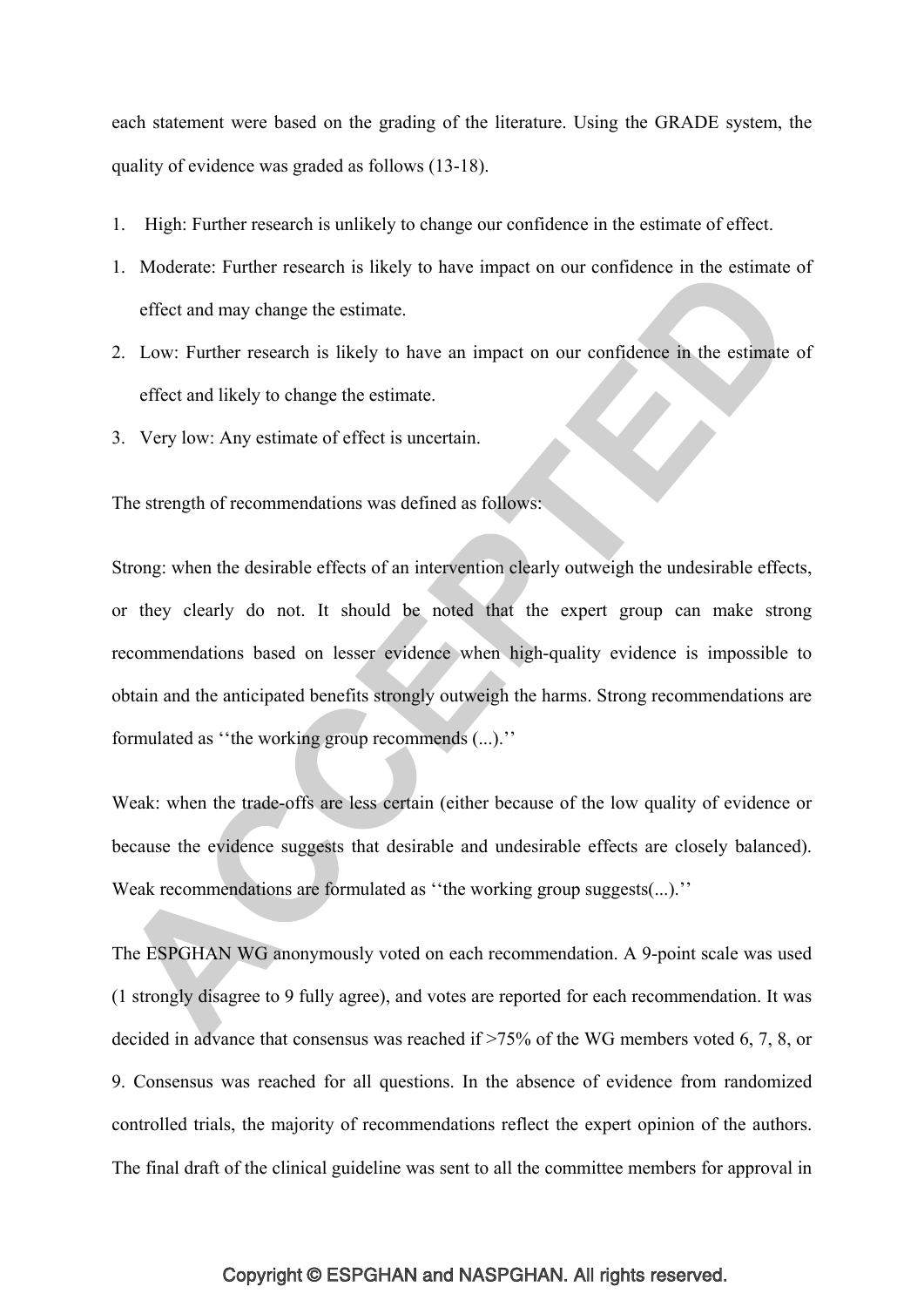December 2018, and then critically reviewed by a multidisciplinary panel of the GI and Nutrition committees and members of the council of ESPGHAN.

# **Q1: What are the indications for jejunal tube feeding?**

1. The ESPGHAN expert group recommends jejunal feeding as the route of choice for providing enteral nutrition in children with failure of oral and intragastric feeds or gastric outlet obstruction.

Level of evidence (LoE): very low

Strength of recommendation (SoR): strong

Vote: 9,9,9,9,9,8,9,7,8,9,9,8,9,9,9 (100% agreement)

2. The ESPGHAN expert group recommends that transpyloric tube feeding be considered to provide EN when gastric feeding fails in critically ill children.

LoE: moderate

SoR: weak

Vote: 9,9,9,9,9,9,9,9,8,9,9,9,9,9,9 (100% agreement)

3. The ESPGHAN expert group recommends that a trial of JTF be considered in children with paediatric intestinal pseudo-obstruction who fail gastrostomy feeding. LoE: moderate

SoR: strong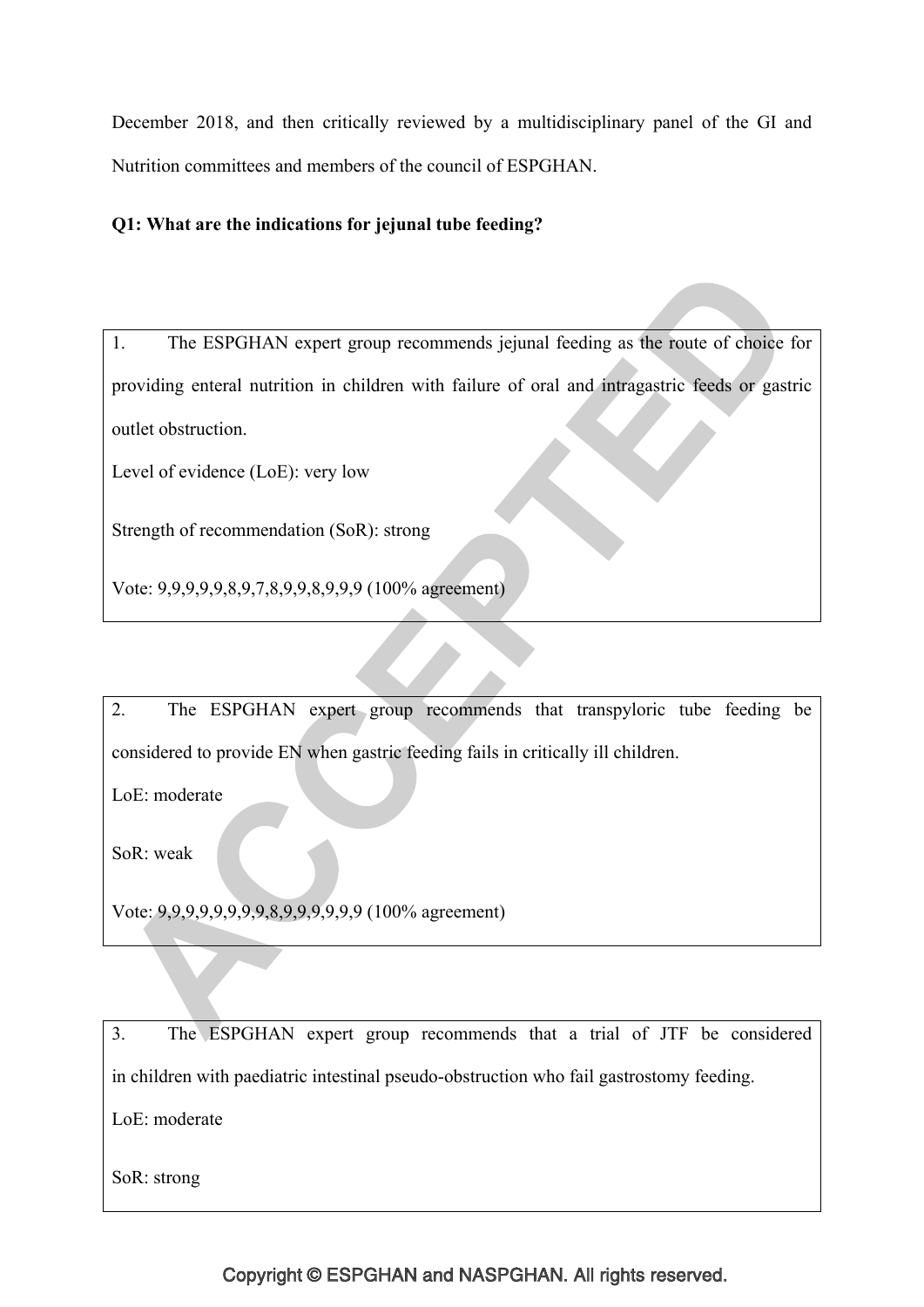# Vote: 9,8,7,9,9,8,9,7,8,9,9,9,9,9,9 (100% agreement)

# *Practical note*

Especially if there is some evidence of propagative peristalsis JTF should be considered.

4. The ESPGHAN expert group recommends to consider JTF as an alternative to fundoplication and gastrostomy tube feeding in children with severe gastroesophageal reflux with risk of aspiration (e.g., neurological disability).

LoE: moderate

SoR: strong

Vote: 9,8,8,9,8,9,9,8,8,9,8,9,9,9,8 (100% agreement)

*Practical note*

Gastroesophageal reflux or risk for gastroesophageal reflux worsening is not a contraindication for jejunal tube feeding unless jejunal tube feeding worsens gastroesophageal reflux.

5. The ESPGHAN expert group recommends the use of JTF in children with acute pancreatitis only in cases in which oral or gastric feeding is not tolerated.

LoE: moderate

SoR: strong

Vote: 9,8,9,9,9,8,9,7,8,9,9,9,9,9,8 (100% agreement)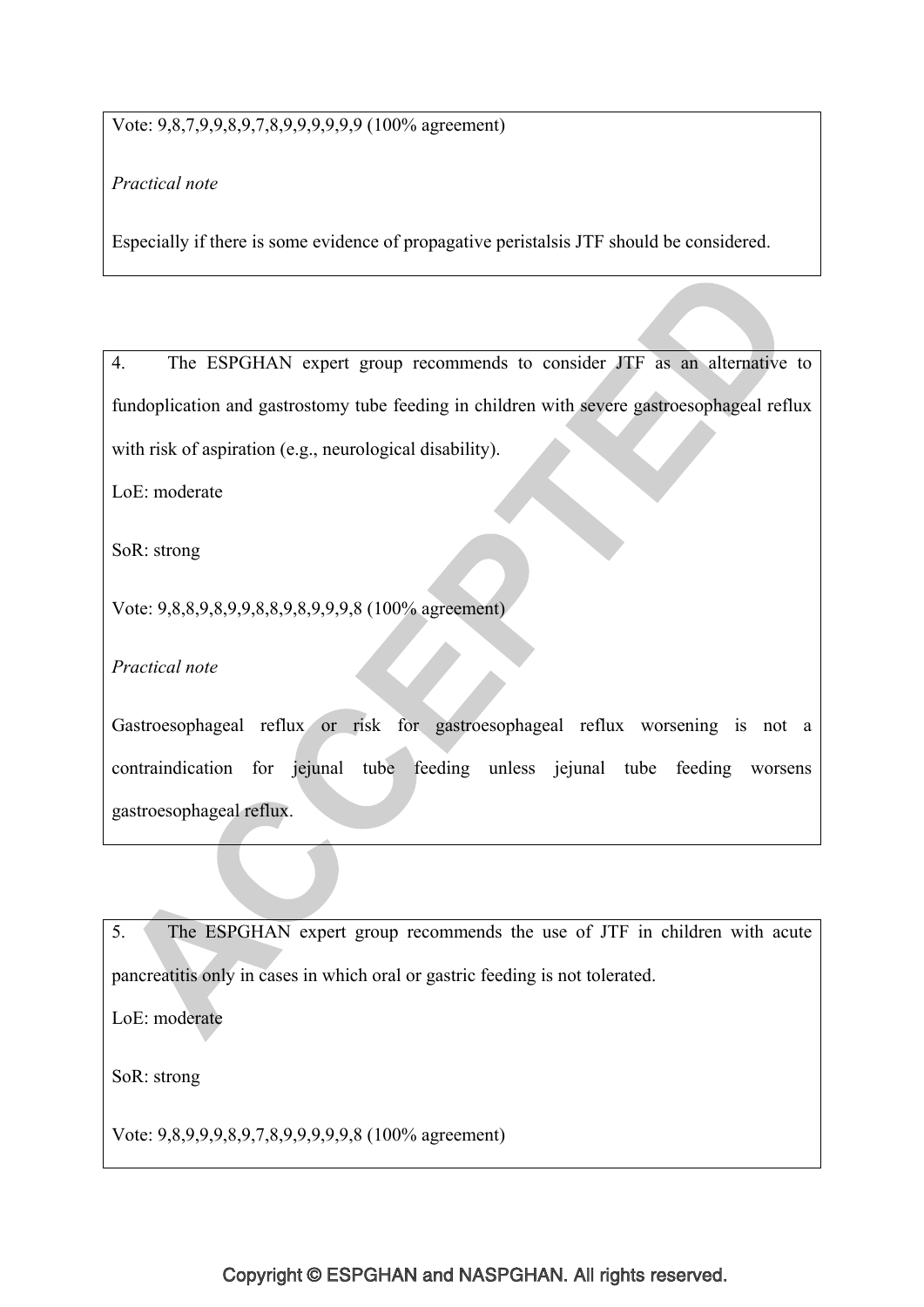In general, the choice of the route of enteral feeding depends on several major criteria i.e. the duration of enteral nutrition support, the integrity and functioning of the upper gastrointestinal tract and the risk of aspiration. In 2010, the ESPGHAN Committee on Nutrition recommended that postpyloric feeding is indicated only in clinical conditions in which gastroparesis/ dysmotility, aspiration, gastric outlet obstruction, or previous gastric surgery precludes gastric feeding or when early postoperative feeding after major abdominal surgery is planned (6). The evidence to support these recommendations is not based on controlled studies.

Since 2010 some studies and guidelines were published concerning indications of jejunal and postpyloric feeding in different clinical situations.

**Gastric dysmotility: critically ill children, preterm infants, chronic intestinal pseudoobstruction, gastroparesis and short bowel syndrome.** 

#### *Critically ill children*

In accordance with the 2010 ESPGHAN recommendations, the ASPEN/ SCCM and ESPEN guidelines advise against routine use of postpyloric feeding in the adult critically ill patient unless the patient has a high risk for aspiration or gastric feeding intolerance (8). In critically ill children, the ASPEN guideline (2009) states that postpyloric feeding should be considered in patients at high risk of aspiration or in whom gastric feeding fails (9). Both international bodies recognized that there is limited research data available.

In a systematic review and meta-analysis looking at gastric *versus* post-pyloric feeding in critically ill adults moderate to low-quality evidence was found showing a lower rate of ventilator-associated pneumonia with post-pyloric feeding (19, 20) and low-quality evidence suggesting an increase in the amount of nutrition delivered to these participants (19). Since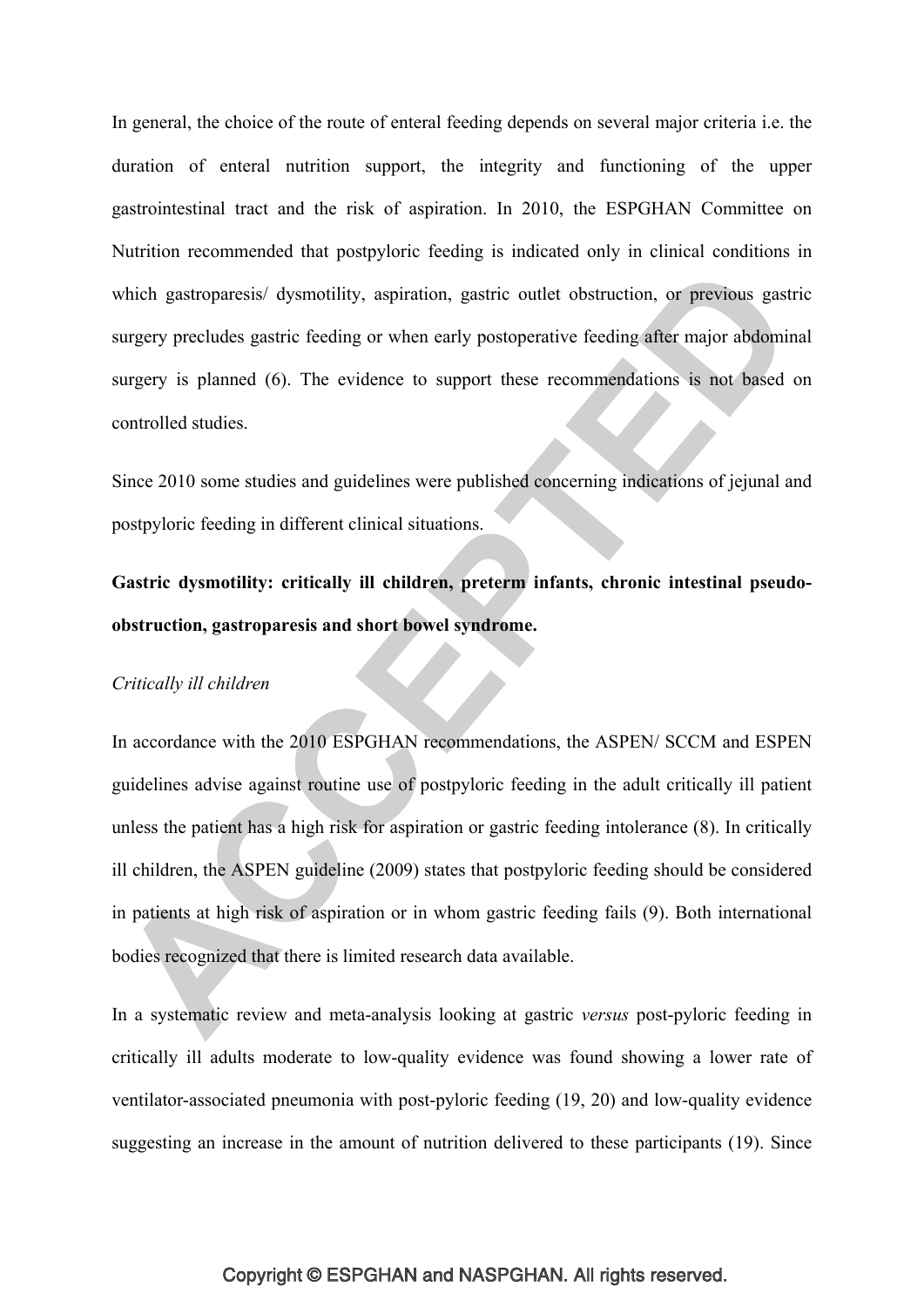no differences were found between gastric and post-pyloric feeding for objective outcome measures like mortality, duration of mechanical ventilation and complications, the finding of decreased ventilator associated pneumonia in postpyloric feeding may not be real (20).

In 2014, an international survey among 31 paediatric intensive care units (PICU) evaluating institutional nutrition practices showed that 13.2% of patients were post-pylorically fed, but only 9 units had detailed enteral nutrition (EN) algorithms (21). All recommended the use of postpyloric feeding where gastric feeding has failed and/or where concerns about pulmonary aspiration exist (21).

A meta-analysis from 2013 (22) comparing the use of postpyloric *versus* gastric feeding in adults and children in the ICU, including 17 trials (1 paediatric RCT with 30 patients) (23), showed that postpyloric feeding, overall, delivered significantly more nutrition than gastric feeding, with a weighted mean difference of 12%. The meta-analysis failed to demonstrate any benefits of postpyloric feeding with regards to new-onset pneumonia, mortality, and aspiration (22).

In a Cochrane review in 2016 regarding nutritional support in critically ill children no studies addressed JTF.

In conclusion, JTF can be a good option for providing EN when gastric feeding fails in critically ill patients. There is conflicting evidence about the prevention of complications and studies in critically ill children are lacking.

# *Preterm neonates*

A Cochrane review on preterm infants updated in 2013 (24) with a total of 9 RCTs (359 premature infants, studies from 1975-1992) failed to show beneficial effect of transpyloric feeding on feed tolerance or in-hospital growth. This is discussed in detail in question 4.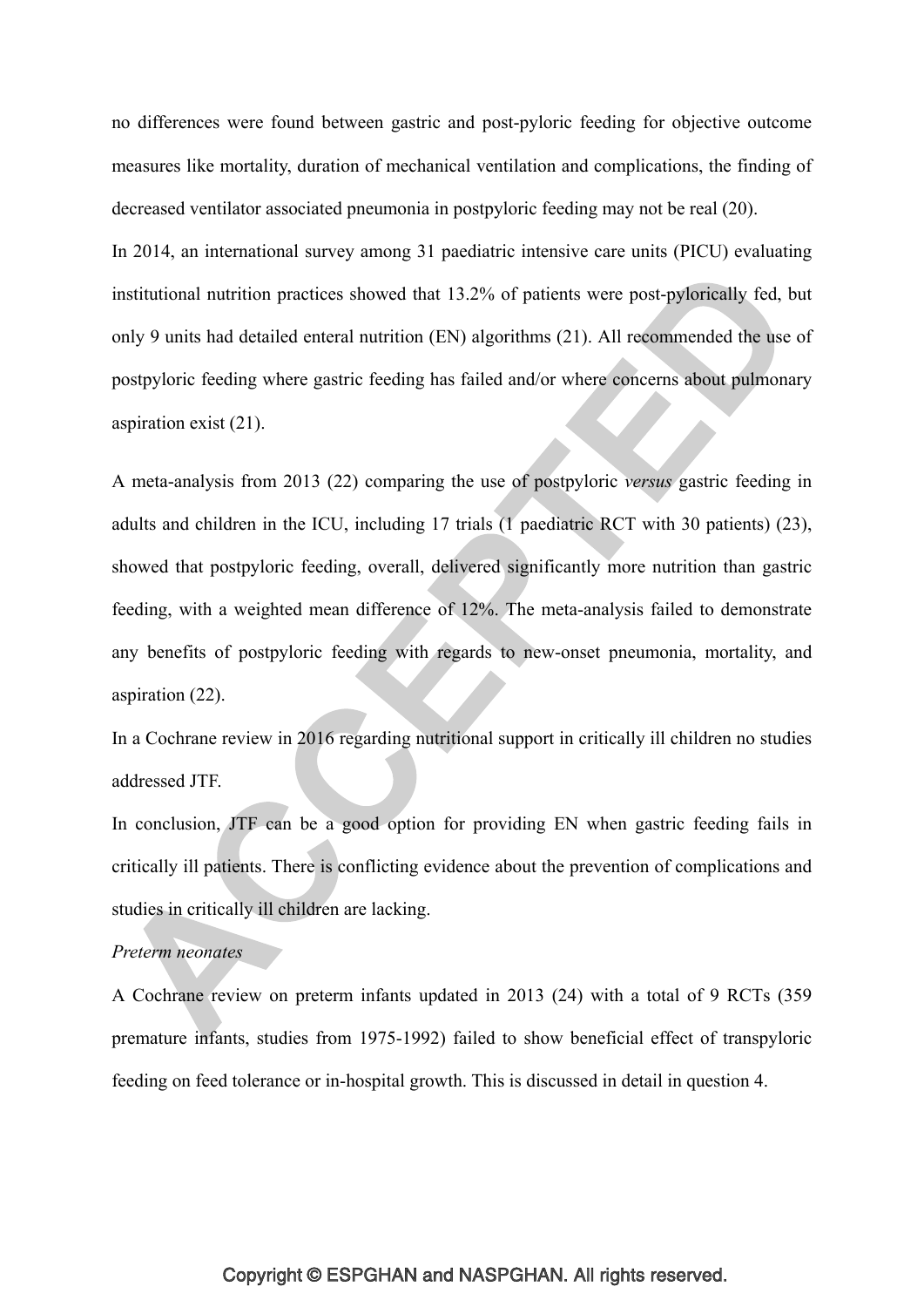#### *Paediatric (chronic) intestinal pseudo-obstruction*

In a prospective study of JTF in children with chronic intestinal pseudo-obstruction 18 children dependent on parenteral nutrition (PN) and failing gastric feeding were initiated on elemental feeding via surgical jejunostomy after performing antroduodenal manometry (25). Follow-up showed that 12 of these children (9 with and 3 without migrating motor complexes on manometry) tolerated JTF well and PN could be stopped. Although not specifically addressed, an ESPGHAN guideline from 2018 recommended that strategies such as JTF could be considered in patients with intestinal pseudo-obstruction (7).

#### *Gastroparesis*

Gastroparesis in children is most often idiopathic with other causes including, post viral and drug-related issues as well as occurring in association with comorbidities. It is characterized by delayed gastric emptying of solids and/or fluids without evidence of a mechanical gastric outlet obstruction. JTF may be indicated in the management of gastroparesis in cases when medical therapies fail and when nutritional intake is inadequate (26-28).

#### *Short bowel syndrome*

Jejunal feeding can be considered in children with short bowel syndrome (SBS) in case of severe GERD, or severe gastric or upper intestinal dysmotility when oral or gastric enteral feeding fails. The limiting factor, however, will be the fact that with jejunal feeding a substantial part of the small bowel will be bypassed, thereby impairing the process of intestinal adaptation and further decreasing the absorptive capacity that is already limited in SBS. Furthermore, the presence of a jejunal feeding tube may increase the risk of intestinal contamination with a change of the gut microbiome and subsequent small intestinal bacterial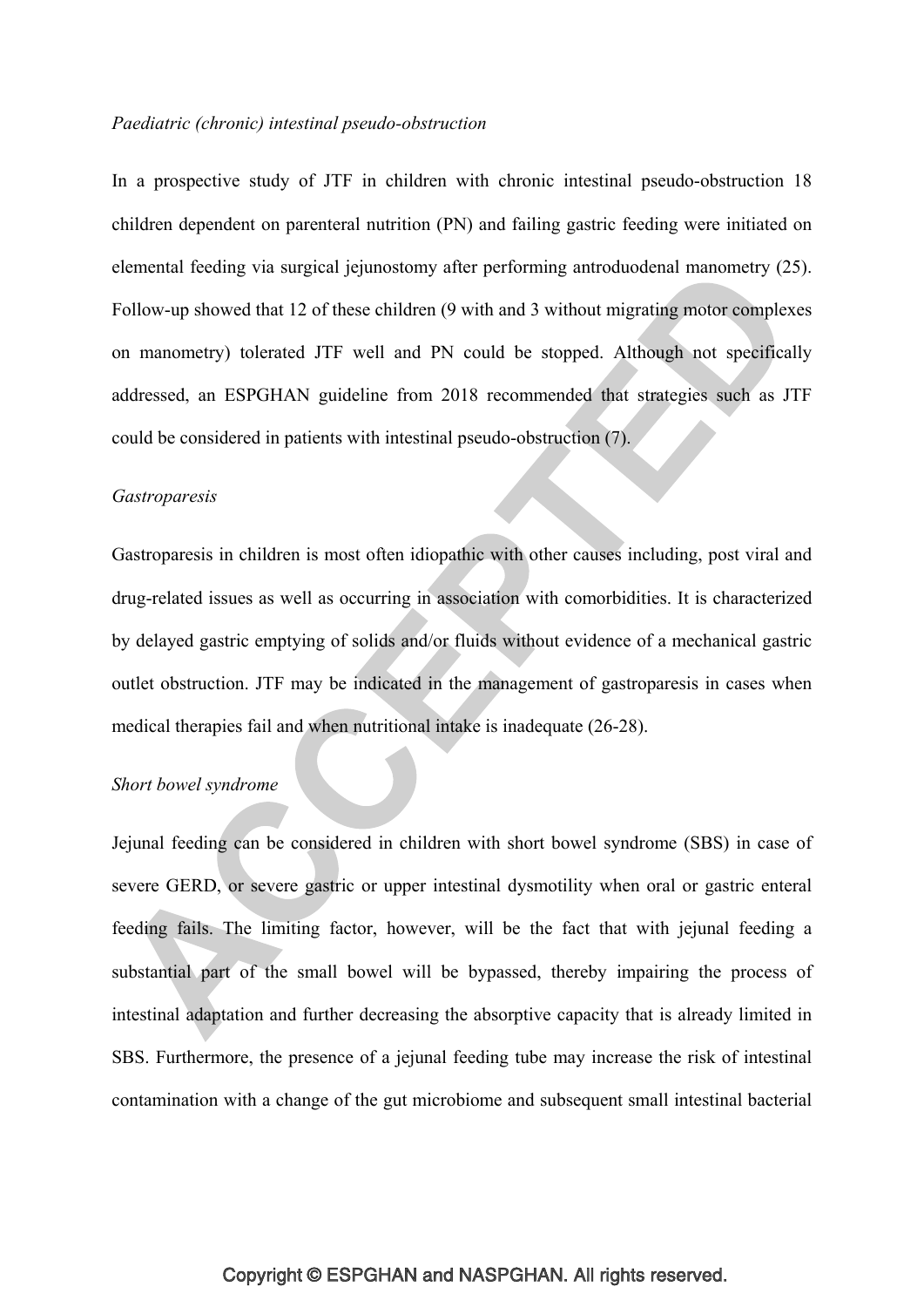overgrowth. However, if JTF is the only option using the enteral route, it can be considered to induce intestinal adaptation (29, 30).

#### **Severe gastroesophageal reflux with risk of aspiration (e.g., neurological disability)**

GERD and swallowing problems are common in children with neurological impairment (NI) and predispose to aspiration pneumonia, which is the most common cause of death in these children. They often require fundoplication and gastrostomy tube placement. Various studies have retrospectively looked at JTF as an alternative option for treatment of GERD, but RCTs and prospective studies are lacking.

The 2017 ESPGHAN guideline suggests the use of JTF where there is a risk of aspiration due to GERD (5).

A systematic review and meta-analysis specifically in children with NI, included retrospective studies of GJT *versus* fundoplication with gastrostomy in the management of severe GERD (31). Of these, 3 studies reporting 556 children (fundoplication with gastrostomy  $(n=431)$  and GJT  $(n=125)$ ), showed no differences in rates of pneumonia (17%) *versus* 19%) or mortality (13% *versus* 14%) (32-34). Furthermore, no statistically significant differences were found between the occurrence of major complications (fundoplication with gastrostomy (29%) compared to GJT (12%), (risk ratio = 1.70, 95% confidence interval  $0.85-$ 3.41, p = 0.14)) and minor complications (GJT (70%) *versus* fundoplication with gastrostomy (45%), risk ratio=0.38, 95% confidence interval 0.05–3.07, p=0.36). No studies reported on quality of life using validated measures. The authors concluded that because of very low quality of evidence, large comparative studies are needed to find out which approach is associated with the best quality-of-life outcomes.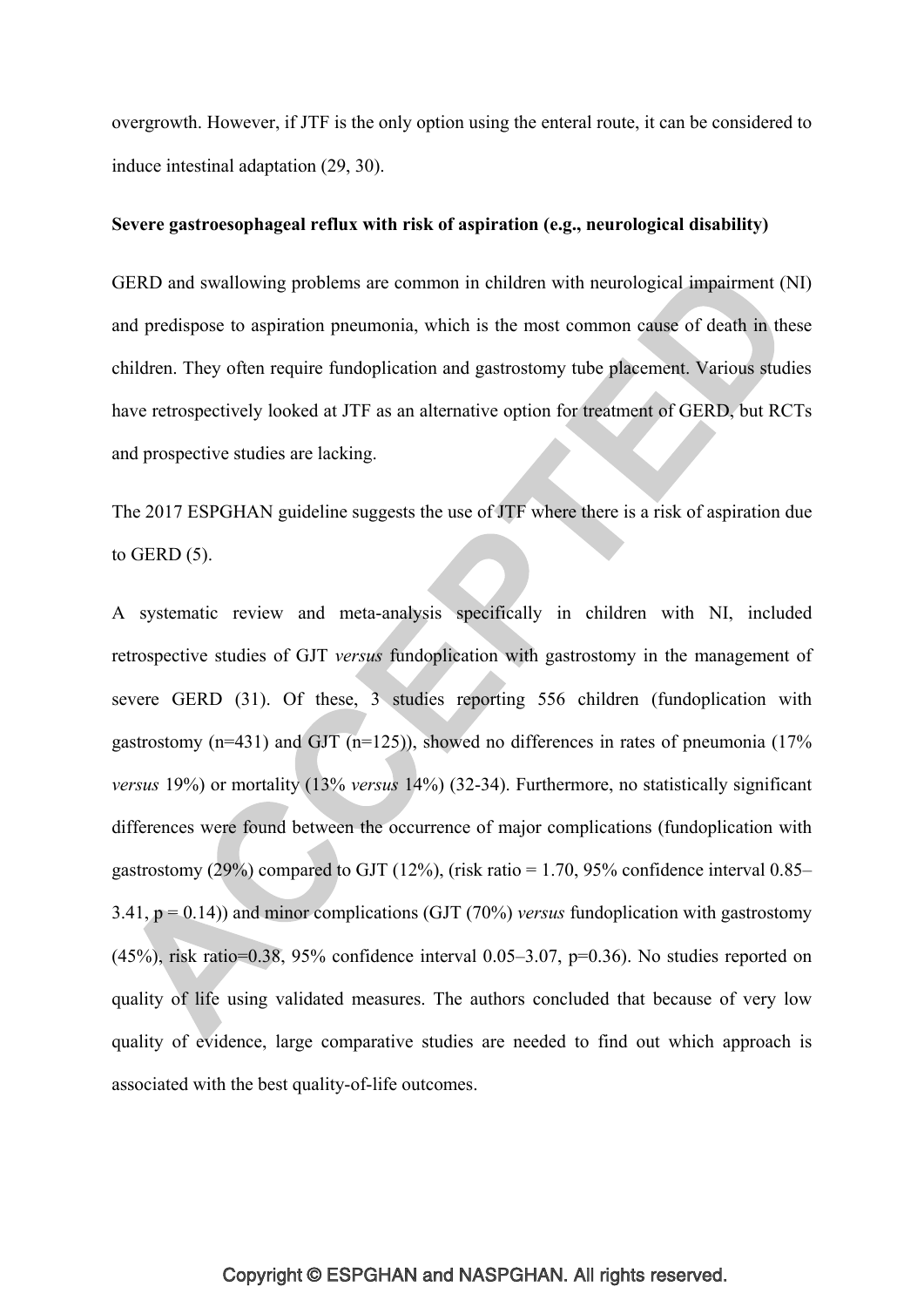A number of more recent retrospective studies looking at short and long-term outcomes of GJT feeding in children with NI and GERD have suggested that although major complications are comparable to fundoplication, GJT feeding is associated with reasonable amounts of morbidity (1-3, 35).

In a study on pathophysiology by Rosen et al. (35) in which transpyloric feeding as an alternative treatment of GER was evaluated, multichannel intraluminal impedance tracings showed that reflux events, although significantly less than previously reported in patients with significant GERD, were still present especially during feeding periods. Furthermore, patients continued to have the same amount of aspiration events and reflux related hospitalizations after start of transpyloric feeding.

A large retrospective study in children with NI and GER requiring gastrostomy tube feeding who either underwent initial GJT placement  $(n=163)$  or fundoplication  $(n=1178)$  showed that first-year post procedure reflux-related hospitalization rates, and odds of death were similar in both groups, whereas failure to thrive, repeat of initial intervention, and crossover intervention were more common in the GJT group (36). It was concluded that either intervention could reduce future aspiration risk; the choice can reflect non-reflux related complication risks, caregiver preference, and clinician recommendation.

Egnell et al. reported retrospectively on the clinical outcome and safety (2) of surgically placed jejunostomies in 33 children (of which 17 with NI). They concluded that these types of tubes could be effective and safe in selected children with GERD, feeding difficulties or recurrent pneumonia.

# **Gastric outlet obstruction**

The use of JTF in case of upper gastrointestinal obstruction has been studied mostly in adults with gastric or pancreatic cancer and benign pancreatic diseases. Few studies have been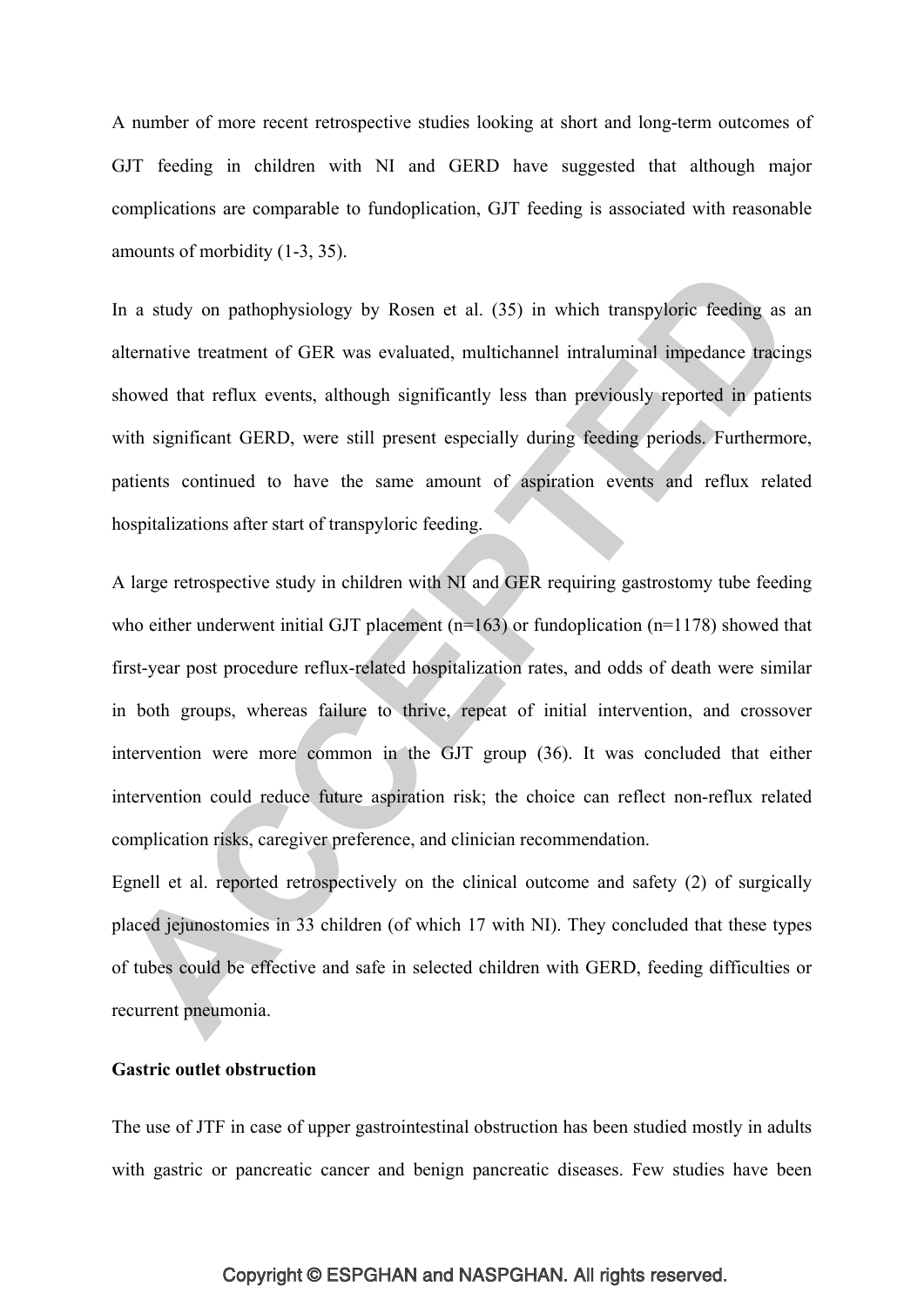performed in children and prospective randomised controlled trials (RCTs) are lacking. A retrospective study in 120 children who had undergone surgery for duodenal and jejunal congenital obstructions (i.e. duodenal atresia, annular pancreas, jejunal atresia) showed that children in the early EN group with feeding through a NJT, had a better outcome compared to children in the control group on PN (37). The JTF group experienced a shorter time to tolerate oral feeding and a lower incidence of cholestasis and had a shorter post-operative hospital stay. Another retrospective study from the same research group showed that feeding through an NJT could safely be provided in neonates after partial gastrectomy (n=46) because of gastric perforation and led to fewer complications than total PN (38).

#### **Acute pancreatitis**

The use of JTF in patients with severe acute pancreatitis is mostly performed in adult patients. In children, no RCTs are available and no guidelines have been published regarding type or route of nutritional support in acute pancreatitis.

The NASPGHAN recently published a clinical report about the management of acute pancreatitis in the paediatric population with conclusions mostly based on adult literature. Recommendations include early enteral nutrition as tolerated, whether through oral, gastric, or jejunal route (39).

# **Q2: What alternatives can be tried before finally considering jejunal feeding?**

6. The ESPGHAN expert group recommends a trial of continuous gastric feeding with a hydrolysed or elemental formula before postpyloric feeding is started. LoE: high SoR: strong Vote: 9,7,9,9,9,5,9,6,8,7,7,7,9,7,7 (87% agreement)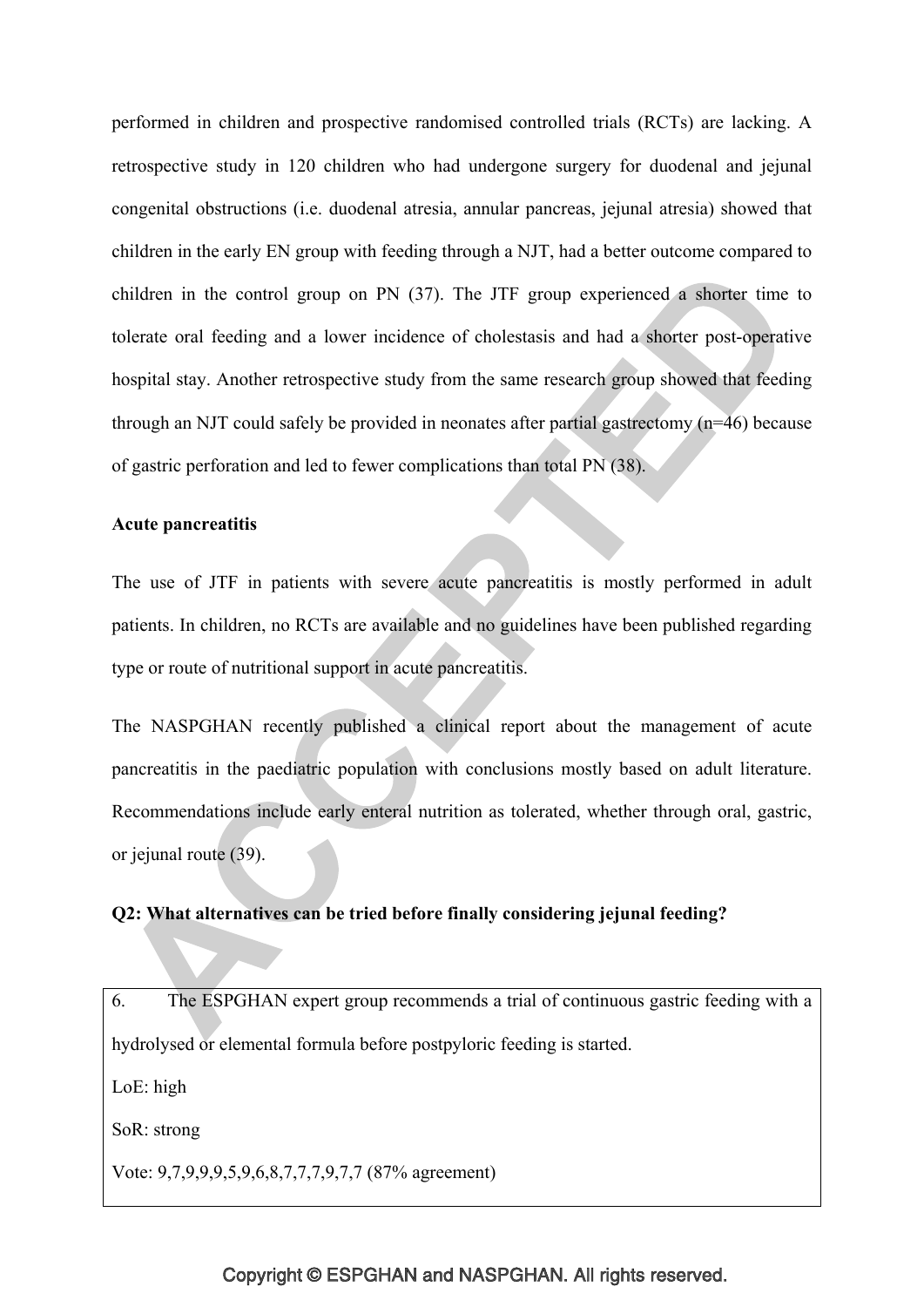7. The ESPGHAN expert group recommends to consider trialling at least one prokinetic drug to promote oral or gastric feeding before instituting jejunal feeding as they are widely used, but there is no published data.

LoE: moderate

SoR: strong

Vote: 9,7,9,7,8,8,9,6,8,6,7,8,9,3,8 (80% agreement)

Meyer et al. carried out a systematic review on the impact of feed protein type and degree of hydrolysis on gastric emptying in children. Although this was limited by considerable variability between the studies a number of studies reported better emptying by hydrolysed compared to whole protein (40).

After other aetiologies are excluded and before a drug trial, gastric feeding with a hydrolysed or elemental formula should be performed.

Although a number of pharmacological therapies are used to improve gastric emptying and feeding tolerance, published paediatric literature is scarce and only a few controlled trials exist, while none of them has addressed the issue of drug introduction *before* jejunal feeding. Nearly all the published studies were performed on premature infants with the goal of advancing EN as quickly as possible. Most studies were retrospective. A recent guideline on feeding premature infants did not even discuss drug therapy (41). Available agents include erythromycin, a macrolide antibiotic and non-peptide motilin agonist, as well as metoclopramide and domperidone, both dopamine D2 receptor antagonists.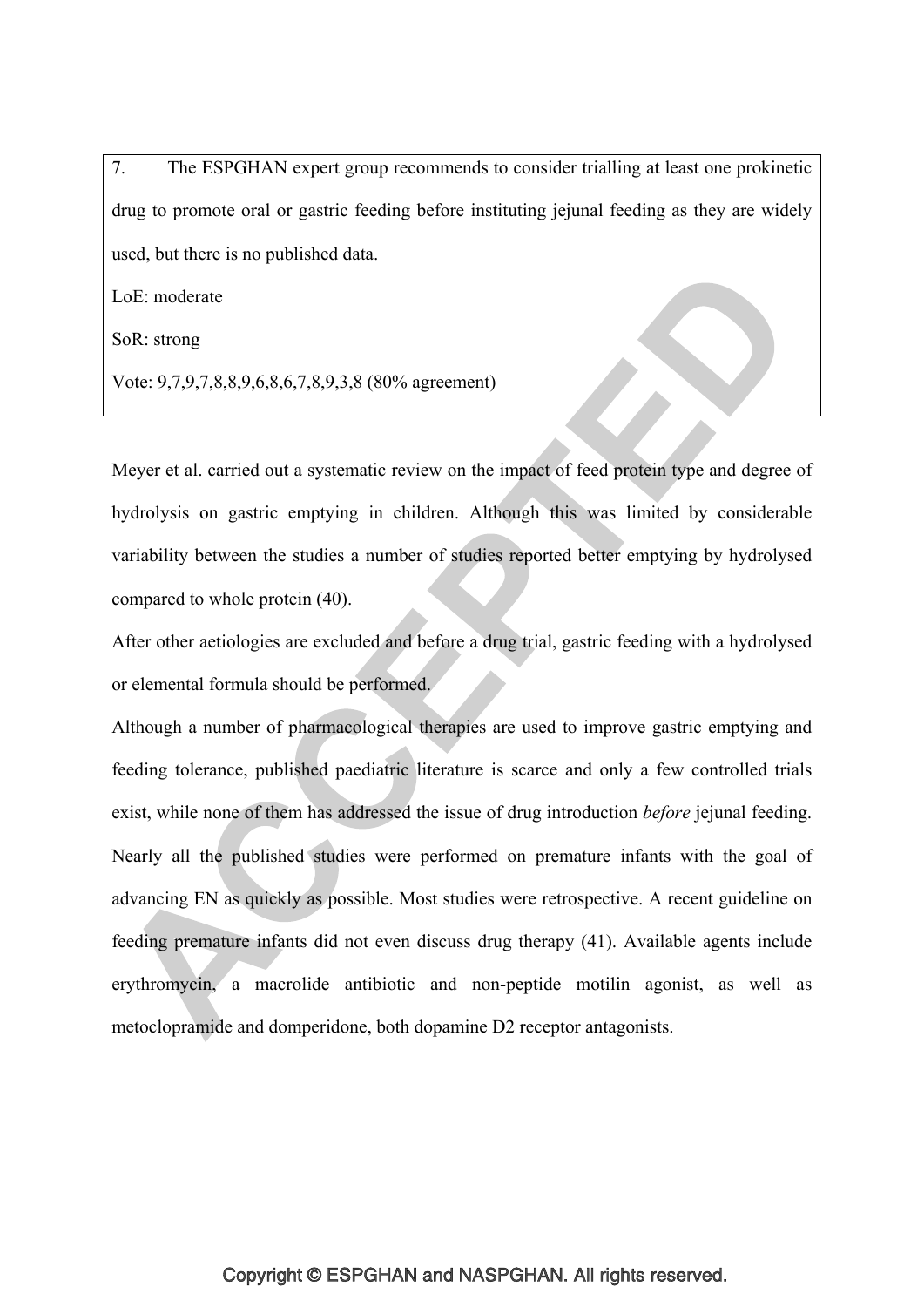#### **Erythromycin**

Intragastric or intravenous administration of a low dose (3-5 mg/kg/dose 3-4 times daily) of erythromycin induces a migrating motor complex. Although a number of studies in premature infants suggests improved feeding tolerance in subjects given erythromycin compared to control infants a 2008 Cochrane review concluded that there is insufficient evidence to recommend the use of erythromycin in low or high doses for preterm infants with or at risk of feeding intolerance (42).

A recent retrospective multicentre review of 1095 infants treated with erythromycin and 19001 infants treated with metoclopramide stated that "*the safety and efficacy of erythromycin in infants is incompletely characterized"* (43) but that there were fewer adverse events with erythromycin than with metoclopramide.

Although frequently quoted there is no published data suggesting that the use of erythromycin benefits a paediatric patient intolerant of gastric feeding except for small single centre studies in premature infants (44).

In adult studies erythromycin may be more effective than metoclopramide for gastroparesis (28) but this may not be true in children (27). Tachyphylaxis to the prokinetic effect of erythromycin develops within 4 weeks.

#### **Metoclopramide**

An RCT performed by Hyman et al. found that metoclopramide is not efficacious in premature and neonatal populations whose primary cause of gastroparesis is prematurity (45). Tube feedings that contained 0.2 mg/kg metoclopramide had no effect on promoting gastric motility in low birth weight neonates but may be helpful in reducing emesis due to its actions on the chemoreceptor trigger zone. The usefulness of metoclopramide in neonates may be due to the centrally acting antiemetic properties and not the prokinetic effect seen through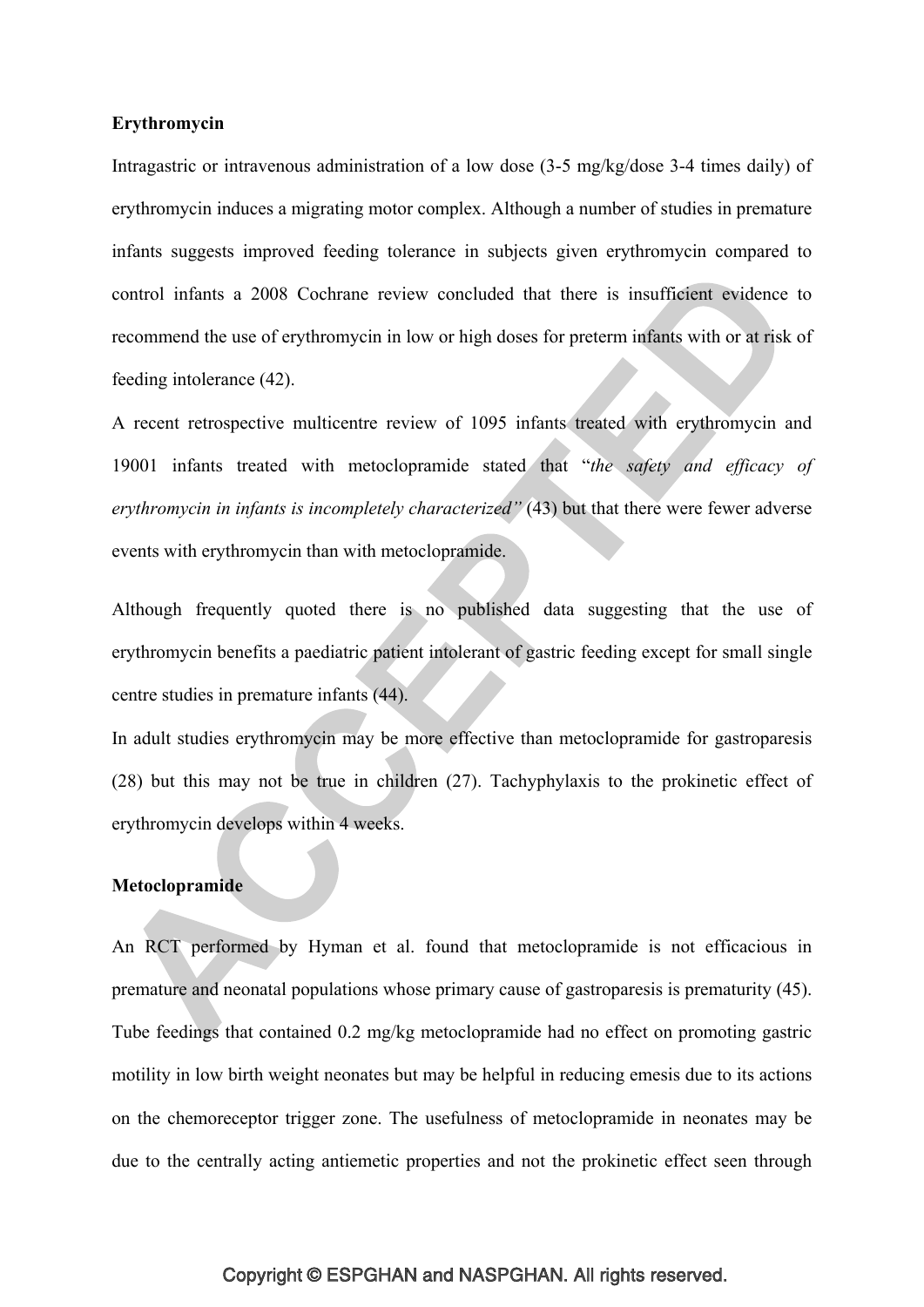binding of the dopamine D2 receptor in the peripheral nervous system. Another study showed that 80% of paediatric patients with gastroparesis failed to respond to metoclopramide therapy (46).

Because of the risk of tardive dyskinesia, the US Food and Drug Administration issued a black box warning for metoclopramide in 2009. In 2013 the European Medicines Agency restricted usage to children over 1 year of age and for a duration no longer than 5 days. The suggested dose of metoclopramide is 0.4-0.8 mg/kg/d 30 minutes before feeding.

#### **Domperidone**

Domperidone is available in many European countries and in Canada, but not in the United States. In some countries it is available over the counter. It is considered less safe than erythromycin. In adults it is more effective than metoclopramide for gastroparesis (47). The only paediatric studies relate to its use for GER and as an antiemetic. In 2014 the European Medicines Agency restricted use to the treatment of nausea and vomiting. The suggested dose of domperidone is 0.1-0.3 mg/kg/dose 2-4 times daily 30 minutes before feeding.

# **Q3: What investigations should be carried out prior to jejunal tube feeding placement?**

8. The ESPGHAN expert group recommends to consider performing a contrast meal and follow through study of the small intestine in all patients to ensure patency of the intestinal lumen and exclude a mechanical obstruction prior to jejunal feeding tube placement. LoE: very low

SoR: strong

Vote: 9,9,9,7,9,9,9,5,8,7,8,8,9,9,7 (93% agreement)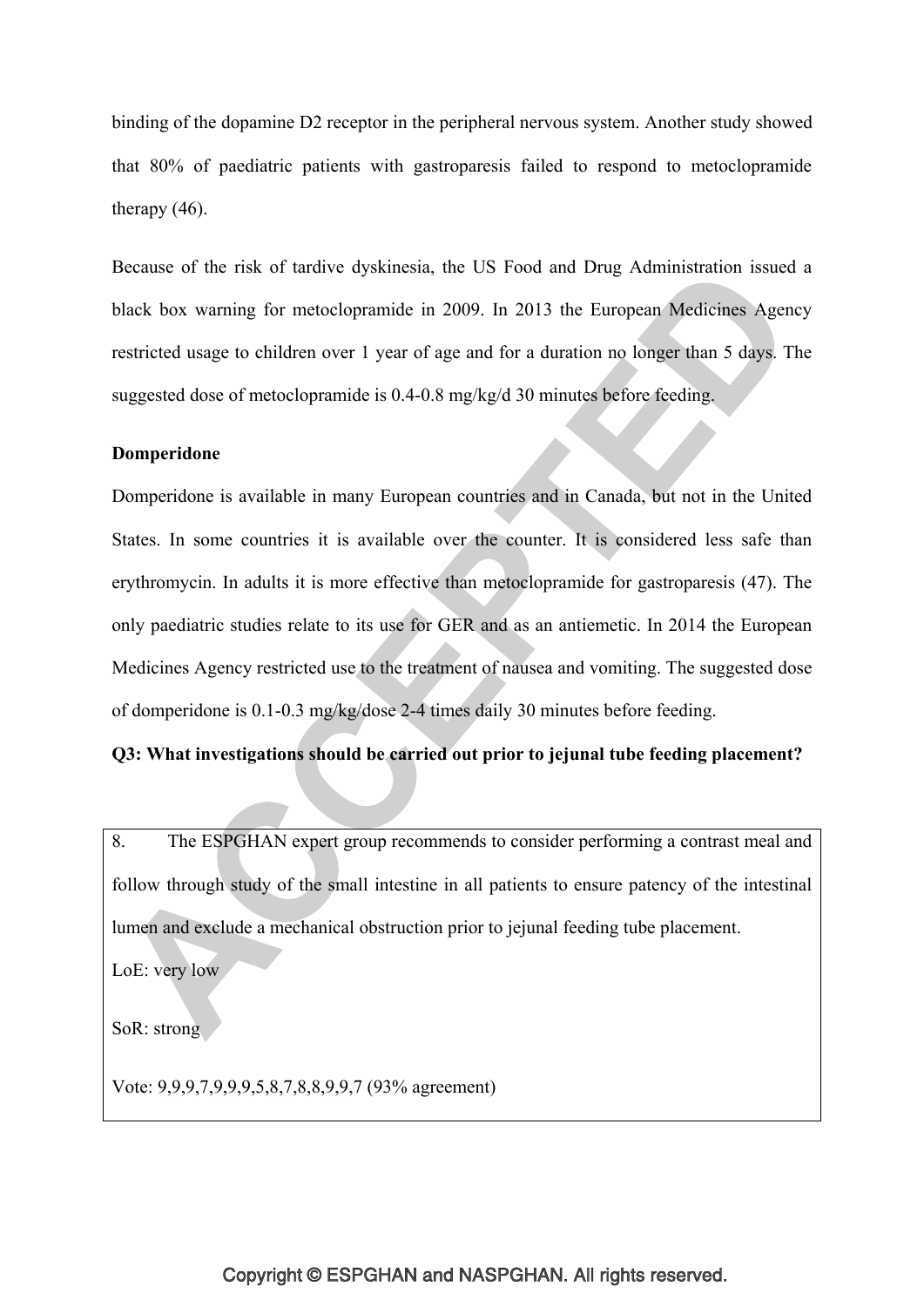9. The ESPGHAN expert group recommends to consider an upper GI endoscopy in all patients prior or concomitant to JTF placement. LoE: moderate

SoR: strong

Vote: 9,8,9,8,9,8,8,9,8,9,8,9,9,7,9 (100% agreement)

Clearly in the lead up to jejunal tube placement in children there should be careful consideration of the rationale for using this route of feeding including the reasons for the failure of oral or gastric feeding as well as any contraindications for post-pyloric feeding. It is these considerations that essentially underlie what investigations should be carried out prior to post-pyloric tube placement. Several excellent guideline papers are available on the use of condition-specific investigations.

Of particular importance are investigations, largely imaging that provide information about the patency of the GI tract and presence of any mechanical problems as well as about previous GI tract surgery and risk of intestinal perforation (Table 1). In patients suspected of gastroparesis for example diagnostic evaluation may include an upper endoscopy to rule out mechanical causes, followed by a gastric-emptying scintigraphy for diagnosis. Other diagnostic alternatives that have been used include wireless capsule motility, antroduodenal manometry, and breath testing (48). Apart from these there is virtually no evidence from the available literature for the routine application of a battery of investigations prior to the placement of a post-pyloric (jejunal) feeding tube.

In theory, if not applied previously, a contrast follow through study of the small intestine should be carried out to ensure patency of the intestinal lumen and exclude a mechanical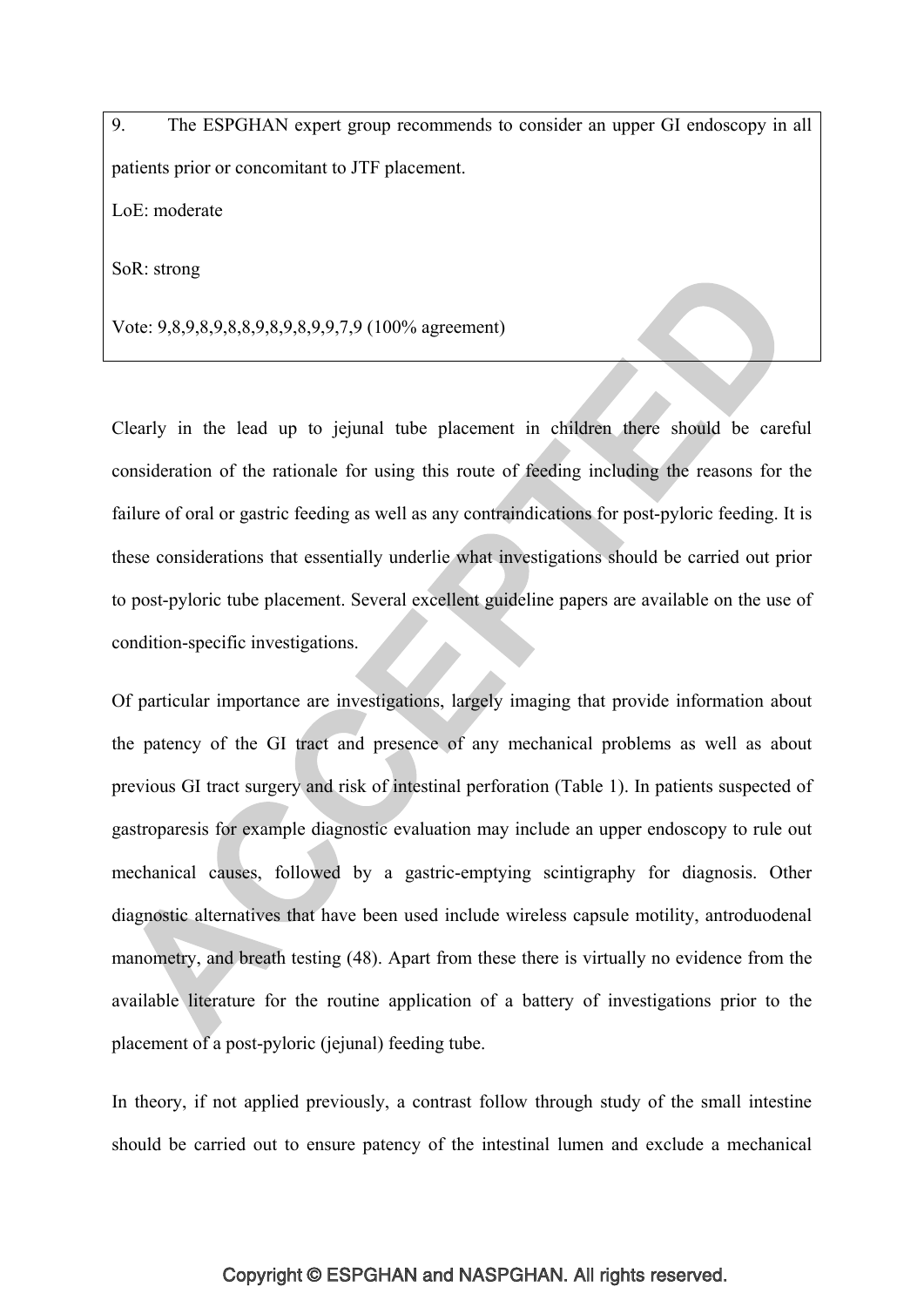obstruction or issue that may increase the risk of intestinal perforation or impaired viability (e.g. intestinal pneumatosis). There is some evidence to suggest other investigations may add diagnostic value in particular groups of patients.

Van Haren et al. carried out a retrospective observational case study on adult intensive care patients who underwent postpyloric feeding tube insertion under endoscopic guidance (49). They found significant endoscopic findings in almost 50% of the patients in whom endoscopic reports were available and suggested that endoscopic placement of postpyloric feeding tubes resulted in the identification of a significant number of patients with previously undiagnosed upper gastrointestinal tract abnormalities (49). Others have similarly shown that diagnostic upper endoscopy performed concomitantly with placement of the JT often reveals findings of clinical importance (50, 51).

# **Q4: What are the absolute and relative contraindications against jejunal tube feeding?**

10. The ESPGHAN expert group recommends to avoid jejunal tube feeding in the presence of the following conditions: paralytic or mechanical ileus, intestinal obstruction, intestinal perforation, peritonitis, and necrotising enterocolitis (see Table 2: absolute contraindications).

LoE: very low

SoR: strong

Vote: 9,9,7,9,9,9,9,8,9,9,9,9,9,9,9 (100% agreement)

11. The ESPGHAN expert group recommends caution when considering JTF in patients with relative contraindications to transpyloric feeding: preterm infants, intestinal dysmotility,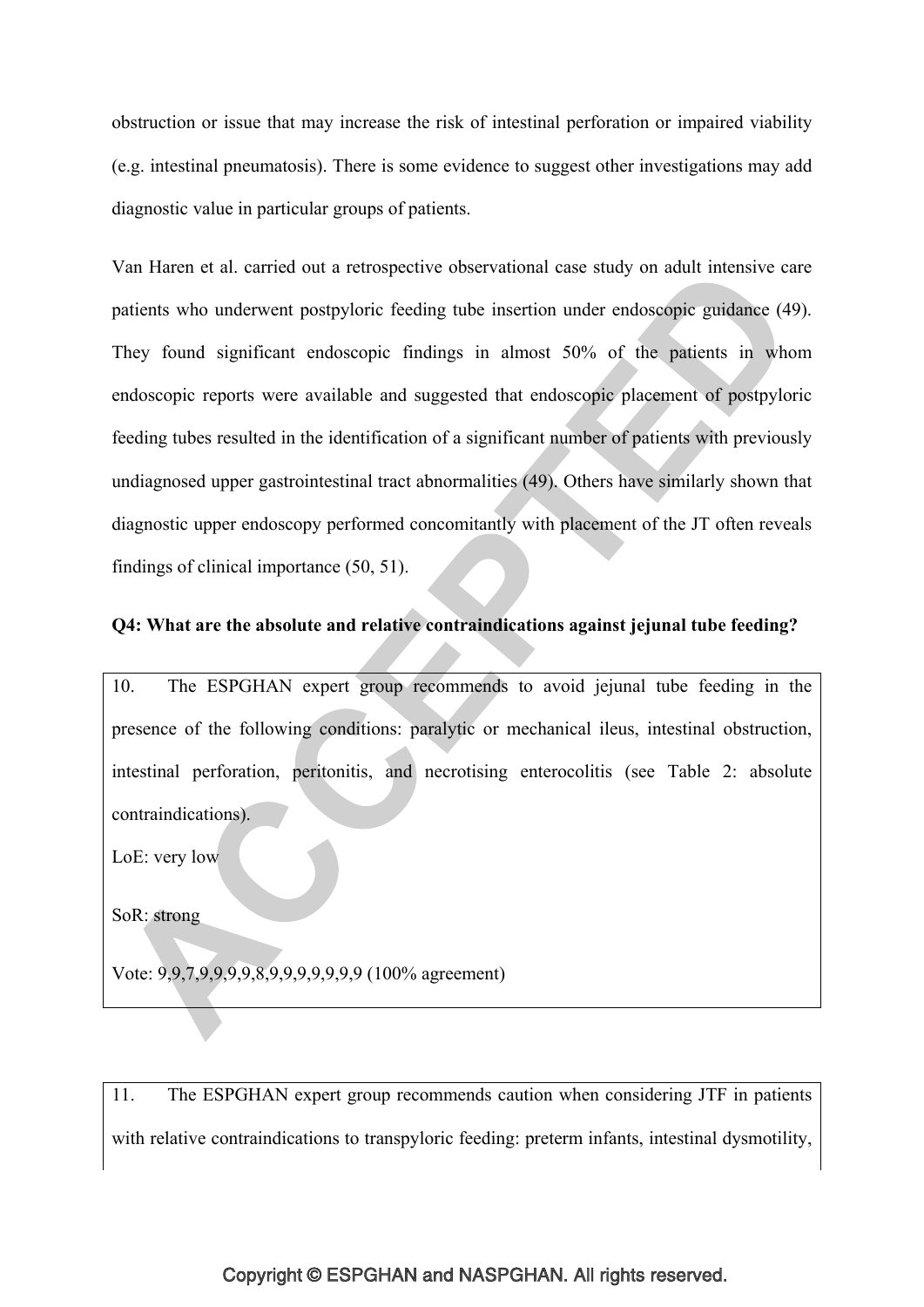toxic megacolon, gastrointestinal bleeding, high-output enteric fistula, intractable diarrhoea, immunocompromised children (see Table 2. relative contraindications).

LoE: moderate

SoR: strong

Vote: 9,9,9,9,9,9,9,9,8,9,9,8,9,9,8 (100% agreement)

12. The ESPGHAN expert group recommends not to use jejunal tube feeding in preterm infants (<37 weeks' gestation).

LoE: moderate

SoR: strong

Vote: 9,8,8,9,8,9,9,5,8,9,8,9,9,9,9 (93% agreement)

A systematic review of transpyloric *versus* gastric tube feeding for preterm infants (less than 37 weeks gestation) came to the conclusion that because of the lack of evidence of any benefit, and an increased risk for gastrointestinal disturbance and possibly of death the transpyloric route should not be routinely used for preterm infants who require enteral tube feeding (52). Especially preterm infants with intrauterine growth restriction are at a higher risk for adverse events**.** Most of the studies recruited very low birth weight infants (birth weight <1500 g) although in the majority only infants grown appropriately for gestational age were included (52).

Two additional systematic reviews as well as the most recent Cochrane review conclude that there is no evidence of any benefit for transpyloric feeding in preterm infants compared to gastric feeding (24, 53, 54). Additionally, a higher risk for gastrointestinal complications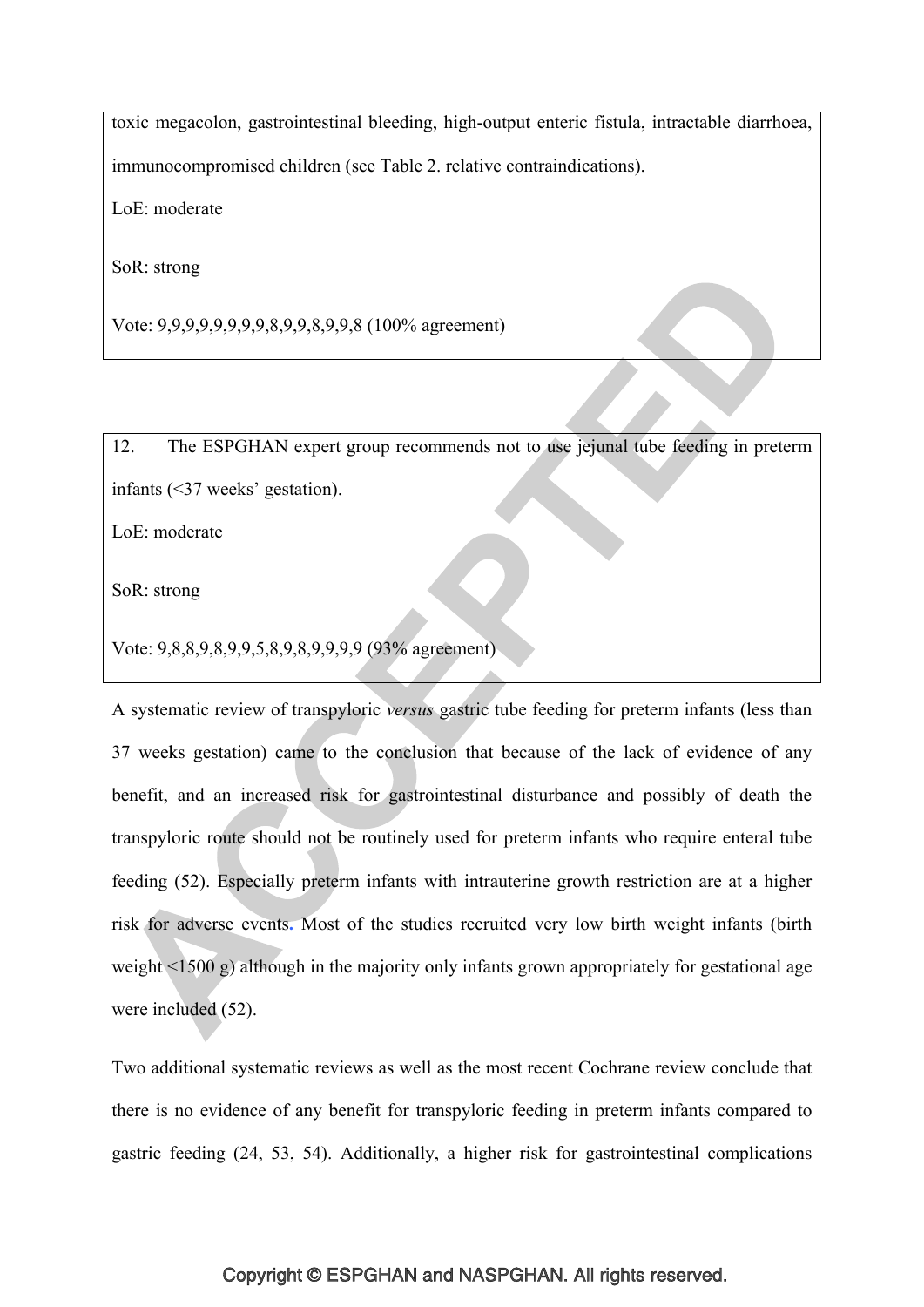(relative risk 1.45, 95% CI 1.05, 2.09), as well as a higher mortality rate (relative risk 2.46, 95% CI 1.36, 4.46) before discharge from the hospital was observed in preterm infants fed transpylorically. However, because of allocation bias in the included trials - sicker and less mature infants were allocated to JTF - the authors of the systematic review advise that these findings should be interpreted with caution (24). Nevertheless, the ESPGHAN committee on nutrition recommends to avoid postpyloric feeding in preterm infants (6). It has been suggested that early transpyloric feeding in preterm infants may prevent bronchopulmonary dysplasia, but this must be further tested in studies before it can be recommended (55).

Other conditions considered relative contraindications include intestinal dysmotility, toxic megacolon, peritonitis, gastrointestinal bleeding, high-output enteric fistula, and intractable diarrhoea (6). These are not deemed absolute contraindications as minimal quantities of nutrients in the gastrointestinal tract - so-called trophic feeding - have well recognized benefits by promoting intestinal perfusion, initiating release of enteral hormones and improving gut barrier function (56, 57). Severe vomiting might compromise the benefits of JTF or impair viability, also through tube displacement (6). JTF is not a contraindication in patients with evidence of GOR or risk for GOR worsening, e.g. in children with severe NI. Placing the tip of the JT beyond the ligament of Treitz prevents duodenogastric reflux and GOR and this is suitable for children who are not acceptable candidates for antireflux surgery or in whom fundoplication has failed (10). This is discussed in detail in Question 1.

If long-term enteral feeding is required the high frequency of complications as well as the need for frequent tube replacement due to obstruction or displacement could be a limitation to JTF (10-12). However, other authors have reported enteral feeding through surgically placed jejunostomy tubes to be relatively safe even for long periods up to 12 years (2).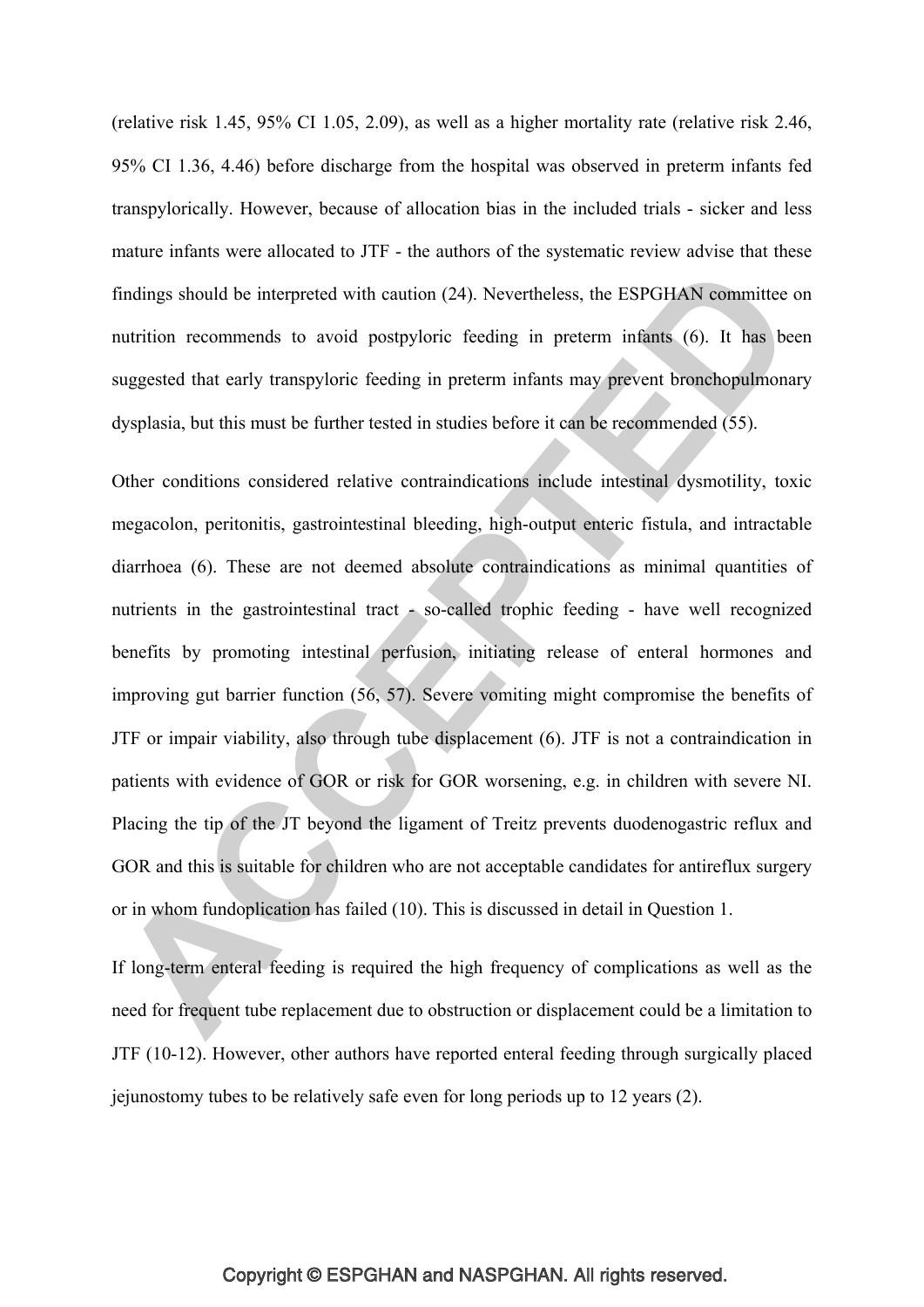As placement of nasoduodenal or nasojejunal tubes (NJT) may be difficult percutaneous endoscopic gastrostomy (PEG) or enterostomy (PEE) currently are the preferred routes of placement especially for long term EN (6). Here, contraindications for PEG and PEE need to be considered (6).

Other conditions might be considered as limitations for JTF because of higher rates of significant complications. In immunocompromised children or in case of an impaired gastric acid barrier, there may be a higher risk for sepsis from bacterial contamination of feeds which is relative common both at home and during hospitalization (58). As patients being JT fed have a nine times higher risk for developing *C. difficile-*associated diarrhoea as compared to matched controls, decision of JTF in immunocompromised individuals needs to be carefully considered (59).

However, JTF can be safely used in children on chronic ventilation or during weaning of mechanical ventilation as no higher risk for aspiration or mortality has been noticed (60, 61).

The presence of a ventriculoperitoneal shunt or a peritoneal dialysis catheter is not a contraindication to JTF as a PEG does not result in a higher incidence of shunt infections or mortality (62); however, it has been suggested that PEG insertion should be deferred at least one week after ventriculoperitoneal shunt insertion (62).

# **Q5: What are the techniques available for placement of a jejunal feeding tube?**

The route of placement and type of device used for jejunal feeding should depend on the expected duration of jejunal feeding, namely NJT for predictably <1 month and per endoscopic or surgical gastro-jejunostomy or jejunostomy for more prolonged use; the availability of experience and collaboration locally (i.e. interventional radiology, surgery, and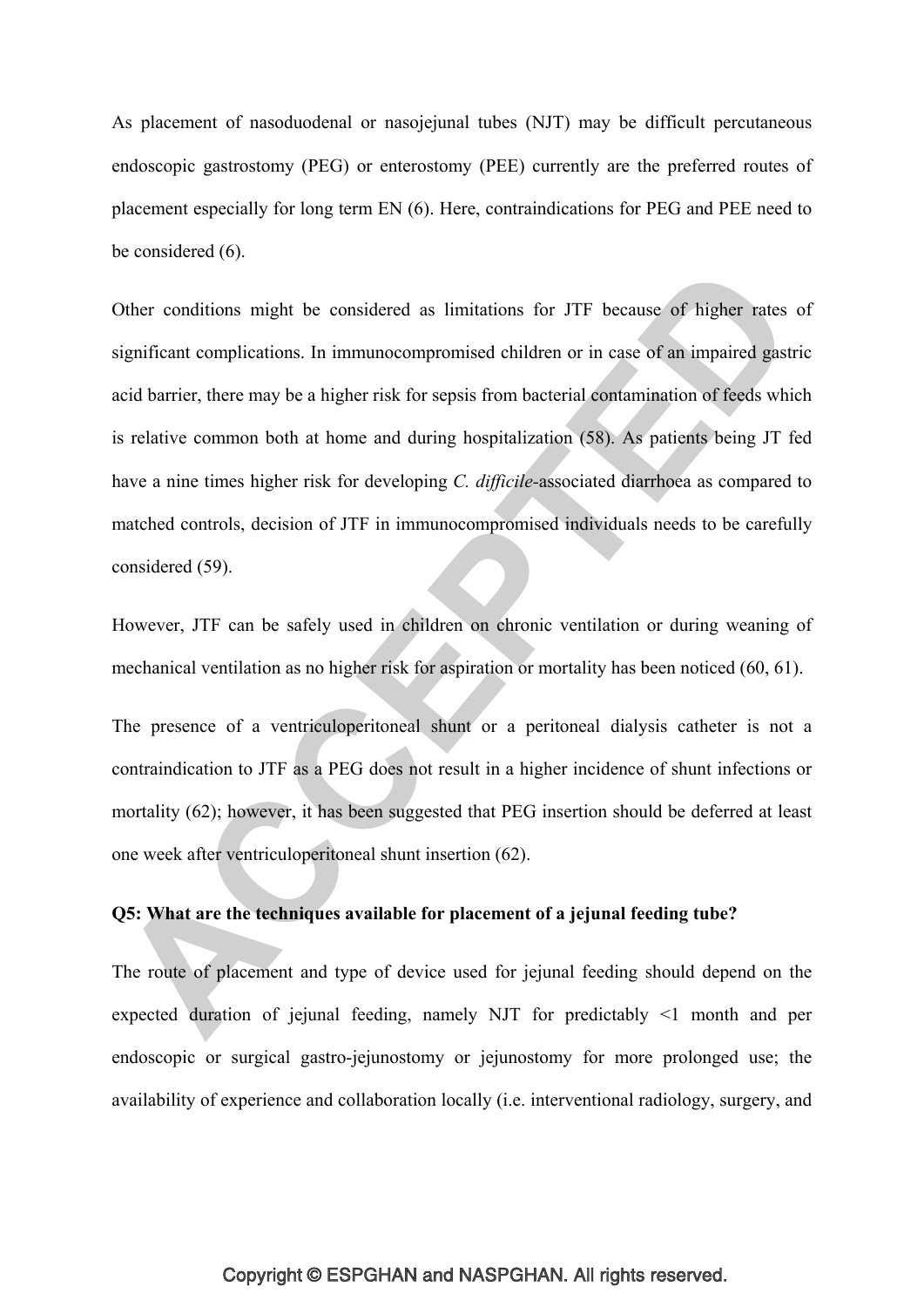endoscopy); the presence of a pre-existing gastrostomy; and the need of gastric decompression.

# **Nasojejunal Tube (NJT)**

13. The ESPGHAN expert group recommends that the radiological placement of an NJT should follow established protocols and training of clinical staff in order to reduce radiation exposure of patients.

 $LoE: low$ 

SoR: strong

Vote: 9,9,9,9,9,9,9,8,9,8,9,9,9,9,9 (100% agreement)

 The ESPGHAN expert group suggests not to use prokinetic agents during naso-jejunal feeding tube placement.

LoE: moderate

SoR: weak

Vote: 9,7,8,9,9,8,8,5,8,9,8,9,9,7,8 (93% agreement)

Nasoenteric tubes are a good choice for short-term feeding but have many drawbacks for long-term management (recoil into the stomach, clogging, nasal pressure sores, and accidental removal). There are several kinds of nasoenteric tubes made from various materials (e.g. polyurethane and silicone), which have different diameters (3.5-12 French), with and without guide wires, and with and without weight at their tips. Nasogastric tubes (NGT) made of Polyvinyl Chloride (PVC) are relatively stiff and therefore more irritating long-term, and are used primarily for gastrointestinal decompression and should not be used for prolonged enteral feeding. Usually, a nasoenteric tube is inserted with a guide wire,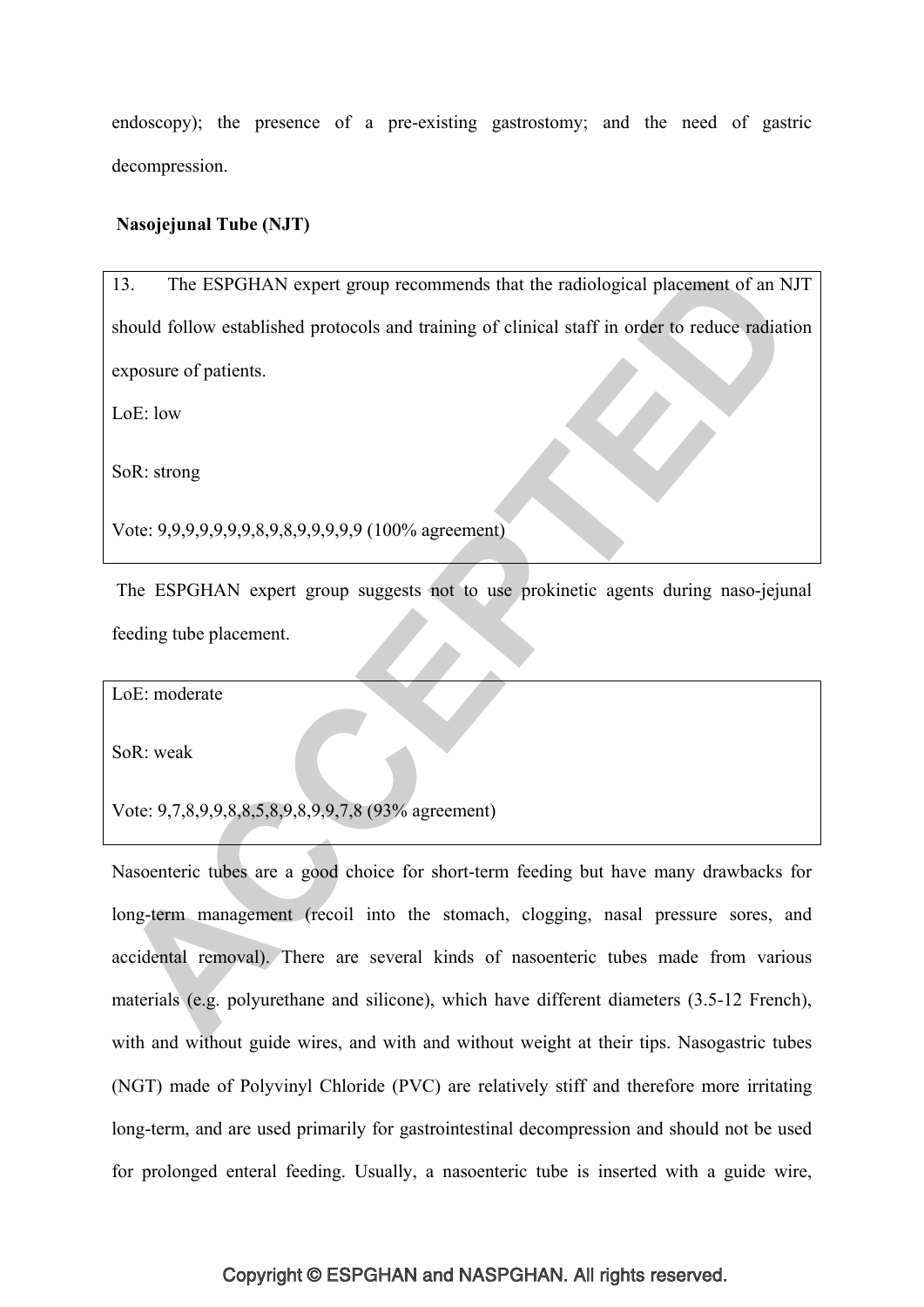previously flushed with saline solution for easier post insertion wire removal, and a weighted tip is inserted into the stomach using the usual technique for NGT insertion. The child is placed in right lateral decubitus and the tube is pushed through the pylorus. The guide wire should be removed at the end of the procedure. Self-advancing jejunal feeding tubes have been reported to be used effectively to establish early EN in critically ill children (63). The use of a non-invasive electromagnetic device to place transpyloric feeding tubes has been suggested to be effective in children (64) although in another study it significantly increased the time of placement (65). Several studies showed that the insufflation of 10 ml/kg air in the stomach significantly improves the rate of success without increasing risks (66, 67). A recent meta-analysis of all the RCTs both in adults and children concluded that gastric air insufflation seems to be efficient (without reaching significance), while clinicians should no longer use prokinetic agents in paediatric patients or patients without impaired motility (66, 67). Bedside placement of a postpyloric tube can be safe and effective in infants including preterm and reduce infants' exposure to radiation in comparison to interventional radiology placement (68). Nasoenteric tubes may also be placed with the aid of fluoroscopy or endoscopy. Fluoroscopic techniques of nasoenteric tube placement require skilled radiological support and cause exposure to radiation. Protocols and training can reduce radiation exposure of patients and staff (69). The NJT can be placed endoscopically, either using a guidewire introduced through the working channel of the gastroscope or the drag technique in which a suture is tied to the end of a feeding tube and dragged with the endoscope snare or forceps from the stomach to the duodenum. This procedure is less successful because the feeding tube frequently moves back into the stomach when the endoscope is removed unless the tip of the tube is clipped in the duodenum (this is limited to older children due to the opening size of the clip). Irrespective of the technique used for NJT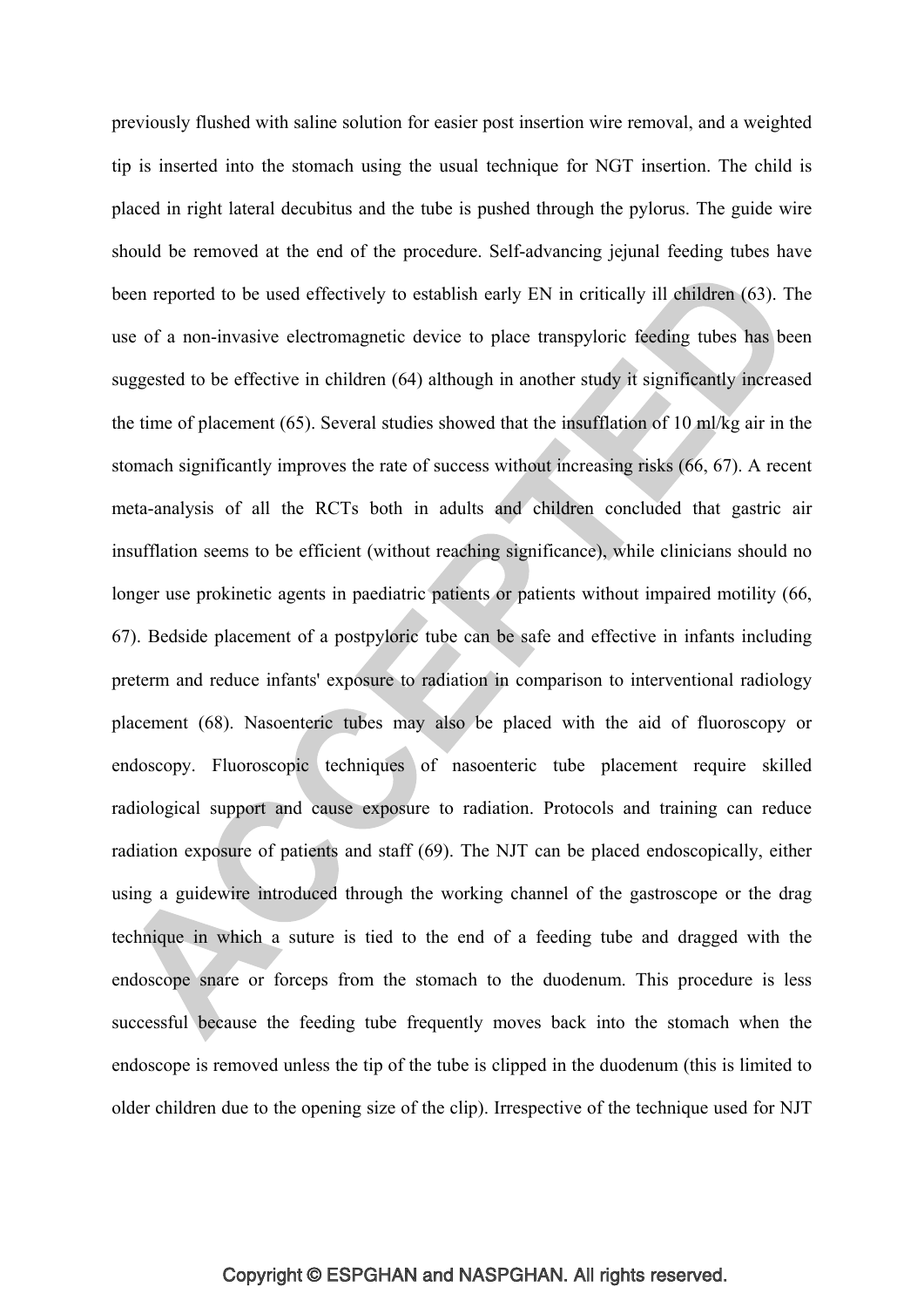placement, proper position of the nasoenteric feeding tube must be verified radiographically before feeding is initiated.

# **pH-guided jejunal tube placement**

14. The ESPGHAN expert group recommends to use pH-guided jejunal feeding tube placement whenever possible as a safe, easy and cost-effective bedside method.

LoE: low

SoR: strong

Vote: 9,8,9,9,9,8,8,7,8,9,8,8,9,9,8 (100% agreement)

 pH in the upper gastrointestinal tract typically varies according to the anatomical segment (oesophagus: pH 5 to 7, stomach: pH 1 to 3, duodenal bulb: pH 3 to 4 and small intestine: pH 7 to 8) (70). Therefore, pH-guided JT placement is a safe, easy and cost-effective bedside alternative to fluoroscopic, endoscopic or surgical placement in critically ill infants and small children (70, 71). This method can be easily taught to house staff or other health care personnel (70). As the pH-assisted technique offers immediate feedback on correct positioning enteral feeding can be initiated promptly (71). Displacements of jejunal feeding tubes can be easily checked with a pH monitor, and therefore, aspiration of jejunal secretions to check pH with paper is not needed (71). Radiological placement control should only be applied in case of borderline pH values or in patients treated with PPIs.

# **Radiology**

Radiological methods can help in placing NJTs and are needed to confirm proper tube position. Jejunal feeding tubes can also be placed under radiological guidance via a previous gastrostomy site (72) or by direct jejunal puncture (73). A retrospective review comparing surgical jejunostomy against image-guided GJT placement through a pre-existing gastrostomy orifice concluded that image-guided GJT placement needed more frequent tube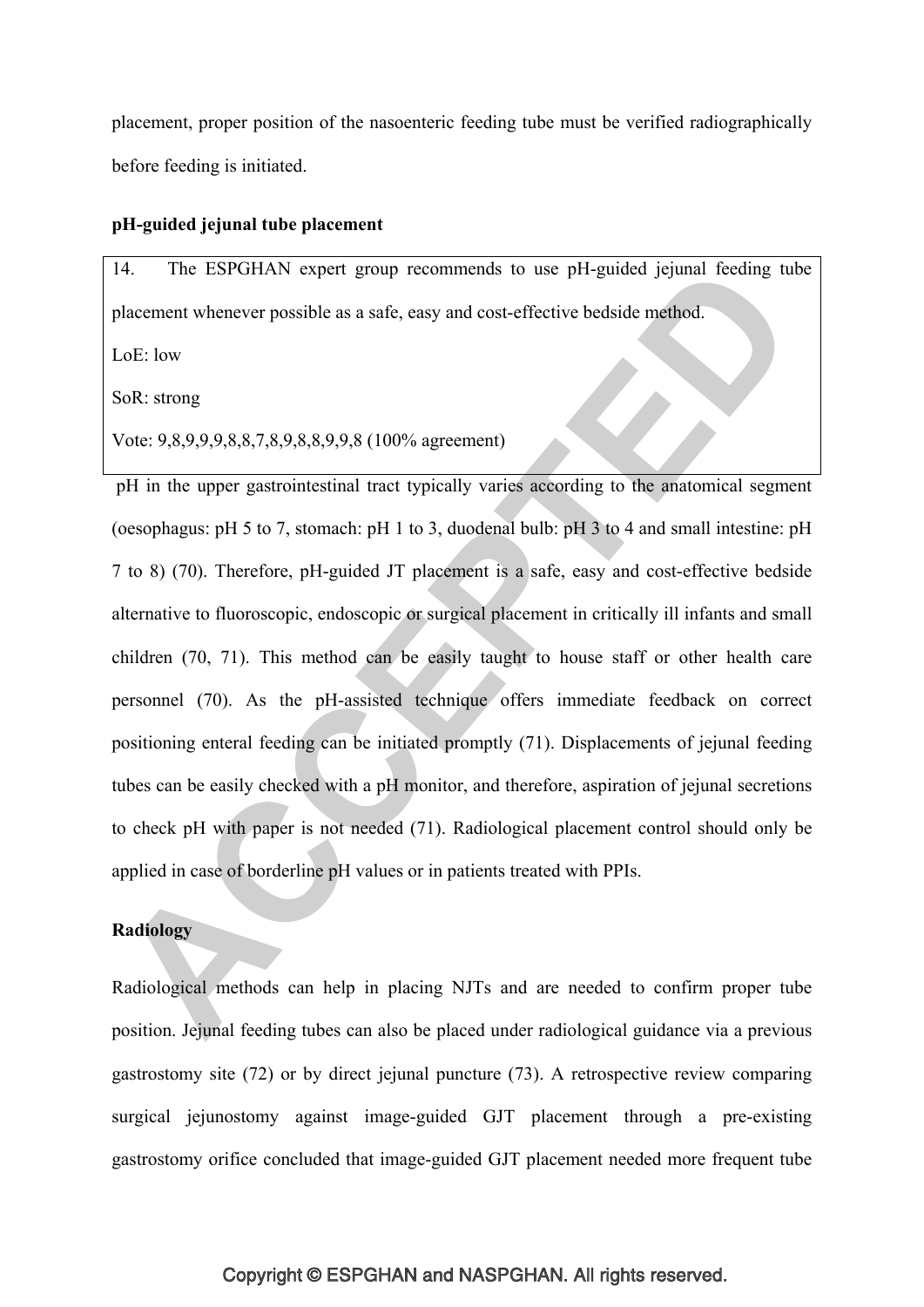replacement (4.6/year *versus* 1.5/year) ultimately leading to surgical jejunostomy conversion in 50% of the cases (74).

#### **Endoscopy**

A jejunostomy may be inserted with endoscopic assistance indirectly via a previously placed or a *de novo* gastrostomy (percutaneous endoscopic gastro-jejunostomy (PEG-J)) or directly without gastrostomy placement (percutaneous endoscopic jejunostomy (PEJ)).

For PEG-J placement, a feeding tube long enough to pass beyond the pylorus is inserted through an existing gastrostomy. The tip of the feeding tube is then grasped with the biopsy forceps of the endoscope and the tube is pushed into the duodenum as far as possible. Extra tubing length is left within the stomach to allow peristalsis to pull the tip of the feeding tube past the ligament of Treitz. Although this procedure is simple, its major disadvantage is the tendency of the feeding tube to recoil into the stomach during the withdrawal of the gastroscope; a clip can limit this risk fixing the external part of the tube to the duodenum/ jejunum (this is limited to older children due to the opening size of the clip). In addition, the feeding tube tends to dislodge from the outer gastrostomy. An alternative is to introduce a neonatoscope (diameter 5.3 mm) through the gastrostomy, pass the pylorus and go as far as possible beyond the Treitz angle. Then a guide wire is introduced through the operating channel of the endoscope, the scope is removed and the GJT is passed over the guide wire (12). One advantage of this technique is that it minimizes the need for sedation because it causes minor discomfort such as hiccups, pain around the stoma site, and abdominal distension from air insufflation. These can be overcome in most patients by providing play therapy and the presence of the parents during the procedure (75). One-step GJT insertion through a *de novo* gastrostomy is a recent technique using the push technique. The procedure is basically the same as the one-step percutaneous endoscopy button placement (76) where a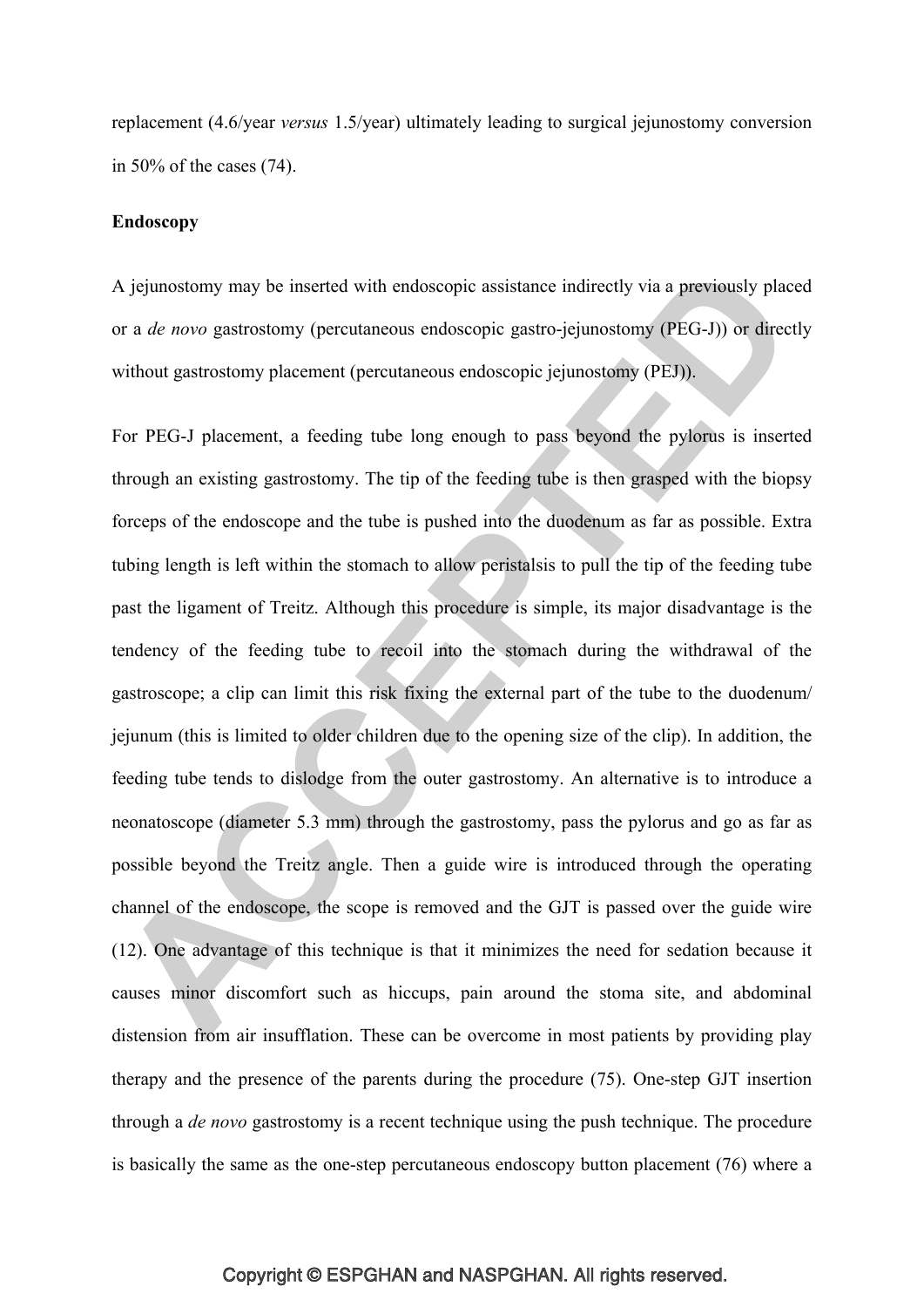neonatoscope is introduced through the 16 French introducer and passed into the jejunum *via*  the pylorus and a GJT is placed over the guide wire as described above (77).

If there is no pre-existing gastrostomy or if a gastrostomy (for exsufflation or administration of medication) is not needed, direct PEJ can be performed using a gastroscope or colonoscope placed into the proximal jejunum. The most common techniques include the insertion of a needle into the jejunal lumen at the site of the maximal transillumination and/ or a finger indentation marking of the jejunal loop that is closest to the abdominal wall. The needle should be snared tightly, fixing the small bowel against the abdominal wall. The plastic sheath with stylet should then be inserted adjacent to the needle and snared by a wire loop that has been removed from the needle. An insertion wire is then passed through the plastic sheath and grasped with a snare or a grasp forceps. The rest of the procedure is similar to the PEG's pull technique: the gastroscope with a wire is pulled out through the duodenum, stomach, oesophagus and mouth. The insertion wire is then secured to the loop at the end of the feeding tube with an internal jejunal bolster and the assembly is pulled through the mouth all the way to the jejunum. The tube is pulled through an incision in the abdominal wall, sufficiently tight to compress the jejunal wall against the anterior abdominal wall. Intrajejunal tube placement is then verified by a second endoscopy. Finally, a skin disk is secured to the outside portion of the feeding tube to ensure the creation of a tract between the skin and jejunal lumen. It is important to avoid excess tension when approximating the jejunum to the abdominal wall, to prevent pressure sores of the skin or the jejunal mucosa. Experience in children with this technique remains very limited (78). Recently a laparoscopic assisted PEJ technique has been reported in 16 children aged 2-17 years. All procedures were successful and the technique was safe as it provides sufficient visualization of the bowel loops intraabdominally (79).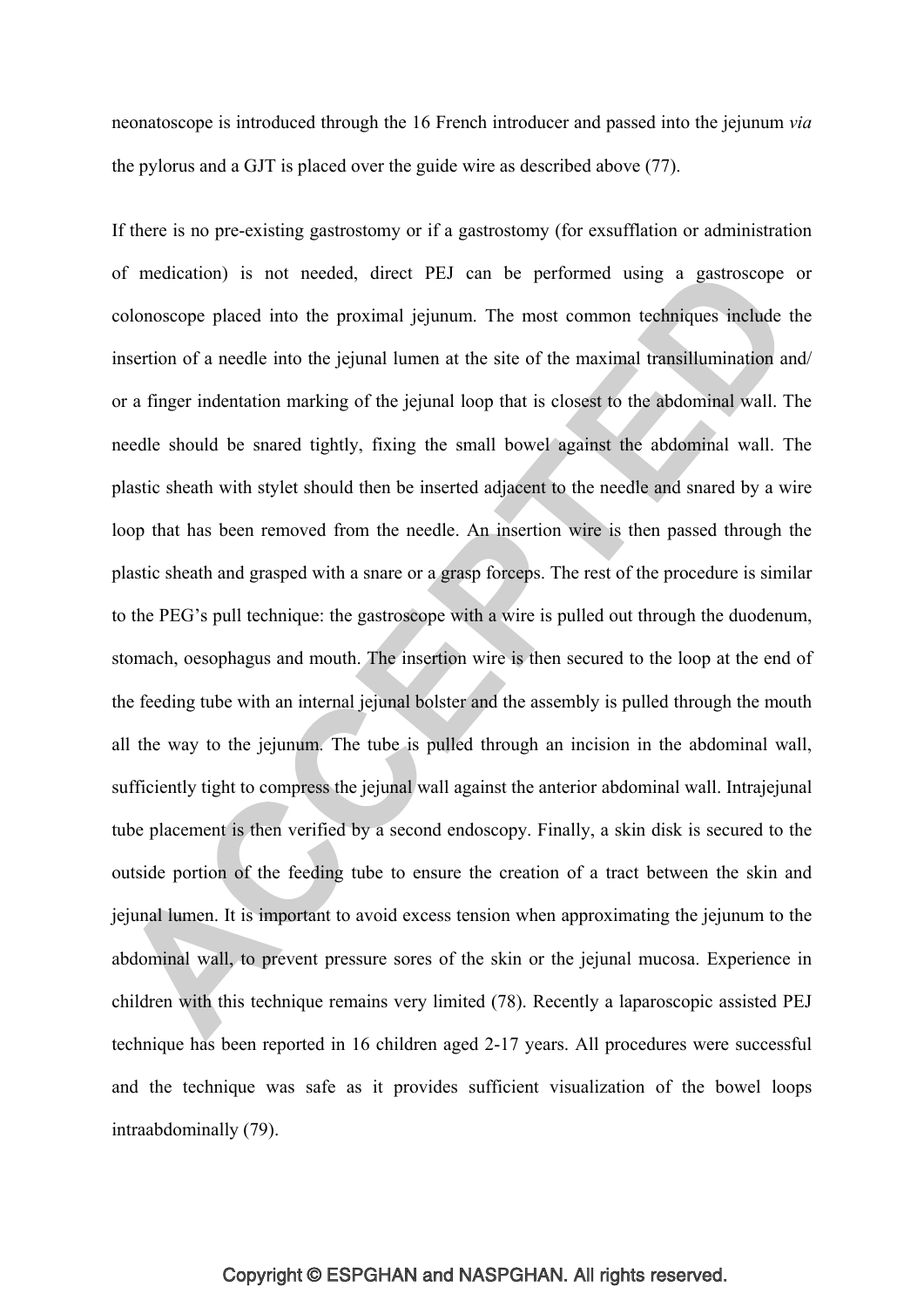#### **Surgery**

15. The ESPGHAN expert group recommends, where long term (gastro-) jejunal feeding is expected, to use strategies such as Roux-en-Y jejunostomy, Omega jejunostomy, and retubularization instead of direct surgical tube insertion.

 $LoE: low$ 

SoR: strong

Vote: 9,9,7,9,9,9,9,9,8,8,9,8,9,9,9 (100% agreement)

Many different surgical techniques have been described for jejunal tube insertion. Open or laparoscopic surgery techniques are available and there are no data that demonstrate superiority in effectiveness and safety of any strategy, and the choice depends on the surgeon's experience and his preferences.

Direct surgical catheter jejunostomy placement is a well-known and standardized procedure. However, high surgical complication rates (40%) have been reported in a large series (2).

Laparoscopic side insertion of a small calibre tube (6-9 Fr) or Foley catheter into the proximal jejunal loop is a straight-forward technique (80). A subserous tube conduit prevents the risk of peristomal skin damage due to leakage and tube dislodgement.

Laparoscopic insertion of a GJT has been described in a large group of infants less than 10 kg with cardiac disease (81). There are no clear advantages of this strategy except for the reduction of gastric and bowel distension during the procedure.

In case of long term JTF, surgical strategies such as Roux-en-Y jejunostomy (82), Omega jejunostomy (83) or retubularization (84) facilitate insertion of the tube into a modified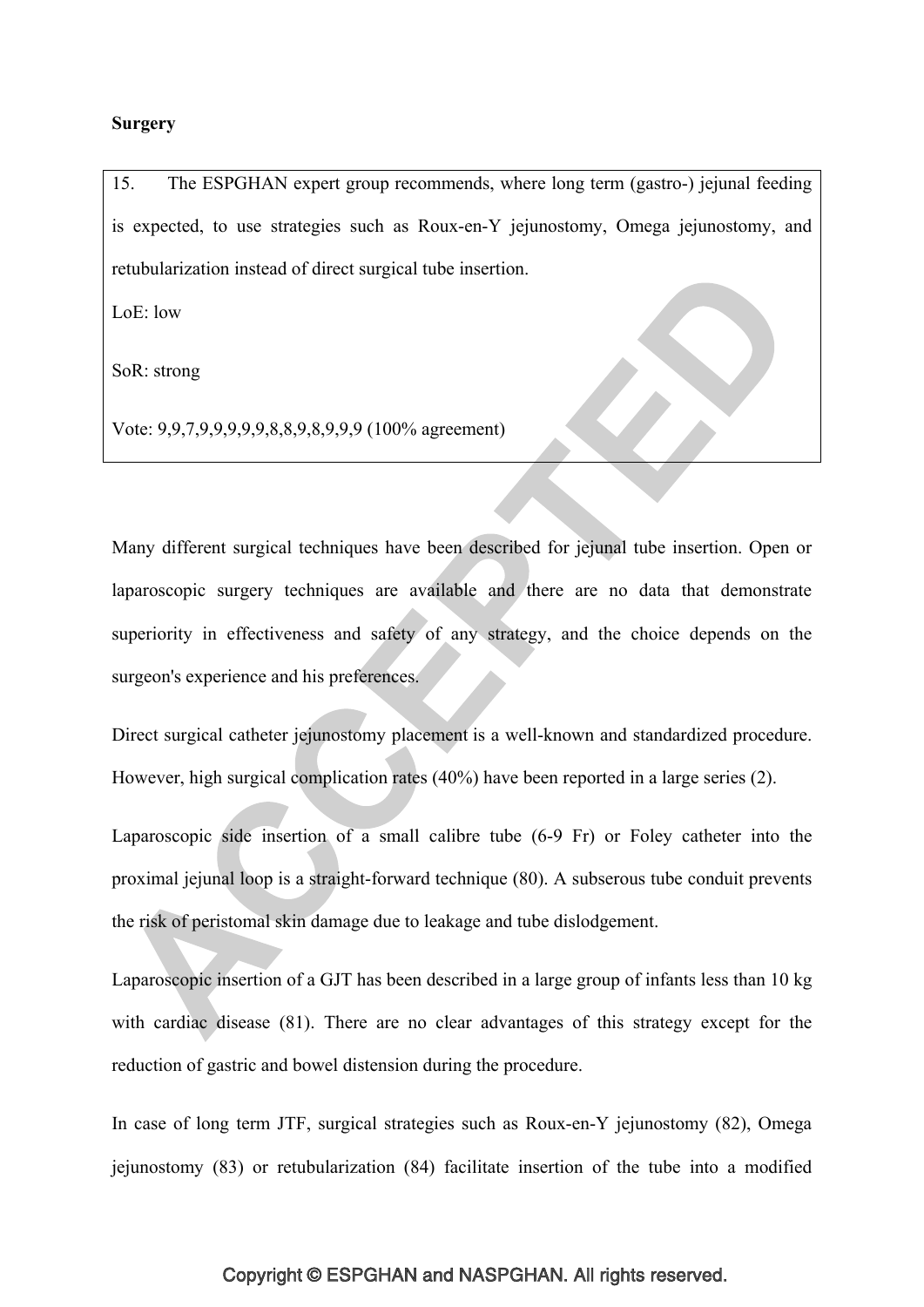jejunal tract improving management by the caregivers and also reduce peristomal leakage and skin damage.

# **Q6: Which complications are related to JTF and how should they be minimised and/ or managed?**

The development of procedural protocols with regular quality controls and audits, and monitoring by a dedicated nutrition support team warrants to minimize complications. Although gastrojejunal tubes are a useful temporizing method to provide enteral access in children their high rate of mechanical failure limits their long-term use.

16. The ESPGHAN expert group recommends that the tip of the jejunal feeding tube be placed beyond the ligament of Treitz in order to prevent retrograde dislodgment of the tube into the stomach.

LoE: very low

SoR: strong

Vote: 9,9,9,9,9,9,9,8,9,9,9,9,9,9,9 (100% agreement)

 There are three major categories of complications following JT placement: 1) mechanical (e.g. perforation, buried bumper syndrome); 2) gastrointestinal (e.g. diarrhoea); 3) infectious (e.g. aspiration pneumonia, tube site infection) (Table 3).

# **1. Mechanical and surgical complications (e.g. perforation, intussusception, and buried bumper)**

NJT is mainly used for short-term post pyloric feeding (4-6 weeks). Its complications include foreign body sensation, obstruction, tendency to dislocate and easy voluntary removal, reflux esophagitis, aspiration, nasopharyngeal ulcers and epistaxis (59).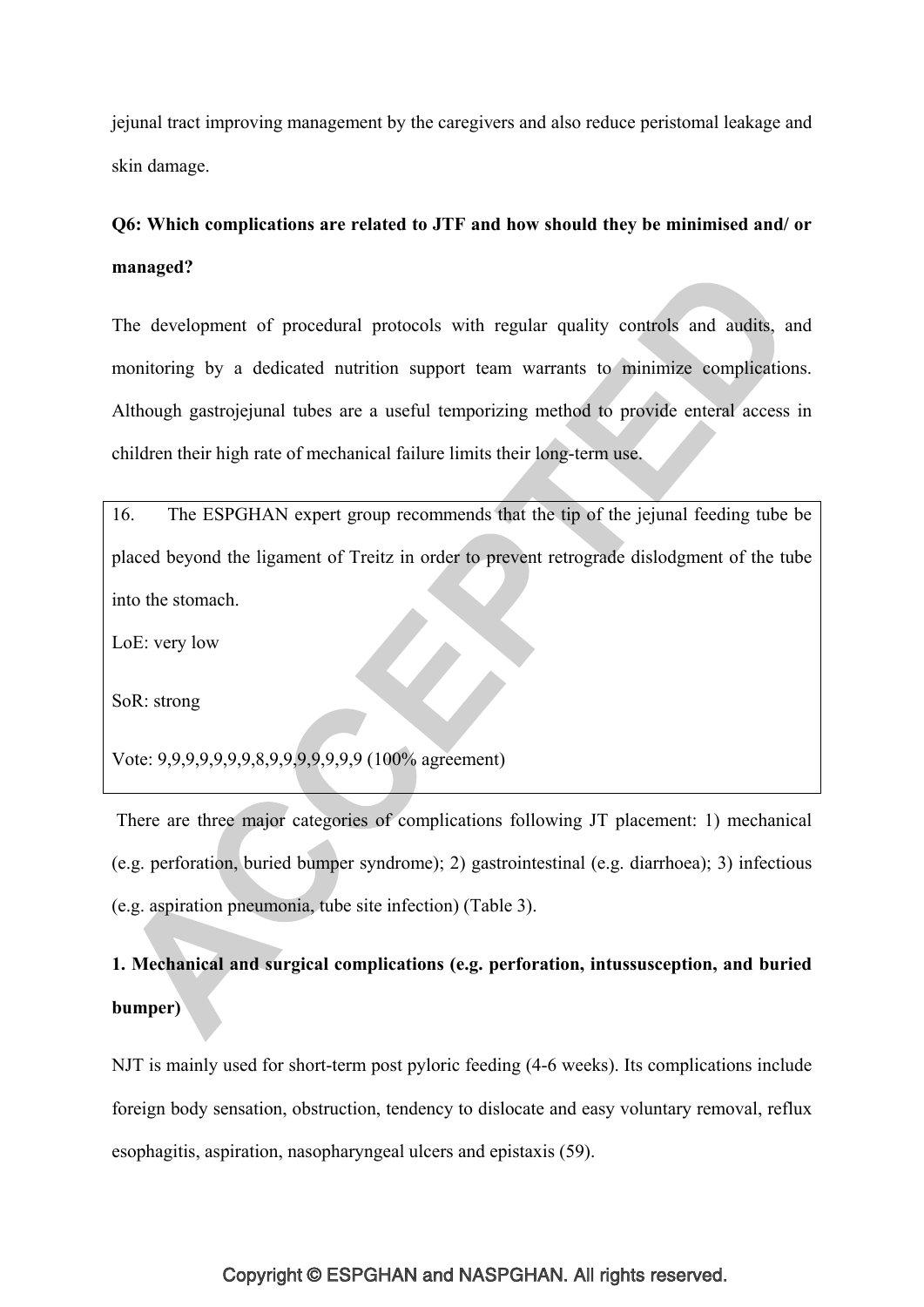Placing the distal tube tip beyond the ligament of Treitz minimizes retrograde dislodgement of the jejunal extension tube. Endoscopically placed clips may secure the tube and prevent migration.

Peristomal leakage may be reduced by adequate stabilization of the external bolster by a dressing. If persistent leakage causes peristomal skin damage, barrier creams may be helpful, as well as local antibiotics. It is essential to prevent stoma enlargement. Sometimes a smaller tube may facilitate healing around the tube, as well as the temporary application of continuous low-pressure suction at the insertion site (i.e. negative-pressure wound therapy (VAC® therapy), Replogle tube).

Buried bumper syndrome may complicate the placement of a GJT, when there is excessive traction between the internal bumper and the stomach wall as e.g. in patients with important weight gain. There is a higher rate of buried bumper syndrome associated with PEG-J tubes compared to PEG tubes, possibly related to the jejunal extensions leading to difficulty in the usual maintenance regimen that all carers are taught after PEG/ PEG-J insertion (85). To prevent buried bumper syndrome, it is advisable to allow some space between the external bumper of the PEG tube and the skin in order to minimize the risk of pressure-induced necrosis and to mobilize and loosen the PEG from the outside at least every other day to avoid mucosal overgrowth of the inner bumper. To prevent this event, the size of the device must be reviewed periodically for weight gain and increased abdominal wall thickness (86).

Intestinal perforation may occur even much time after placement, mainly at a younger age (1) and in patients with comorbidities, i.e. shock or heart disease (87) (88). Intussusception has also been reported as a rare complication (73).

Peristomal infections occur more frequently shortly after first tube placement (PEG or PEJ), but may also complicate long lasting enteral feeding. Accurate hygiene measures of the stoma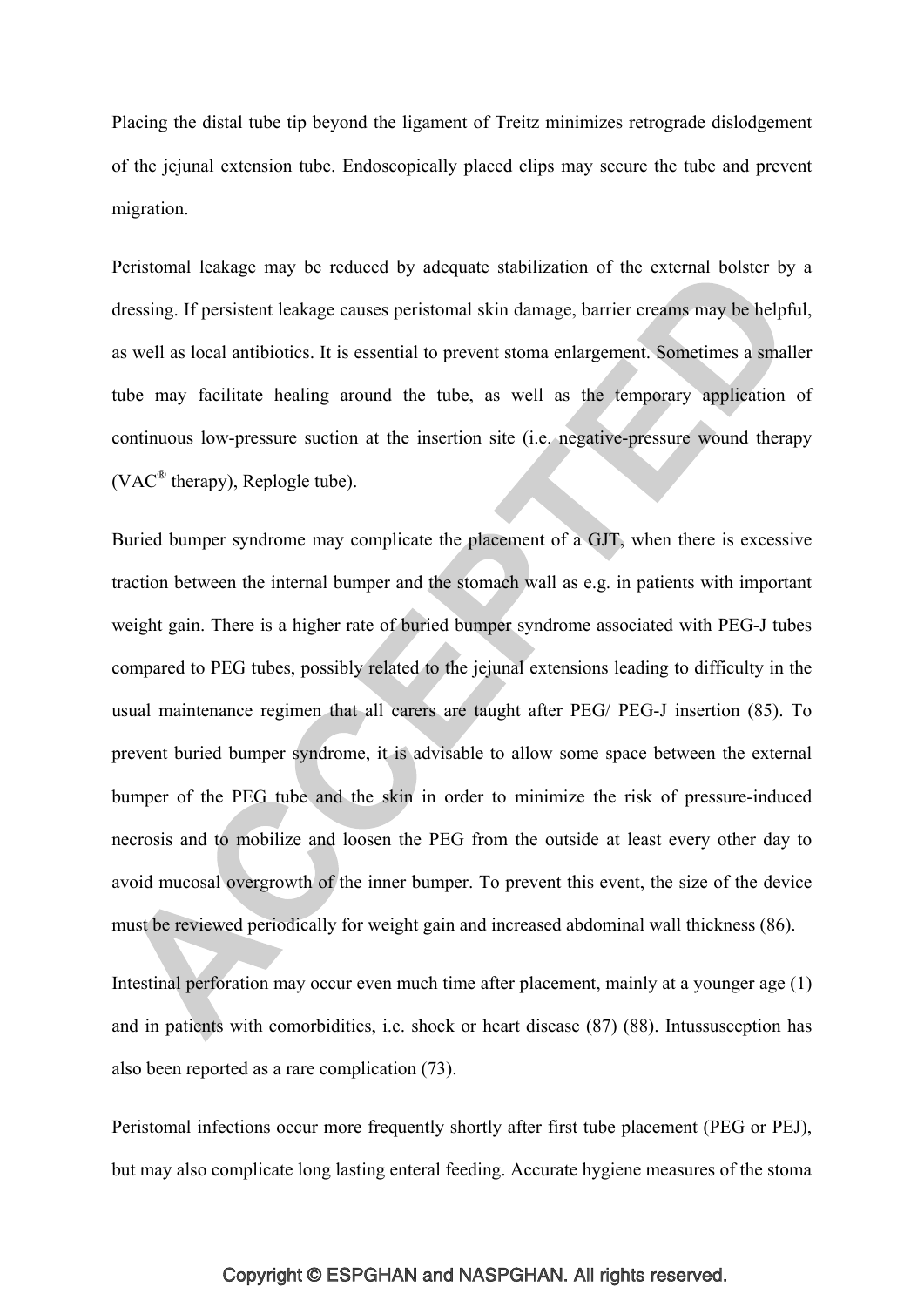and the use of antimicrobial wound dressings may help in prevention (86). Depending on clinical status, topical or systemic antibiotics may be required.

#### **2. Gastrointestinal complications**

Although GJT feeding usually improves nutritional status, its use may be associated with pulmonary aspiration, bilious aspirates, and diarrhoea (10). Diarrhoea is the most commonly reported gastrointestinal side effect in patients receiving JTF. The pathogenesis of diarrhoea in enterally-fed patients can be related to the enteral formula or the administration method. Prevention of diarrhoea includes the use of a closed feeding system (to limit bacterial contamination), continuous administration of feeding using a pump, and limiting the use of hyperosmolar feeds. Persistent vomiting and retching are described in almost 18% of a large series of children with GJ tube (1), but is probably more likely due to the underlying disease (severe GOR, antropyloric dysmotility, etc.). The frequency of gastrointestinal complications is higher in critically ill children (89) and patients with cyanotic heart disease, which in turn increases the risk of necrotising enterocolitis (NEC) (87, 88).

# **3. Infectious complications (e.g. aspiration pneumonia, tube site infection)**

The combination of gastric decompression *via* PEG and simultaneous jejunal nutrition reduces tube feeding-related aspiration in many patients. Tube site complications including granulation, infection and leakage are frequent and benign complications. Leakage of bile acids at the level of a jejunostomy can be responsible for severe and painful skin lesions due to the caustic nature of the bile.

#### **Q7: Immediately after placement when should feeding be commenced?**

**When should feeding be commenced?**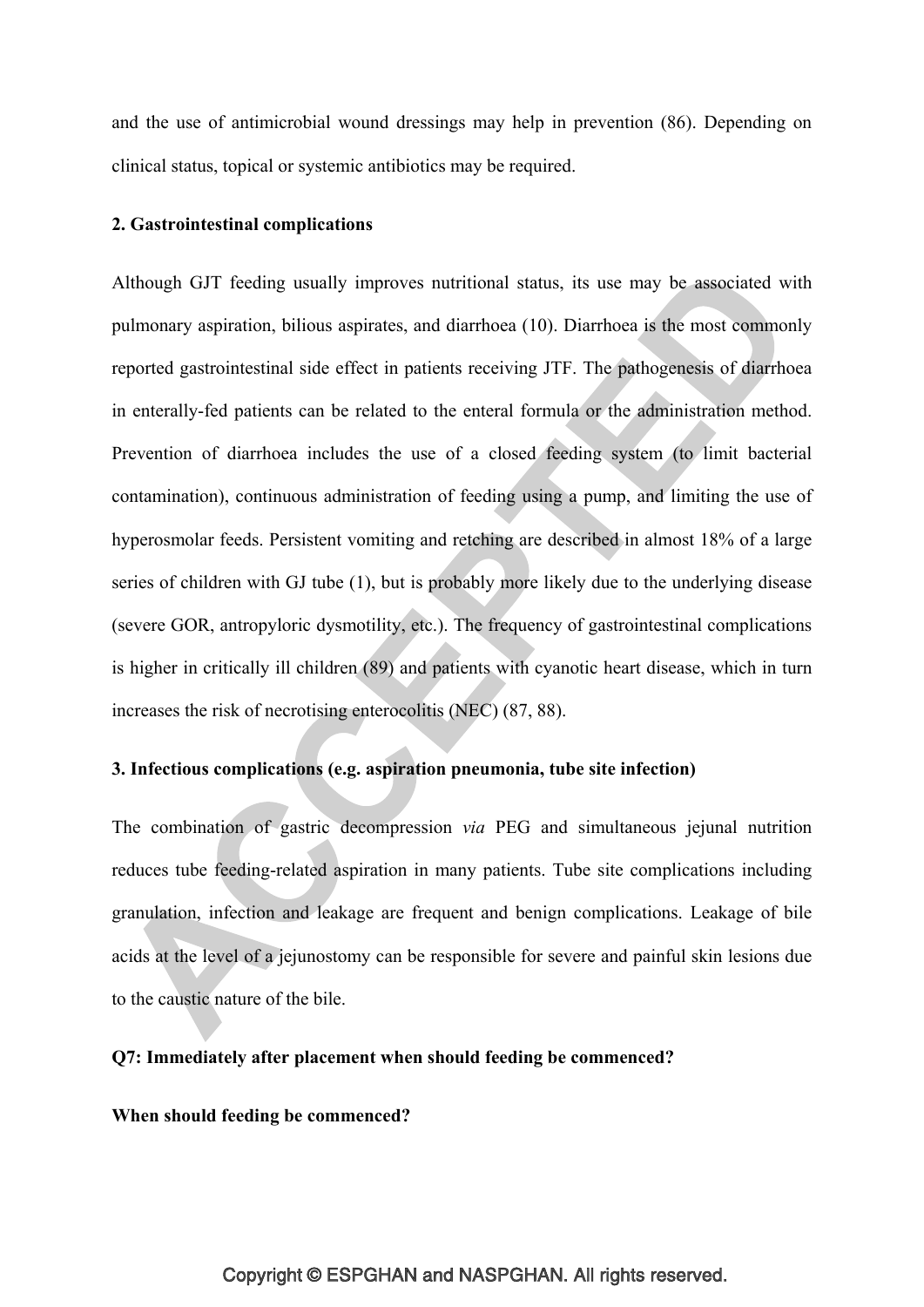17. The ESPGHAN expert group recommends to start jejunal feeding within 24 hours after placement of the jejunal feeding tube irrespective of patient age or condition except in complicated surgical situations such as e.g. adhesions.

LoE: moderate

SoR: strong

Vote: 9,8,9,9,9,9,9,9,9,9,9,5,9,9,9 (93% agreement)

*Practical Note*

Refeeding syndrome should be considered whenever nutritional support is instituted in malnourished children.

Previously, commencement of feeding was delayed until 12 to 24 hours after transabdominal gastrostomy placement in order to allow the gastrointestinal tract to return to normal function and to allow healing of the enteral opening. However, several prospective RCTs (90-93) have clearly demonstrated that feeding can be safely started a few hours after the procedure (59), or at least on the first operative day (94), even in early infancy (12).

Abdominal intervention or severe stress are not a contraindication for early feeding as small intestinal motility and absorptive functions have been demonstrated to remain intact, although gastric and colonic motility may be impaired for up to 2 to 5 days (95). Retrospective and prospective observational studies have shown that early transpyloric EN starting within the first 24 hours was well tolerated even in critically ill children without an increased rate of complications compared to late (after 24 hours, range 1–43 d) transpyloric EN (96). 74% of the patients achieved their estimated caloric requirements within 24 hours and the remaining patients within 48 hours after transpyloric tube placement (95). Moreover, the incidence of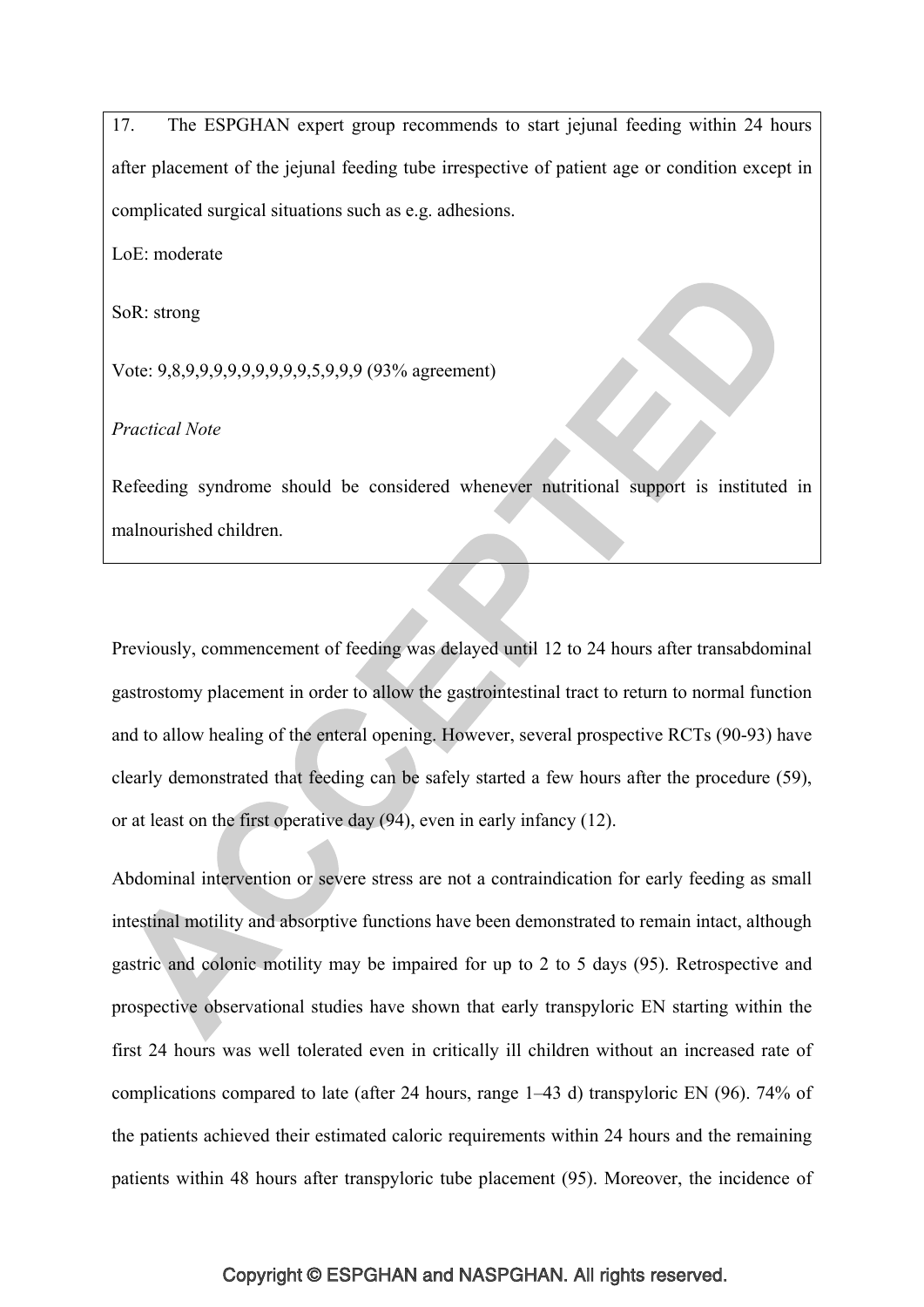abdominal distension was lower in the children receiving early transpyloric feeding (3.5%) than in those receiving nutrition at a later time  $(7.8\%; p<0.05)$  (96).

Refeeding syndrome should be considered whenever nutritional support is instituted in malnourished children. It is characterized by electrolyte depletion, fluid shifts and glucose derangements upon reinstitution of nutrition in malnourished patients.

# **Q8: Which feeds are suitable for jejunal feeding and what are the nutritional considerations?**

18. The ESPGHAN expert group recommends starting feeding with standard polymeric formula, and if this is not tolerated switching to a hydrolysed formula.

LoE: moderate

SoR: strong

Vote: 9,9,9,9,9,9,9,5,9,9,9,6,9,9,9 (87% agreement)

*Practical Note*

Elemental formula and other hyperosmolar feeds should be used with caution.

Thickened and fibre containing feeds should be used with caution due to risk of tube blockage.

19. The ESPGHAN expert group recommends to start with a hydrolysed formula containing MCT where JTF is used in pancreatic insufficiency or malabsorption.

LoE: low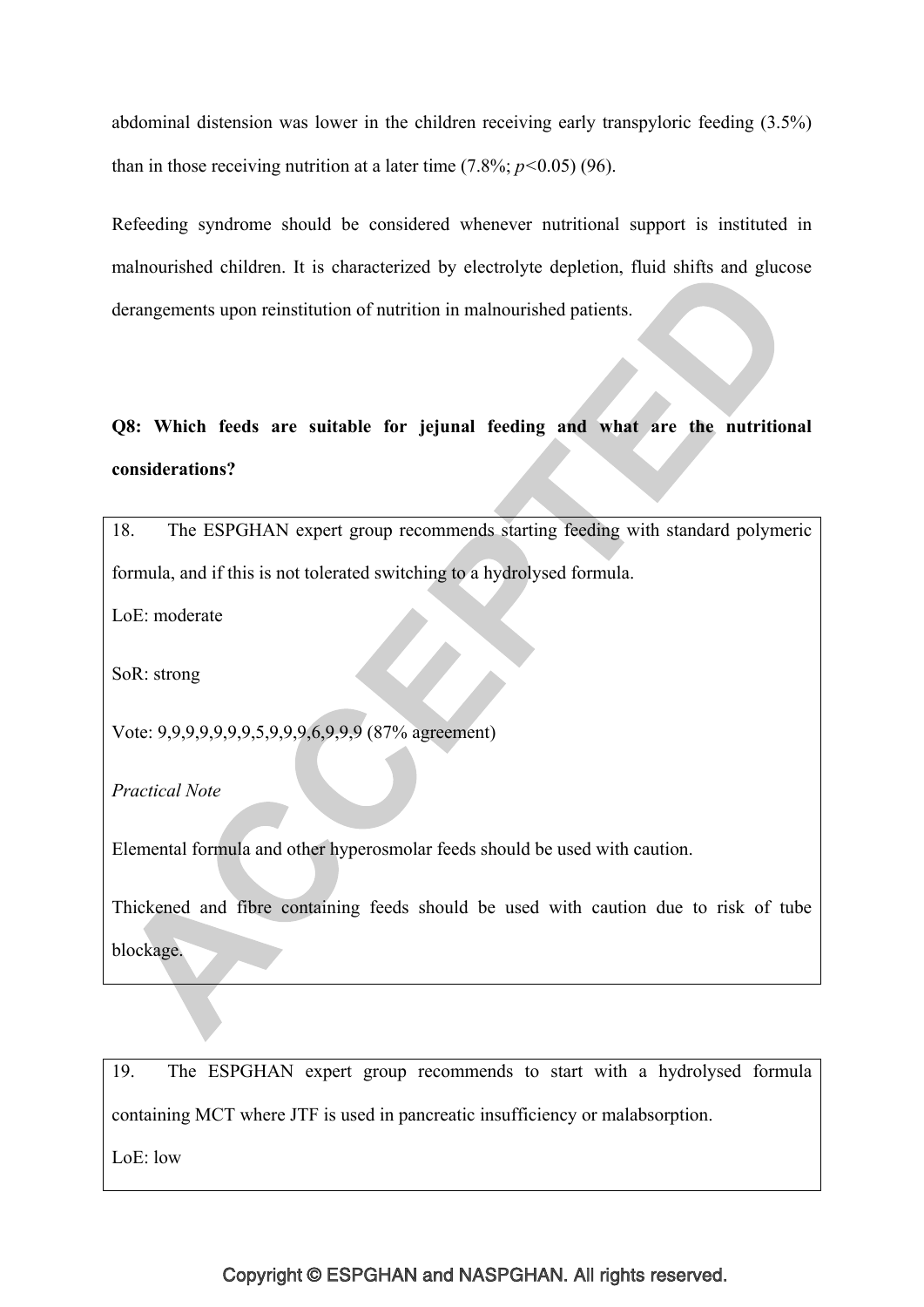## SoR: strong

Vote: 9,8,9,9,9,9,8,8,8,7,8,8,9,9,9 (100% agreement)

20. The ESPGHAN expert group recommends to monitor serum levels of copper, zinc, selenium, and iron for nutritional deficiencies in all patients that receive long term JTF.

LoE: low

SoR: strong

Vote: 9,8,7,9,9,9,8,8,8,7,9,9,9,9,9 (100 % agreement)

*Practical Note* 

Serum levels for copper, zinc, selenium and iron should be checked on a 6-monthly to 1 yearly basis.

21. The ESPGHAN expert group recommends not to dilute the formulas so as to minimise the risk of microbial contamination of the formula, secondary diarrhoea and malnutrition due to its low caloric content.

LoE: moderate

SoR: strong

Vote: 9,8,9,9,9,8,9,9,8,9,8,9,9,6,8 (93% agreement)

In children, postpyloric feeds have traditionally been hydrolysed and less viscous because of the narrow lumen of the transpyloric tubes, although polymeric feeds have also been tolerated [85](97). Evidence in the literature for a particular feed for JTF is however lacking. Physiologically, intraluminal pressure and motility can increase in postpyloric feeding in response to volume and osmolality of the feed. This in turn can cause side effects such as abdominal distension, vomiting, diarrhoea, and dumping syndrome. In postpyloric delivery of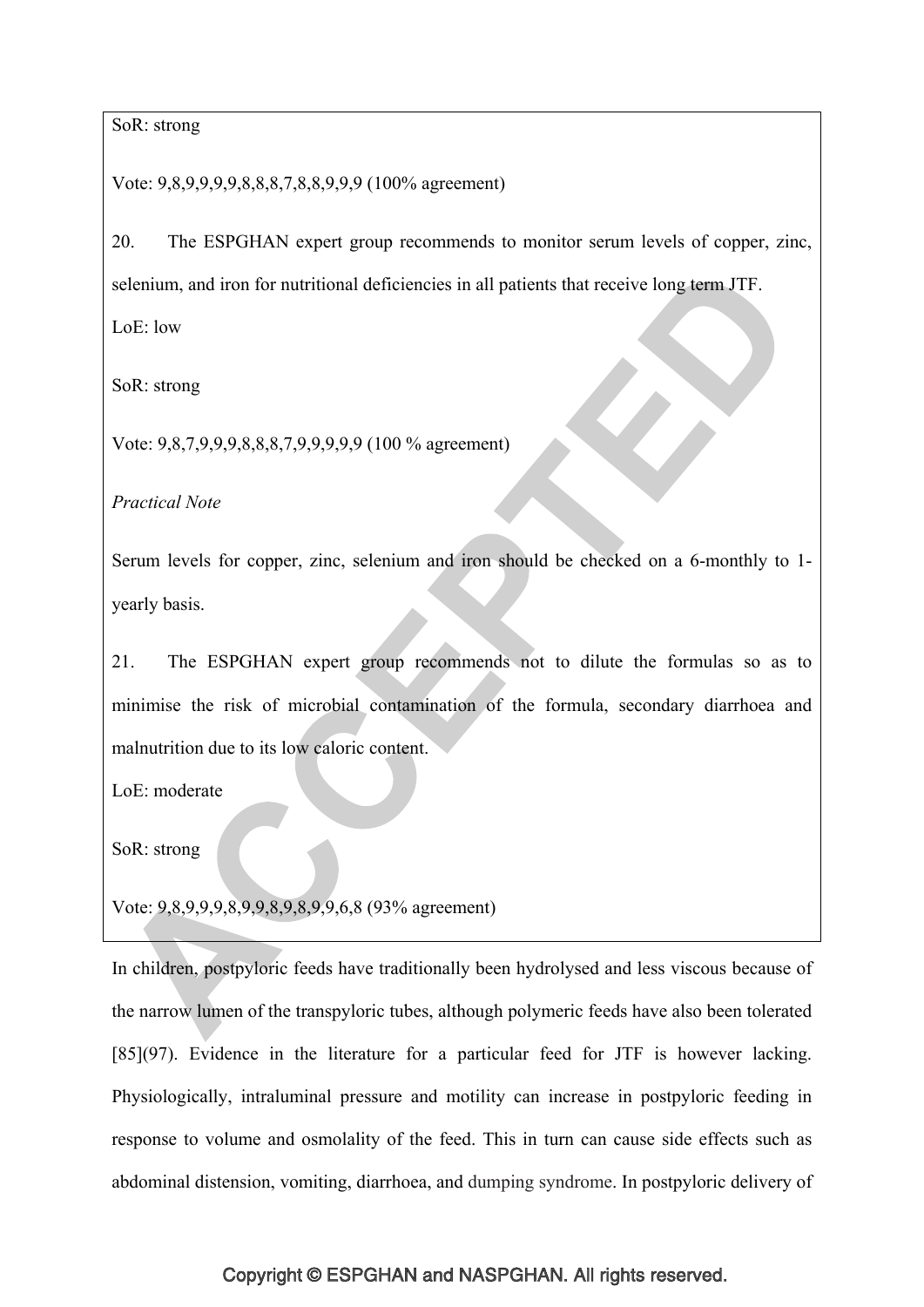feeds pancreatic secretion may vary according to the site and type of feeding. Placement of the tube more than 40 cm below the ligament of Treitz inhibits pancreatic secretion and this would therefore favour use of an elemental feed. However, O'Keefe et al. looked at the effect of polymeric *versus* an elemental feed on pancreatic secretion (98). The polymeric feed allowed an adequate pancreatic secretory response whereas pancreatic secretion was reduced by 50% with the elemental diet. They concluded that intraduodenal infusion allows complete assimilation of a polymeric enteral feed due to adequate pancreatic secretory response (98).

The underlying disease may also affect the choice of formula, i.e. for those with pancreatic insufficiency or malabsorption a semi-digested formula may be the feed of choice (99). However, the higher osmolality of elemental feeds may cause non-tolerance. The recommended osmolality for infants and children <4 years of age is <400 mOsm/kg and for older children it is <600 mOsm/kg (100).

It is not recommended to dilute the formulas as it may increase the risk for microbial contamination of the formula (101), secondary diarrhoea and malnourishment due to its low caloric content (102).

JTF causes an iatrogenic bypass of the upper gastrointestinal tract, which may lead to nutritional deficiencies. Copper is primarily absorbed in the stomach and therefore in those being jejunally fed there is an increased risk for copper deficiency. Jacobson et al. described three paediatric patients on exclusive jejunal feeds who developed cytopenia secondary to copper deficiency (103).

Children on exclusive jejunal feeds may be at risk for iron deficiency due to feeds bypassing the duodenum, which is the primary site for iron absorption. A small case series of six children fed *via* the jejunum showed significant reductions in serum iron (18.5 g/l *versus* 9.8 g/l, p=0.01) and transferrin levels (23.1% *versus* 13.7%, p=0.02) after a mean period of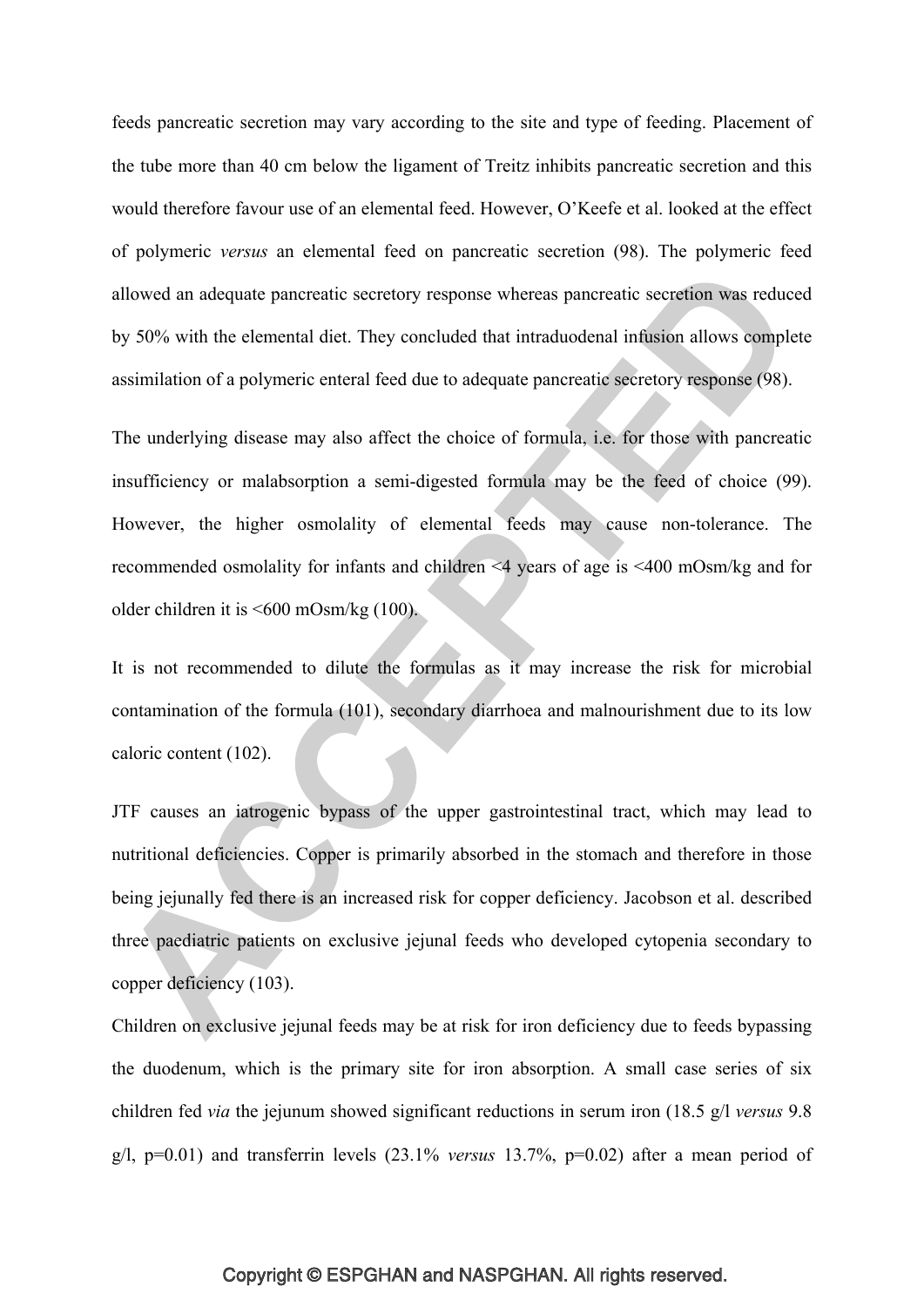11 months. There was no change in ferritin, haemoglobin and mean corpuscular volume showing the proximal jejunum may have the capacity to adapt to iron deficiency (104). A retrospective study by Skelton showed a 30% reduction in zinc, a 68% reduction in selenium and a 25% reduction in iron (105).

There is an increasing popularity amongst families to use blenderised diets in those children on long-term enteral feeds. Blenderised diets need to be given as bolus gravity feed, thereby excluding their use in continuous JTF.

# **Q9: What feeding regimen should be used for long-term jejunal feeding?**

### **Mode and rates of delivery**

22. The ESPGHAN expert group recommends to administer jejunal feeding continuously *via* a volumetric enteral pump at a rate tailored to the patient's tolerance.

 $LoE: low$ 

SoR: strong

Vote: 9,9,9,9,7,9,9,8,9,9,8,8,9,9,8 (100% agreement)

There is no evidence indicating the exact rate of the EN delivery. Jejunal feeding should be provided continuously *via* volumetric enteral pump because bolus feeding or high infusion rate can cause diarrhoea, abdominal cramping, and dumping syndrome-like symptoms (99). Proposed increments are 1-5 ml/h every 24 hours for infants or 5-20 ml/h in older children every 4 hours until the target rate is reached (9, 107).

Suggested volume rates are presented in Table 4. Lower perfusion rates such as 0.5 ml/kg/h are proposed if there is a risk of gut ischaemia. Once the target rate has been achieved, the concentration of the formula can be increased to deliver the estimated nutrient needs.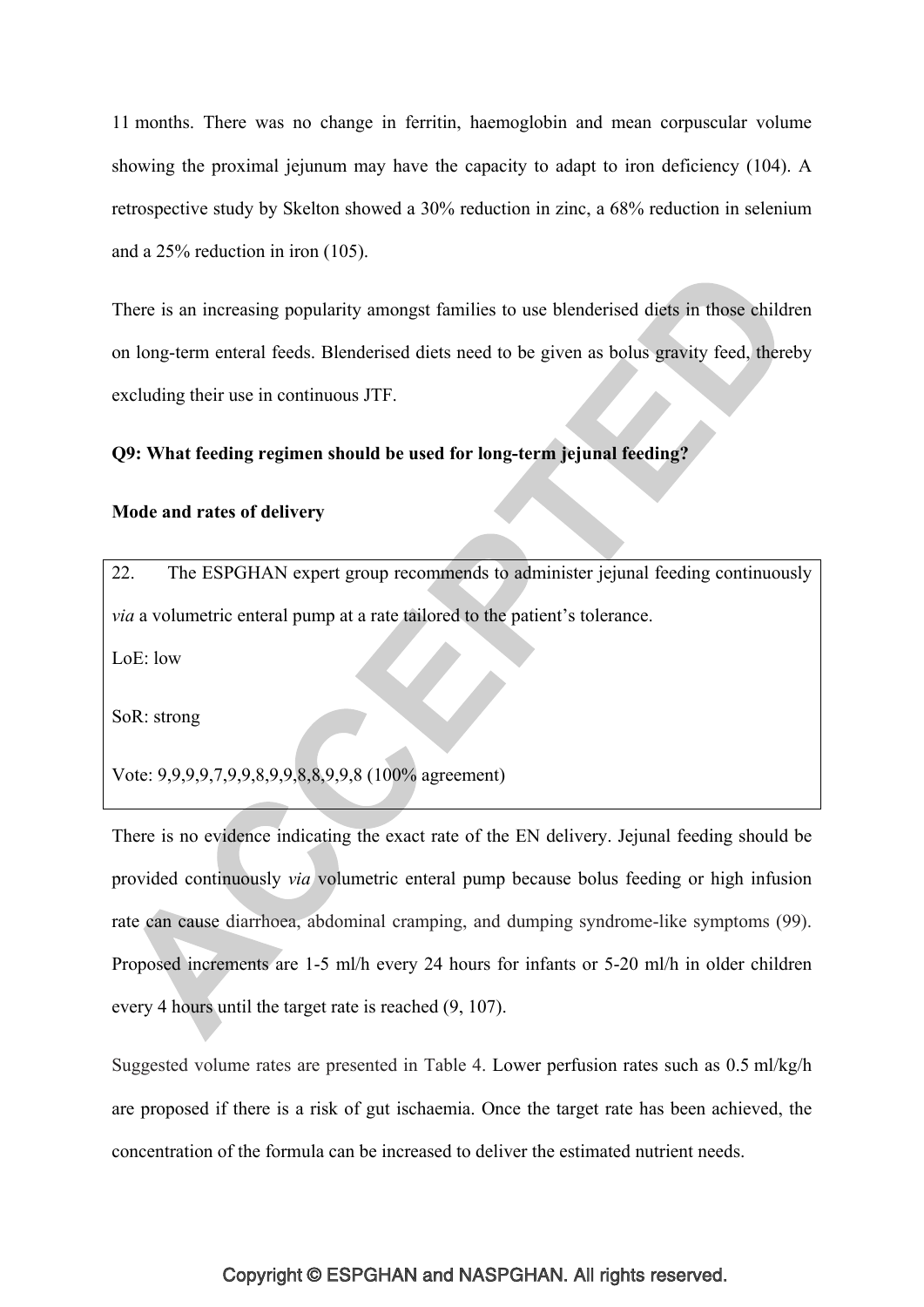Over time, continuous feeding can be cycled with mainly overnight continuous feeding at the highest tolerated rate. **Intermittent continuous feeding** is more physiological, allowing greater patient mobility and stimulating oral feeding as it evocates periods of hunger and satiety. Intermittent continuous feeding provides cyclical secretion of gastrointestinal hormones with a trophic effect on intestinal mucosa (108). Therefore, intermittent continuous feeding patterns would be recommended to use over continuous feeding whenever possible (6).

The rest of the caloric intake can be provided during the day either orally if the child tolerates oral or gastric intake, or *via* continuous JTF over several hours at the highest tolerated rate. The quantity of feeds per day should be determined by the child's energy requirements and the duration of fasting, which is maximally tolerated. However, JTs should be accessed several times per day even if not in use in order to maintain tube patency.

When full or partial postpyloric enteral feed cannot be achieved (e.g. by clinical instability, airway management, radiological and surgical procedures, and accidental feeding tube removal) (109) **trophic EN** is recommended as continuous infusion of small amounts of enteral feed. Different rates are proposed ranging from 0.5 to 25 ml/kg/day or 20 ml/h (102, 107). Trophic feeding maintains the intestinal barrier and the mucosal integrity and stimulates intestinal secretion of brush border enzymes, endogenous peptides, secretory immunoglobulin A and bile salts (56, 110). These local intestinal effects reduce systemic inflammation by helping to prevent translocation of bacteria or bacterial products across the intestinal epithelial barrier (111).

# **Q10: What else can the JT be used for?**

### **Administration of medication**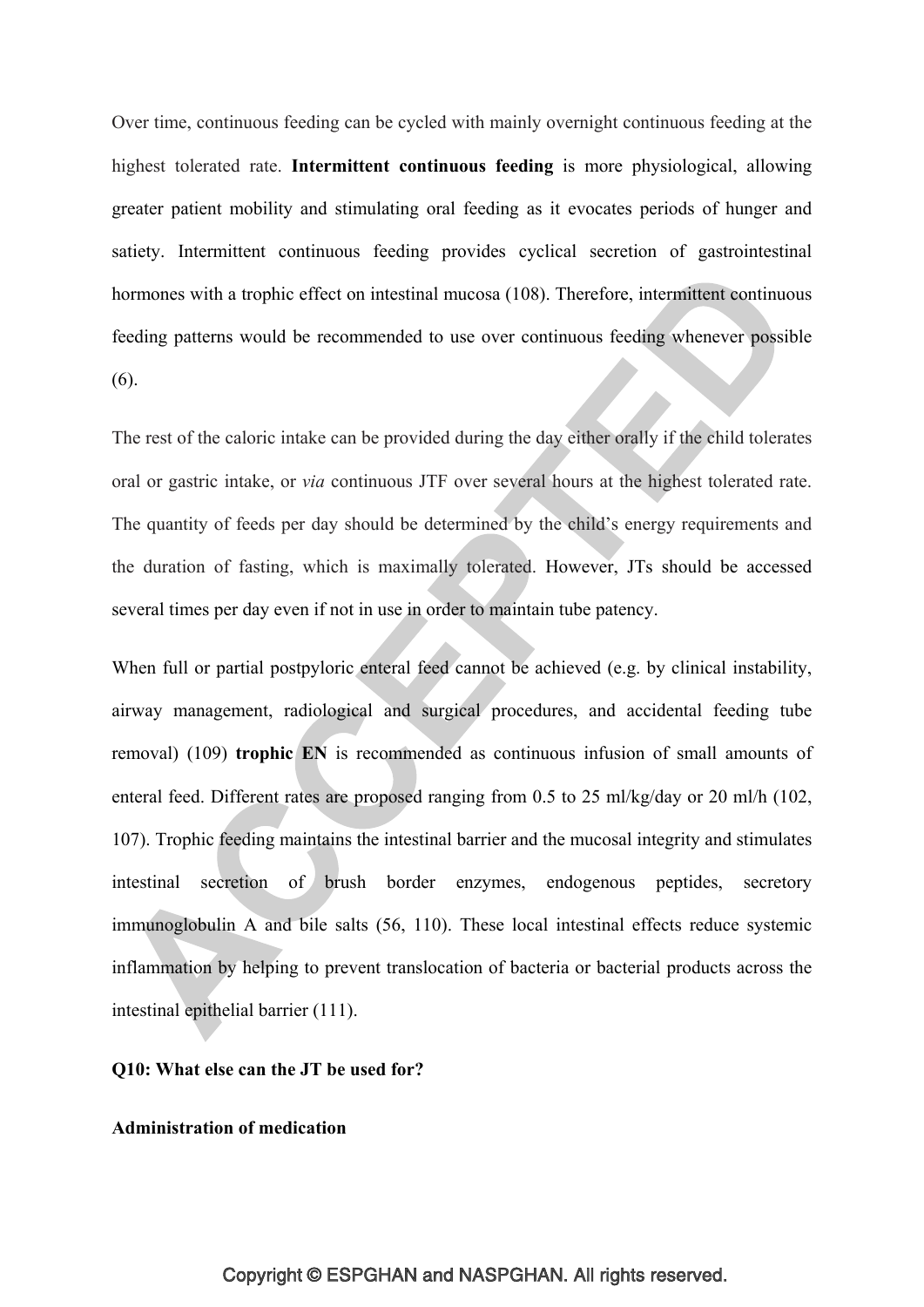23. The ESPGHAN expert group recommends not to use the JTF for the administration of medication unless absolutely essential and/ or delivery into the stomach is not possible. LoE: low

SoR strong

Vote: 9,9,9,9,7,9,9,7,8,9,8,7,9,9,9 (100% agreement)

### *Practical Note*

Delivery of medication via the jejunal route may have unpredictable bioavailability of the active component, the absorption site of the drug, potential local adverse effects, and potential reaction with the feeding tube (possibility of tube clogging).

In the case of motility disorders or obstruction, gastric aspiration should be avoided or performed after a sufficient time interval if medication is administered *via* the gastric tube.

The jejunal feeding tube can be used for the administration of medications. However, information is lacking regarding the site of intestinal absorption of most medications (112) and drug information sheets usually do not provide information about safety for jejunal intake. Furthermore, in patients with a GJT frequent changes of administration route (gastric *versus* jejunal) make it difficult to achieve stable therapeutic drug levels (112). Therefore, clinicians have to closely monitor medical therapy in these children. In patients with motility disorders and obstructions, the gastric port of the GJT is sometimes used to aspirate gastric contents. In this case, administration of medication through the gastric or jejunal tube should be avoided or at least be performed after a sufficient interval, as the medication may be sucked before intestinal absorption (112).

As the JT is often both used for EN and medication, interactions between the food and medication are possible, but there is limited published data in children (112). Additional adverse drug reactions are possible. Many liquid formulations of medications have a high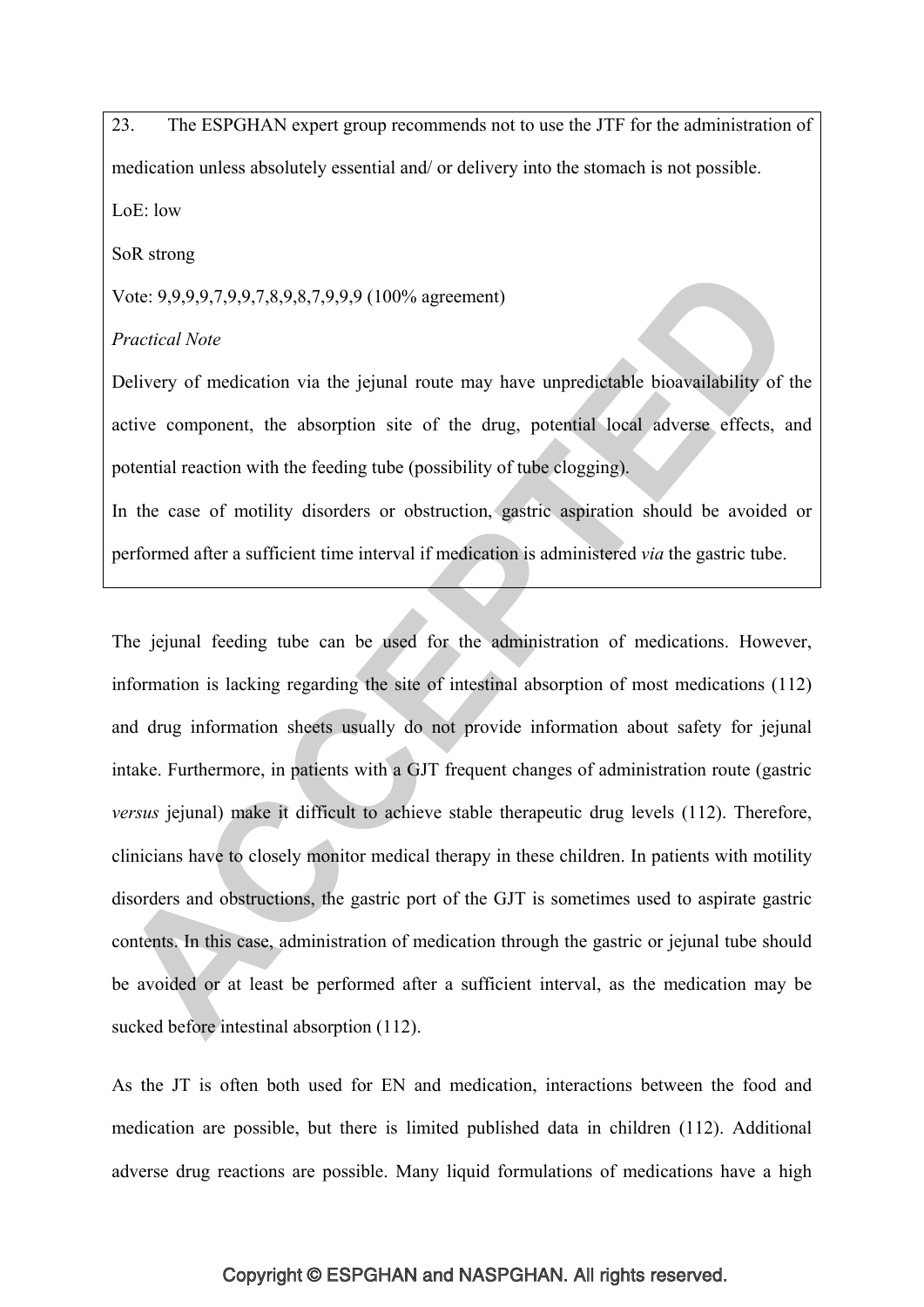osmolality, which can result in cramping, abdominal distension, vomiting, and diarrhoea (113). These symptoms are usually attributable to inactive ingredients and excipients in the drug formulation, such as e.g. polyethylene glycol (114) or sorbitol (115).

Alterations in drug absorption can lead to increased toxicity or treatment failure (112). Increased toxicity may occur due to a lack of degradation by stomach acid or decreased firstpass hepatic metabolism, leading to increased drug absorption and/ or greater systemic exposure (115, 116). On the other hand, treatment failure may be caused by decreased absorption time leading to impaired degradation of medication (112, 116). Furthermore, bypassing the stomach may reduce the absorption and degradation of pH-dependent drugs (116).

In a large literature review 70 medications had information available regarding gastrointestinal site of absorption (112) (Table 5).

For the majority of medications, there are no specific data on bioavailability or solubility after the drug (tablet or capsule) is crushed. Many compounds are water-insoluble, and sustained- or extended-release product formulations should not be crushed due to potential toxicity from the rapid release of large doses of the active component (116).

Ideally, to prevent jejunal feeding tube blockage, medications should be completely dissolved in water or applied as liquid formulations (59, 117). After administration flushing the tube with water helps to deliver the drug to the intestinal mucosa (118).

### **Gastric decompression and aspiration**

24. The ESPGHAN expert group recommends to perform gastric decompression and aspiration in children being fed by jejunal feeding tube who have a high risk of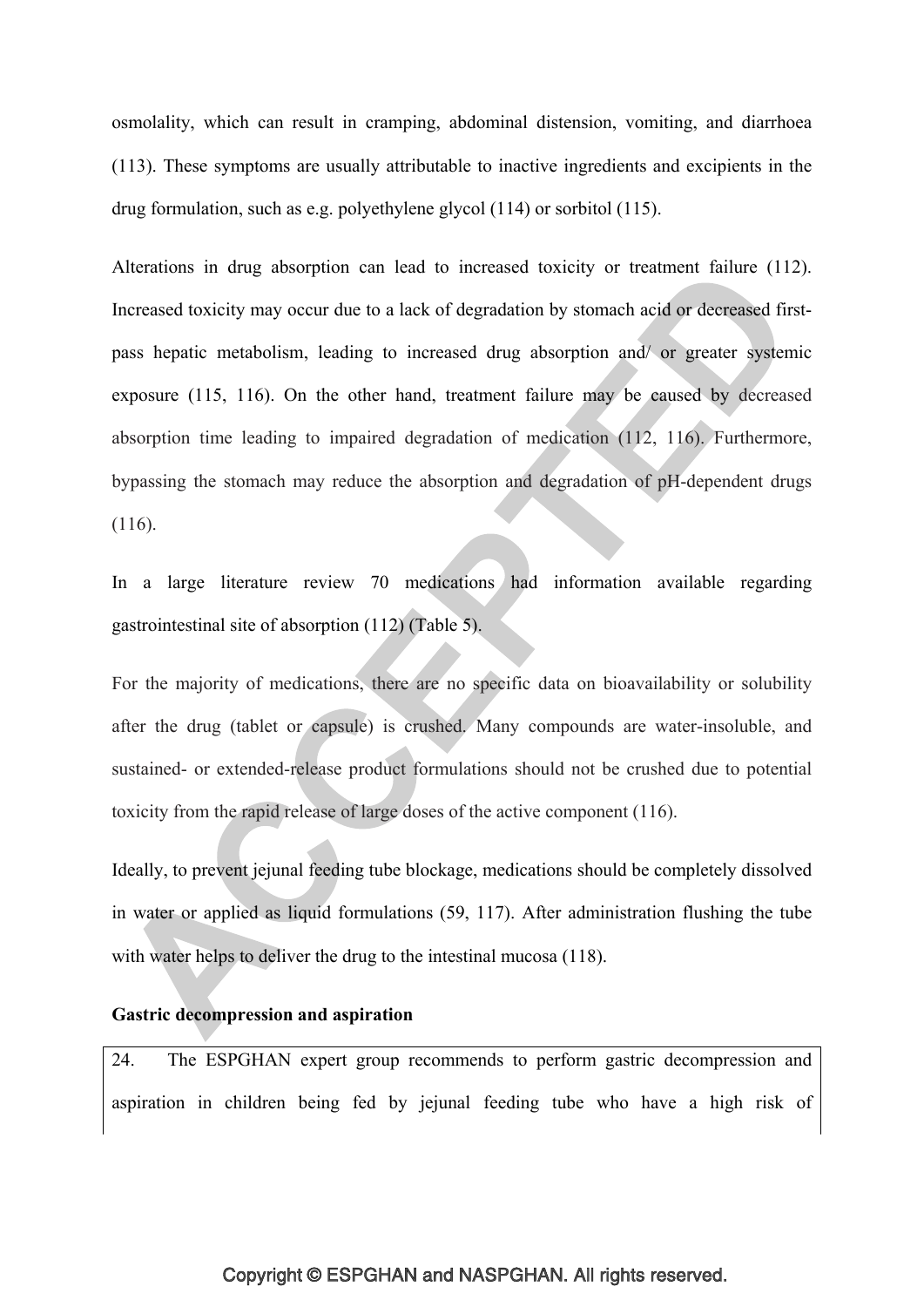gastroesophageal reflux and pulmonary aspiration due to accumulation of gastric residue and abdominal distension.

LoE: low

SoR: strong

Vote: 9,8,9,9,9,9,9,8,8,9,8,6,9,9,9 (93% agreement).

Gastrojejunal feeding is a well-established feeding method to provide both postpyloric feeding and gastric decompression in patients with a high risk for GOR and pulmonary aspiration due to accumulation of gastric residue and abdominal distension (75, 89, 119). In children with an NJT or a surgical jejunostomy the presence of a gastric tube or a PEG may reduce the risk for GOR and pulmonary aspiration by facilitating gastric decompression.

"Downstream" JTF increases gastric acid secretions (89). Furthermore, there is retrograde movement of enteral feed and bile into the stomach due to abnormal gastrointestinal motility (89, 120). Increased gastric residue/ aspirates are considered as greater than 50% of the volume administered in the previous 4 hours (121). Increase in gastric residue leads to a higher risk of aspiration and also favours small intestinal bacterial overgrowth (121).

Aspiration of gastric residue can also help in deciding when to start and how to advance oral feeding when no biliary drainage exists in the nasogastric aspirate (37).

# **Special use in the case of suspected small intestinal bacterial overgrowth**

The jejunal feeding tube offers a unique opportunity to aspirate intestinal fluid and evaluate for small intestinal bacterial overgrowth (SIBO) in the case of clinical suspicion (e.g. bloating, diarrhoea, growth failure) and/ or diagnostic indications (vitamin B12 deficiency, urinary organic acids profile). Ideally, aspiration of jejunal secretions for culture should be performed via a new jejunal tube to avoid culturing bacteria that have been colonising the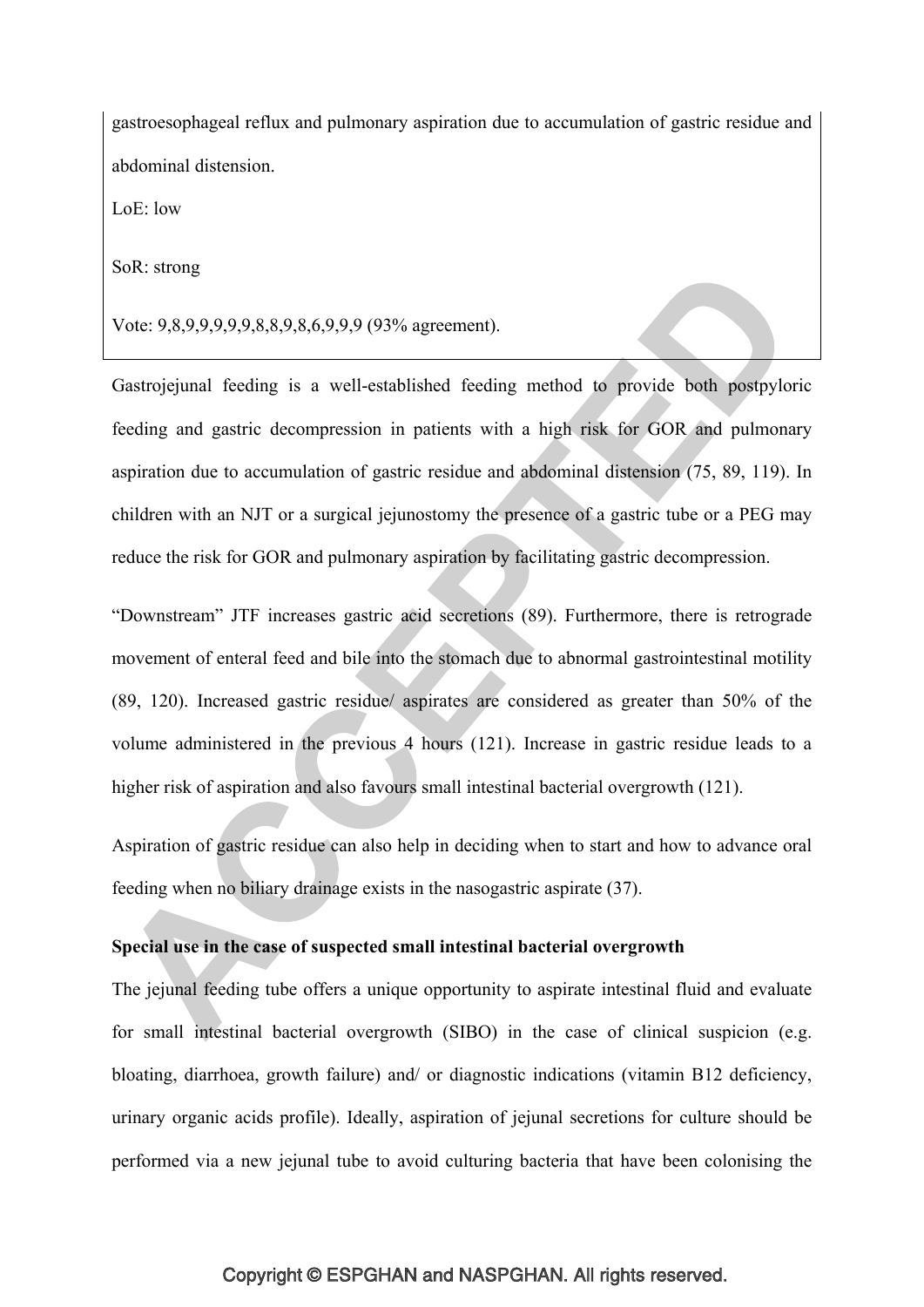tube. The presence of a (polyethylene) JT itself has shown to alter the intestinal flora of the small intestine in very low birth weight preterm infants (122). There was an increased risk to develop NEC if the jejunum was heavily colonized with Gram-negative bacilli (122). Furthermore, increase in gastric residues favours small intestinal bacterial overgrowth (121).

### **Q11: What is needed for on-going care of post pyloric feeding?**

25. The ESPGHAN expert group recommends to tailor the care and management of jejunal feeding devices according to the type of device used and route of insertion.

LoE: low

SoR: strong

Vote: 9,8,3,9,9,9,9,9,8,9,8,7,9,9,7 (93% agreement)

### **Nasojejunal tubes**

NJTs should be measured prior to use to rule out displacement. The nasal passage should be clean and dry with good skin integrity. It should then be secured with appropriate tape to avoid re-passing.

To reduce the risk of pulmonary aspiration, the patient should ideally be nursed at a 30° angle or higher if possible.

# **Nasal Bridle Retaining System**

Patients requiring NJ tube placement may benefit from a nasal bridle tube-retaining system. Nasoenteric feeding tubes can become dislodged due to patient non-compliance, transfers, or positional changes (123). Nasal bridles can provide a better, more reliable system to secure nasoenteric tubes.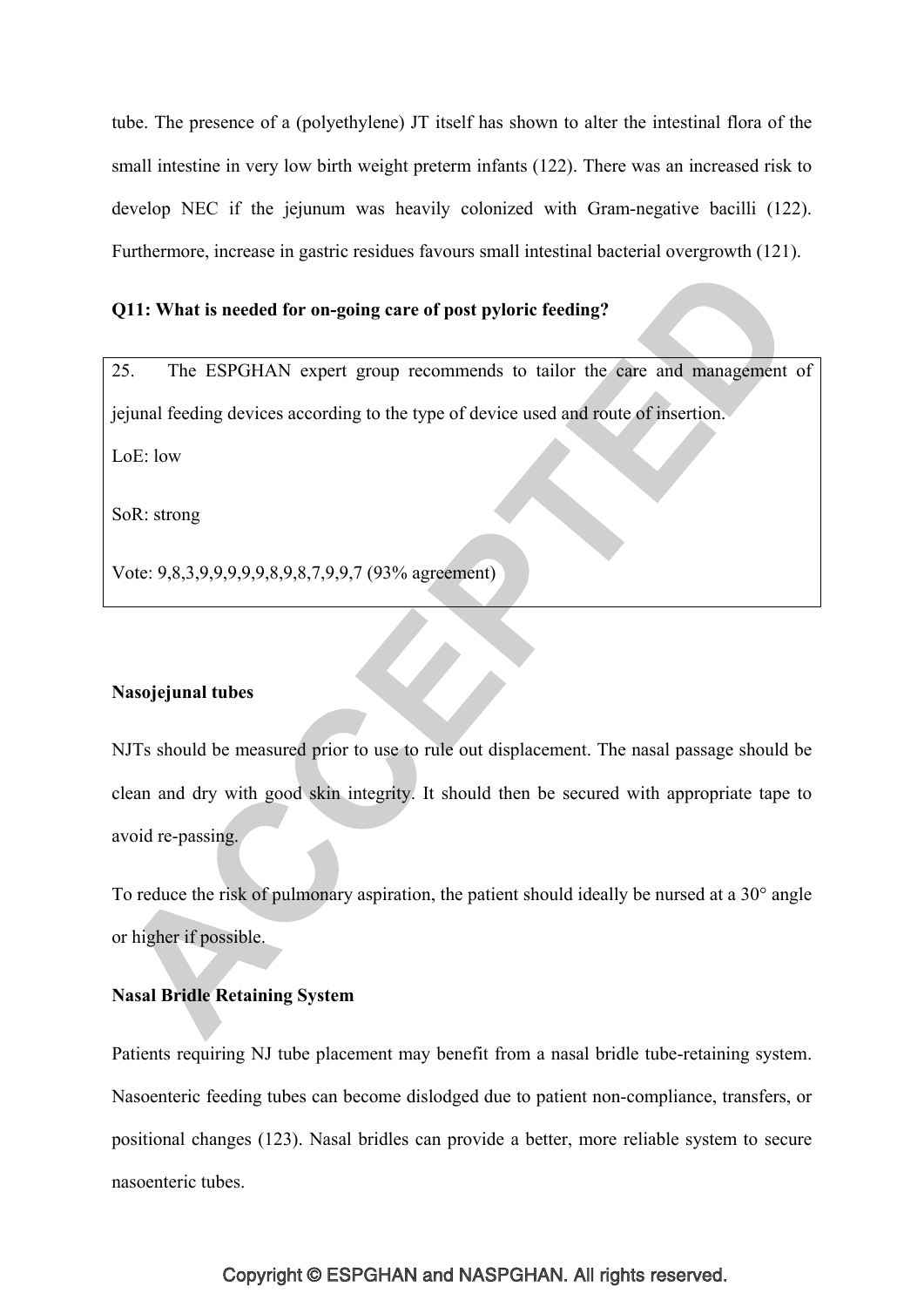Placement of a nasal bridle retaining system should only be carried out by health care professionals with specific training.

Contraindications for the insertion of a nasal bridle system include a grossly deviated nasal septum and persistent vomiting (124). Consideration for insertion includes nasal polyps, nasal deformity, a history of epistaxis, and ethnic/ cultural issues.

# **Routine care of surgically and endoscopically placed JT**

Appropriate labelling should be used for PEG-J tubes distinguishing the gastric and jejunal lumina. Depending on the manufacturer some devices have a balloon-retaining bumper, which requires weekly water changes to make sure the balloon is always filled. GJTs are not to be rotated to avoid migration back into the stomach. Feeding extension sets are to be changed as per manufacturer's instructions. Minimal handling and an aseptic non-touch technique should always be applied to connect the administration set to the enteral feeding tube and feed receptacle (125). The exit site is cleaned and dried at least once a day. PEJ/ PEG-J tubes do not require routine aspiration but if the patient is showing signs of respiratory distress or vomiting then the pH of aspirate should be checked. A pH <5.5 may indicate that the tube has migrated to the stomach and the feed should be stopped and the tube checked with an X-Ray (126). If an aspirate were obtainable from the jejunum then a pH 6-8 would be expected (127).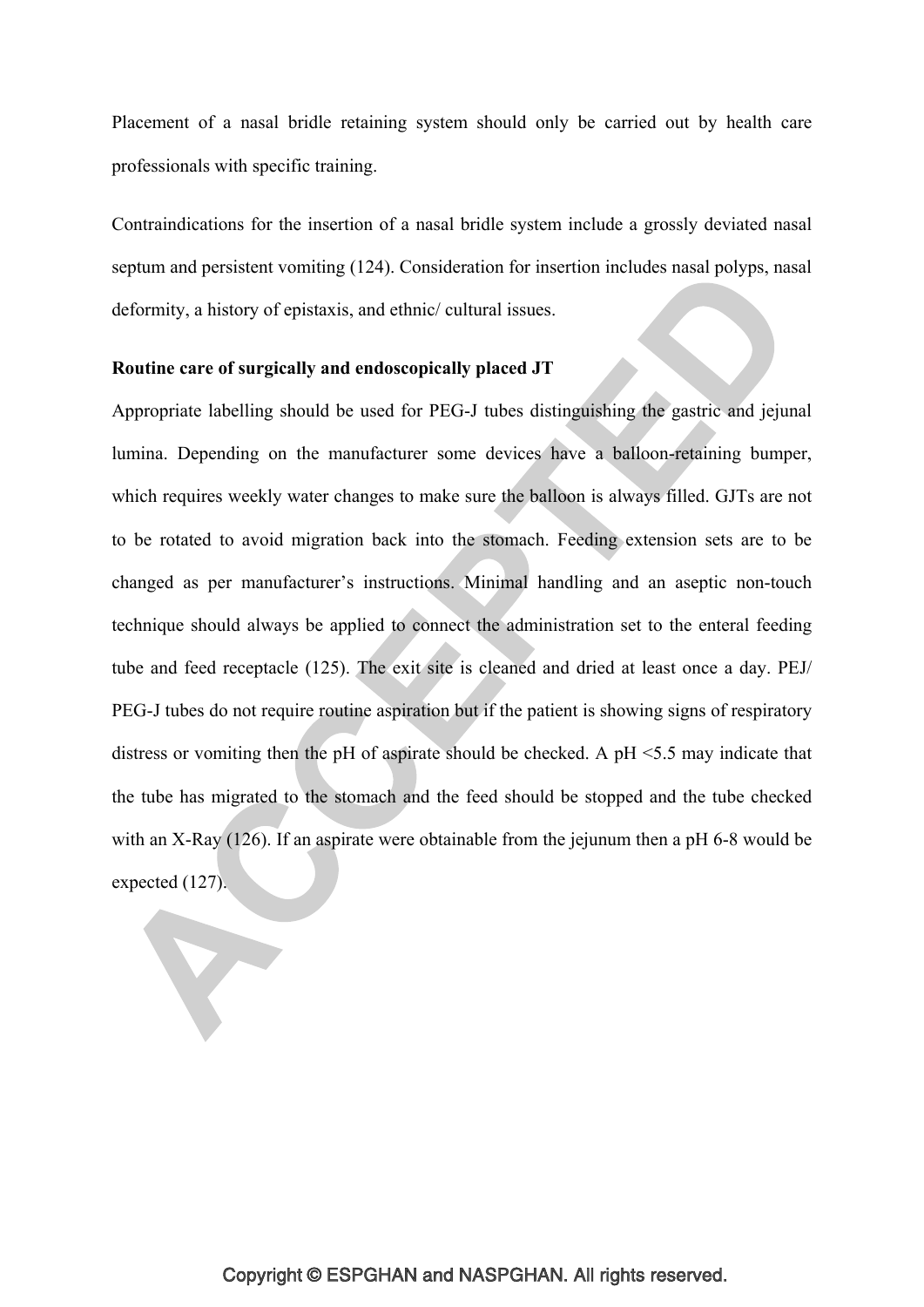### **Tube flushing**

26. The ESPGHAN expert group recommends to flush the jejunal feeding tube with small amounts of warm water before and after administration of enteral nutrition and medication or when changing the bag or bottle in the case of continuous jejunal tube feeding.

LoE: very low

SoR: strong

Vote: 9,9,7,9,9,8,9,6,7,7,9,9,9,9,9 (93% agreement)

To maintain patency, the tube should be flushed whenever the feed is interrupted, before and after all feeds and medication administration (102) with 10–20 ml of sterile water 4–8 hourly (unless the child is fluid restricted). The water must be sterile.

All medications should be administered in liquid form, some liquid medications are known to be associated with tube blockages and so can be diluted before administering *via* the tube. If giving 2 or more medications at the same time flushing is recommended in between to prevent precipitation/ clogging (settling of the medication) in the tubing.

# **Tube blockage**

Mechanical complications are frequently reported (10-12); and often related to inadequate tube care by caregivers and nursing staff (59). Such events may be prevented by correct education on tube management with the goal to avoid frequent tube substitution. Several agents have been proposed for prevention and treatment of tube clogging, including pancreatic enzymes and carbonated beverages, but in vivo trials are still needed to establish their efficacy (128). Flushing may be more effective with warm water and small-volume syringes (1, 2 or 5 ml) in order to create higher pressure.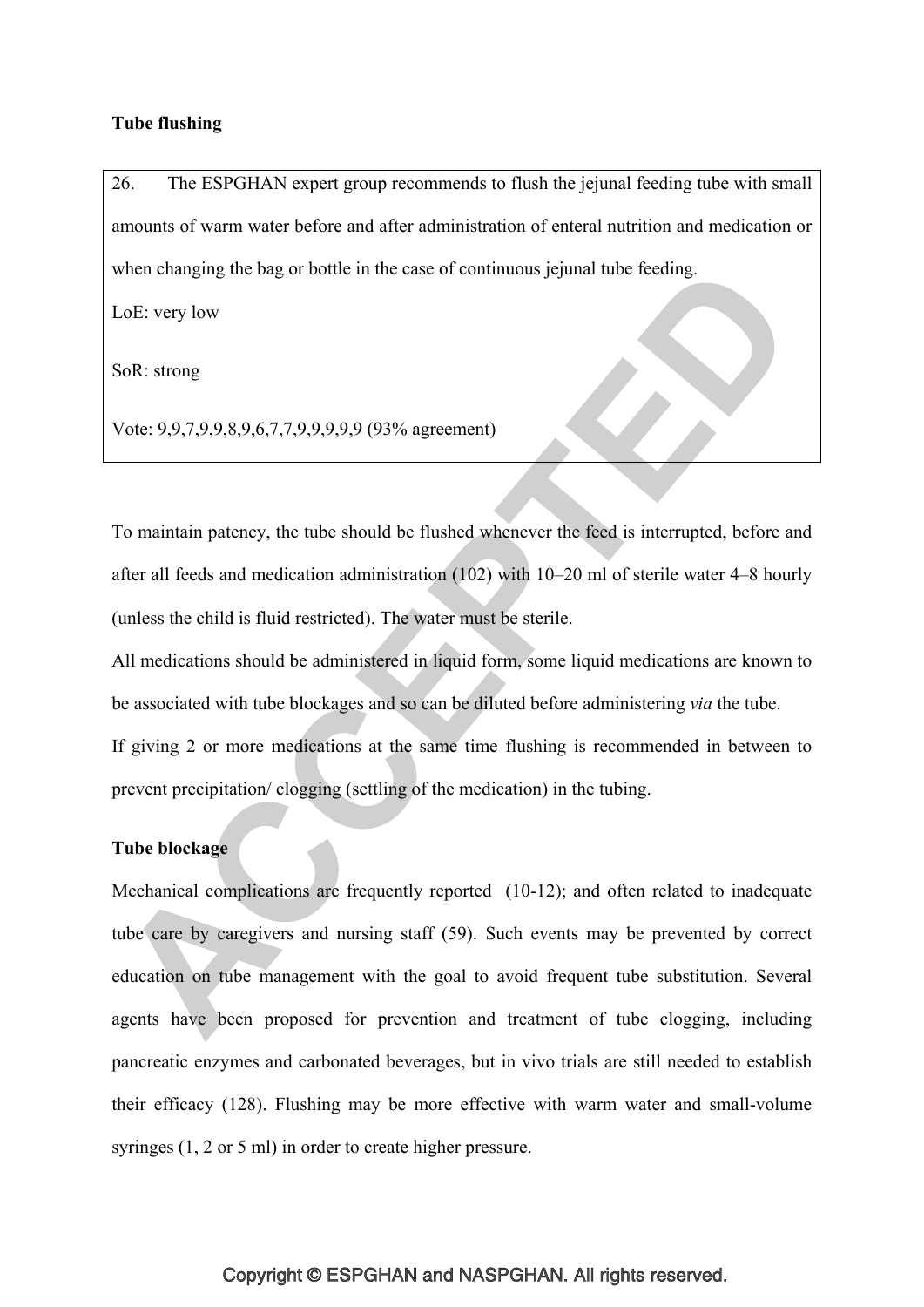### **Site Management** (Table 6)

### **Feed handling and preparation**

In recent years, powdered infant formula contaminated with harmful bacteria has been associated with serious illness and death due to infection with bacteria such as *Cronobacter sakazakii* (129). Following this, recommendations on preparation of powdered infant formula have changed both for parents at home and in health care settings. The World Health Organization (WHO) guideline on "Safe Preparation, Storage and Handling of Powdered Infant Formula" (130) states that: "Powdered and decanted liquid feeds should only be used when there is no suitable alternative sterile feed available."

The handling of the enteral feed should be done in a clean environment using aseptic techniques by trained staff and if required the feed should be reconstituted with sterile or purified water heated to 70-80°C (102). A prolonged hanging time increases the risk for retrograde contamination and, therefore, the hanging time should not exceed beyond 24 hours (129, 131). Feed continuously administered should not be warmed.

# **Storage of feeds**

27. The ESPGHAN expert group recommends to use a closed system for the preparation of the feed to avoid infection and error (e.g. correct feed, use before expiry date).

LoE: very low

SoR: strong

Vote: 9,7,8,9,9,9,9,8,8,9,9,8,9,9,9 (100% agreement)

The WHO recommends storage of feeds in a clean, dark place in its original box, between 15 and 25**°**C avoiding extreme temperatures, to avoid handling whenever possible (102, 130). Prepared feeds should not be frozen. The feed must always be connected to the administration set according to the manufacturer's instructions, and always with an aseptic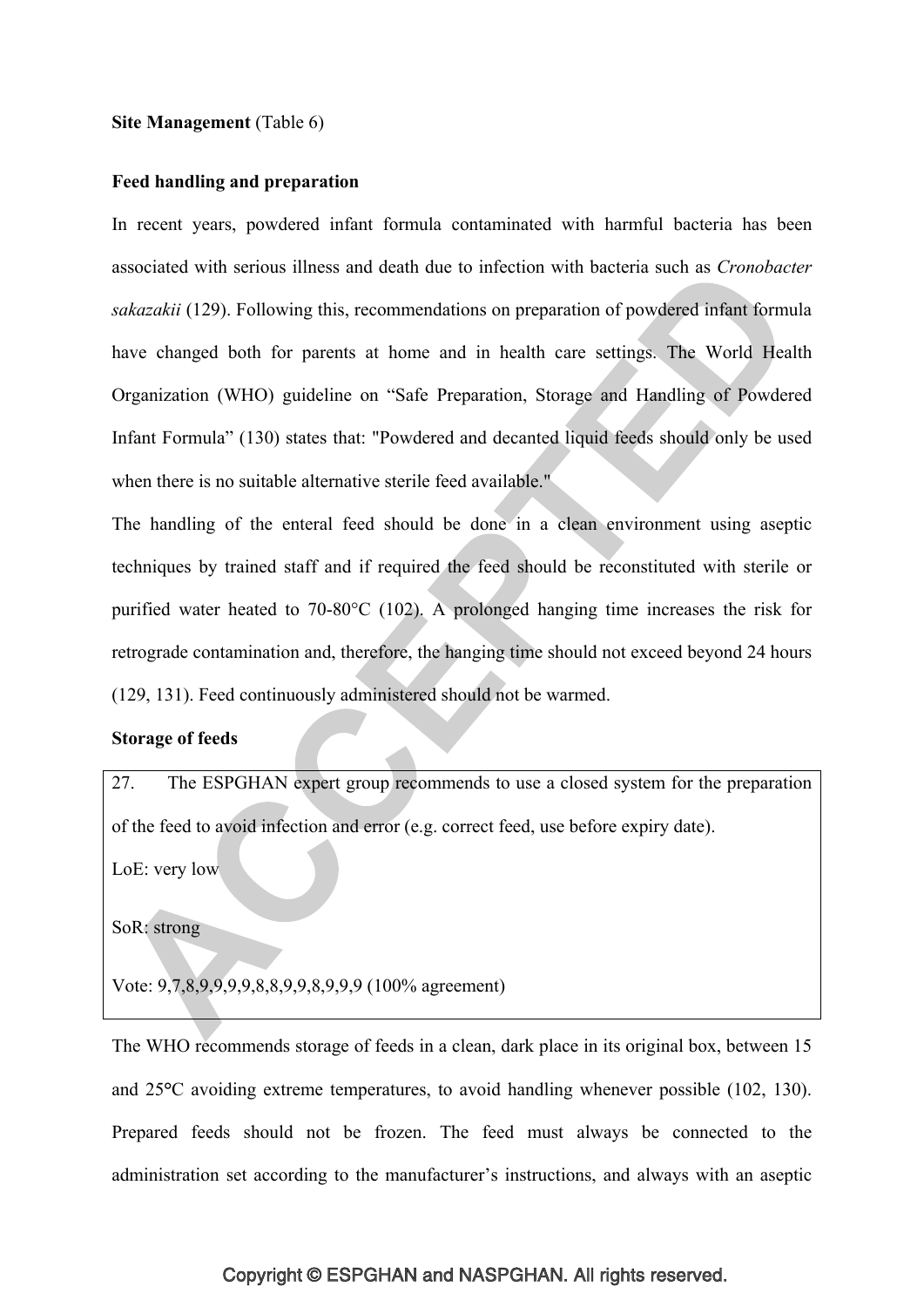non-touch technique (132, 133). In bedded services the feeding system must always be labelled with the patient's name and the date and time the feed was set up (134). All opened containers of ingredients should be covered, labelled with an expiry date and stored in a clean secure location. Dry ingredients once opened should be used within 4 weeks of opening or as determined by the manufacturers' instructions if sooner. All opened or unused made-up liquid feeds must be discarded in accordance to the manufacturer's' instructions.

### **Q12: Who should be involved in the follow-up care?**

29. The ESPGHAN expert group recommends to use a multidisciplinary team approach with well trained professionals for the follow-up and management of children requiring jejunal feeding.

LoE: low

SoR: strong

Vote: 9,9,9,9,9,9,9,8,9,9,9,9,9,9,9 (100% agreement)

Home enteral nutrition (HEN) is now widely supported and recognised as beneficial for the child's well-being and maintaining the family unit (135). Communication between hospital and community MDT (ideally consisting of a paediatric gastroenterologist, a dietician, a psychologist, an occupational therapist, and a speech therapist) involved in the child's care is therefore paramount between primary and secondary care settings in providing safe and effective care (136).

In hospital settings, education and training is provided to parents/ caregivers on preparation of feeds, management of feeding device and skin sites, pump training, administration of nutrition and medications. Various members of the MDT are involved throughout all stages of training (nurses, dietitian and medical doctors) (137). Communication and support to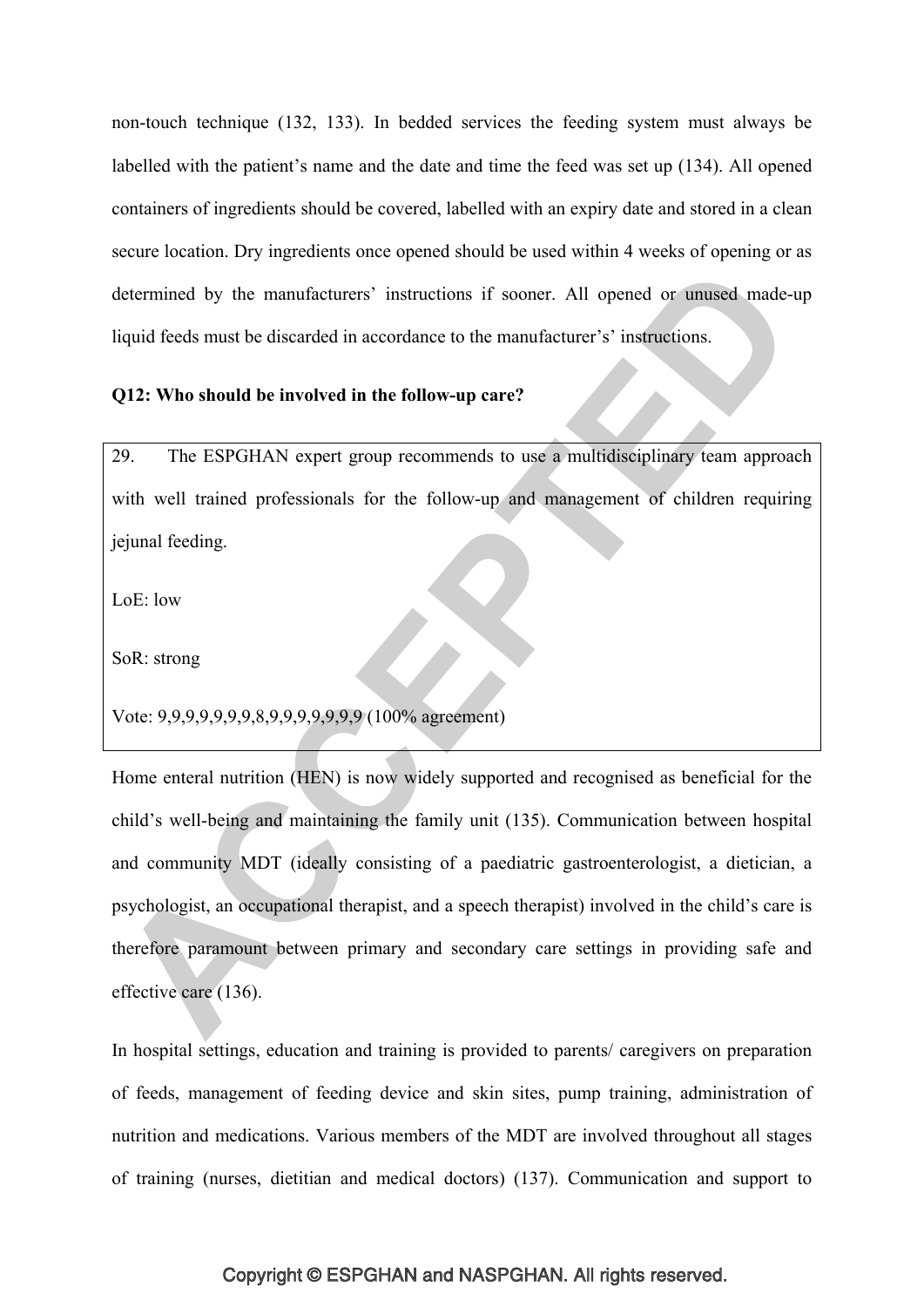families is paramount as it offers good understanding, provides safety and equips families with a competent feeling to take over care once discharged home (136).

The child's primary care giver follows up the child after JT insertion with the help of community nurses, dietitians and at times speech and language therapists. This provides a more holistic care approach making sure the child is thriving well as that the tube stoma tract is being well maintained. This shows that even in the community setting an MDT approach is also essential.

A number of hospital centres/ teams have developed tube feeding clinics to offer a holistic approach of care for these highly complex chronically ill children (138). These teams generally include a physician (usually a paediatric gastroenterologist), a dietitian, a nutrition nurse, a speech and language therapist and parents/ caregivers (132, 133).

Feeding clinics focus mainly on addressing, restoring and maintaining an adequate nutritional status of children to avoid nutritional depletion and to allow children to reach their potential growth and development. The timing of each child's feeding clinic review therefore varies depending on its nutritional status and general well-being.

# **Q15: How should you wean off jejunal tube feeding?**

30. The ESPGHAN expert group recommends, in the absence of a standard approach such as a clinical guideline, to wean off JTF using a multidisciplinary team setting providing an on-going monitoring and support.

LoE: low

SoR: strong

Vote: 9,9,9,9,9,9,9,8,9,9,9,9,9,9,9 (100% agreement)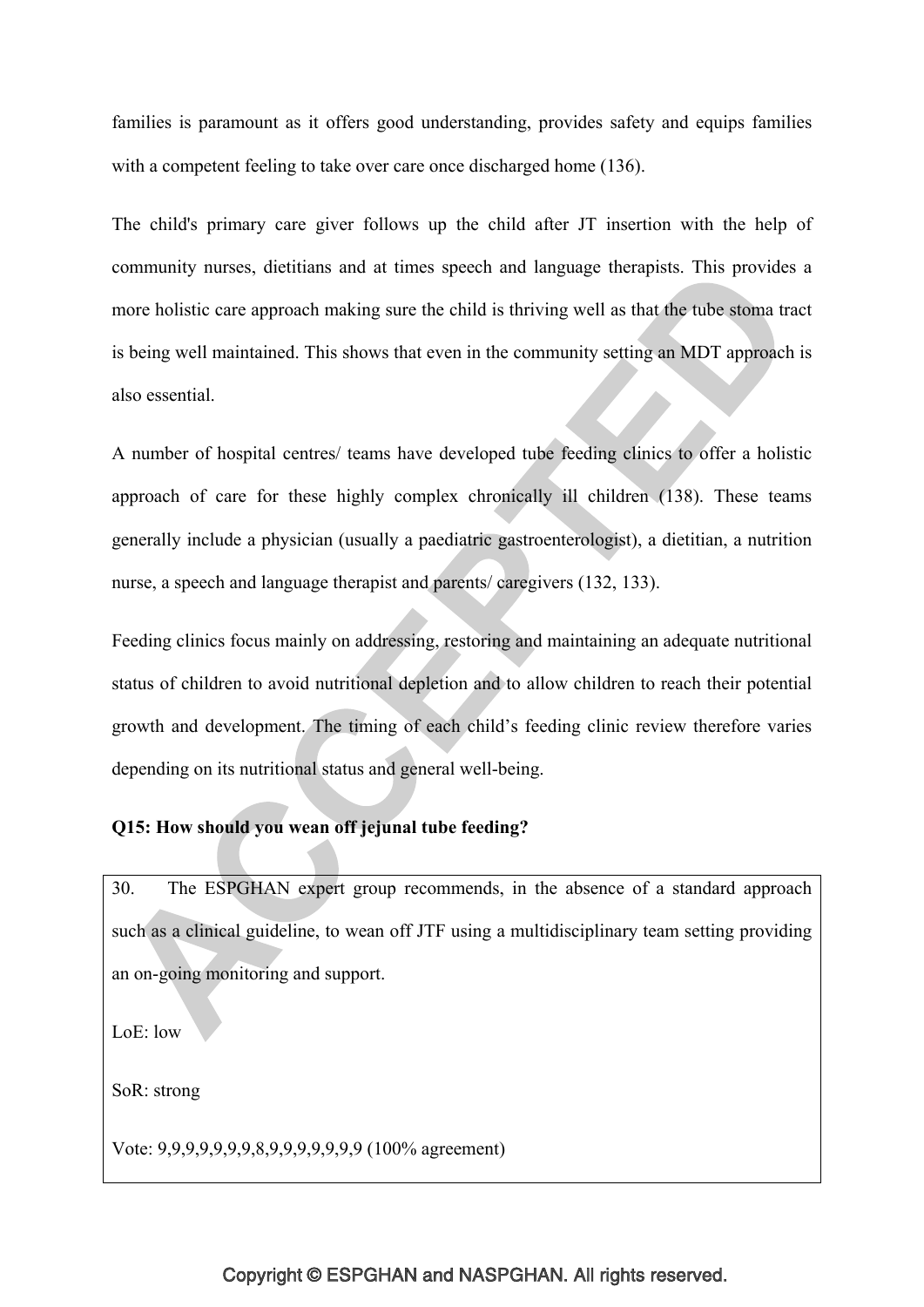### *Practical note*

If possible children on JTF should be re-trialled on oral or gastric feeds at intervals.

There is little guidance in the literature as to how to wean successfully off a JT (139, 140). As with all tube feeding when a tube is placed there should always be a discussion around transitioning back from tube to oral feeding where possible. The decision to begin weaning the child from JTF will depend on nutritional status, medical stability and oral aversion. Transition may take days to months and depending on the reason for the JTF a child may remain dependent on the JT for a long period of time. Feeding aversion may be a major issue and where possible some continuation of oral (if safe) feeding should be considered to limit this aversion.

Transition of JTF back to gastric/ oral feeding may be achieved by many methods and will depend on a centre's practice (141). The child may be admitted to hospital or a specialist centre for tube weaning or the child may remain at home with small changes made over a period of time. Interventions consist of psycho-education, supportive psychotherapy for parents including parent-child relationship work, behavioural interventions with mealtime structuring, nutritional and medical interventions, hunger provocation and treatment of oral sensory-motor difficulties (142). Where possible tube weaning should be done within the setting of an MDT comprising of a dietitian, specialist speech and language therapist, psychologist, occupational therapist and a paediatrician.

# **Q16: What are the ethical considerations?**

31. The ESPGHAN expert group recommends to involve parents and/ or caregivers in each decision-making process and to ensure that informed consent is obtained.

LoE: moderate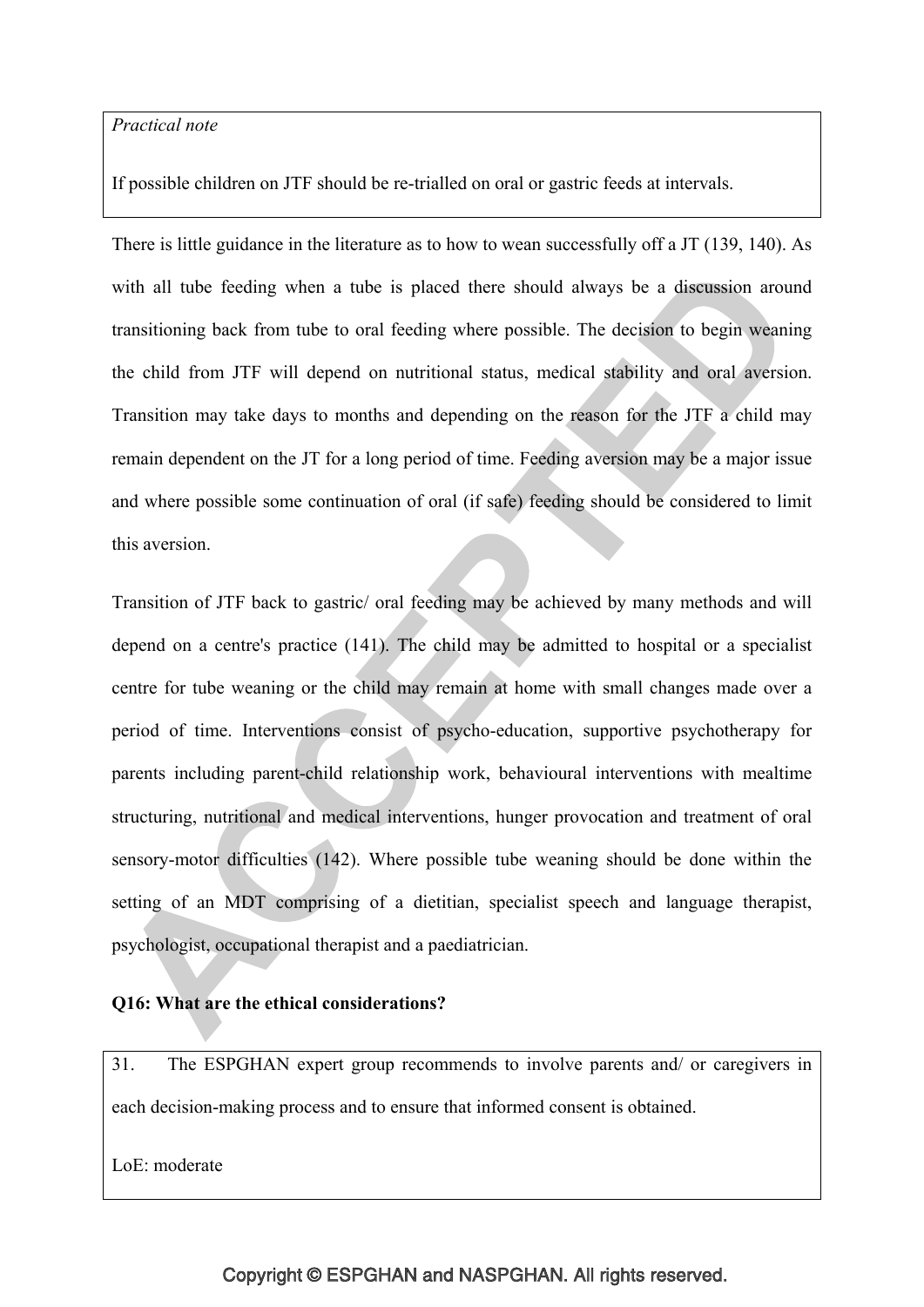Vote: 9,8,8,9,9,9,9,8,9,9,9,9,9,9,8 (100% agreement)

32. The ESPGHAN expert group recommends to involve a professional ethicist to assist in decision-making in cases where the insertion of a jejunostomy poses ethical dilemmas.

LoE: very low

SoR: strong

Vote: 9,8,9,9,9,9,9,7,8,9,8,9,9,9,9 (100% agreement)

JTF is a therapeutic intervention aiming at reversing malnutrition and/ or maintaining nutritional status in children who cannot tolerate oral or gastrostomy feeds. Therefore, similar to other diagnostic or therapeutic interventions the decision on its initiation must be a result of consensus between the medical professionals and the parents/ caregivers. Obtaining informed and educated consent by the parents/ caregivers is an important ethical principle of every invasive intervention procedure including JTF.

The benefit of JTF is determined by the potential medical benefits but also by the perceived benefits by the child's parents/caregivers. Sometimes, the decision-making process regarding tube feeding for parents/caregivers is difficult and the process is delayed (143, 144). Multiple negative perceptions may coexist including feeling of failure, disruption of maternal nurturing and bonding, loss of normality and confirmation of the permanence of the disability. It is therefore important for the MDT to recognise these perceptions and to be involved in the discussions with the parents/ caregivers explaining benefits, risks, alternatives as well as the consequences of not receiving the proposed treatment. The parents/ caregivers should be given enough time to make their decision freely. The ethical principle of informed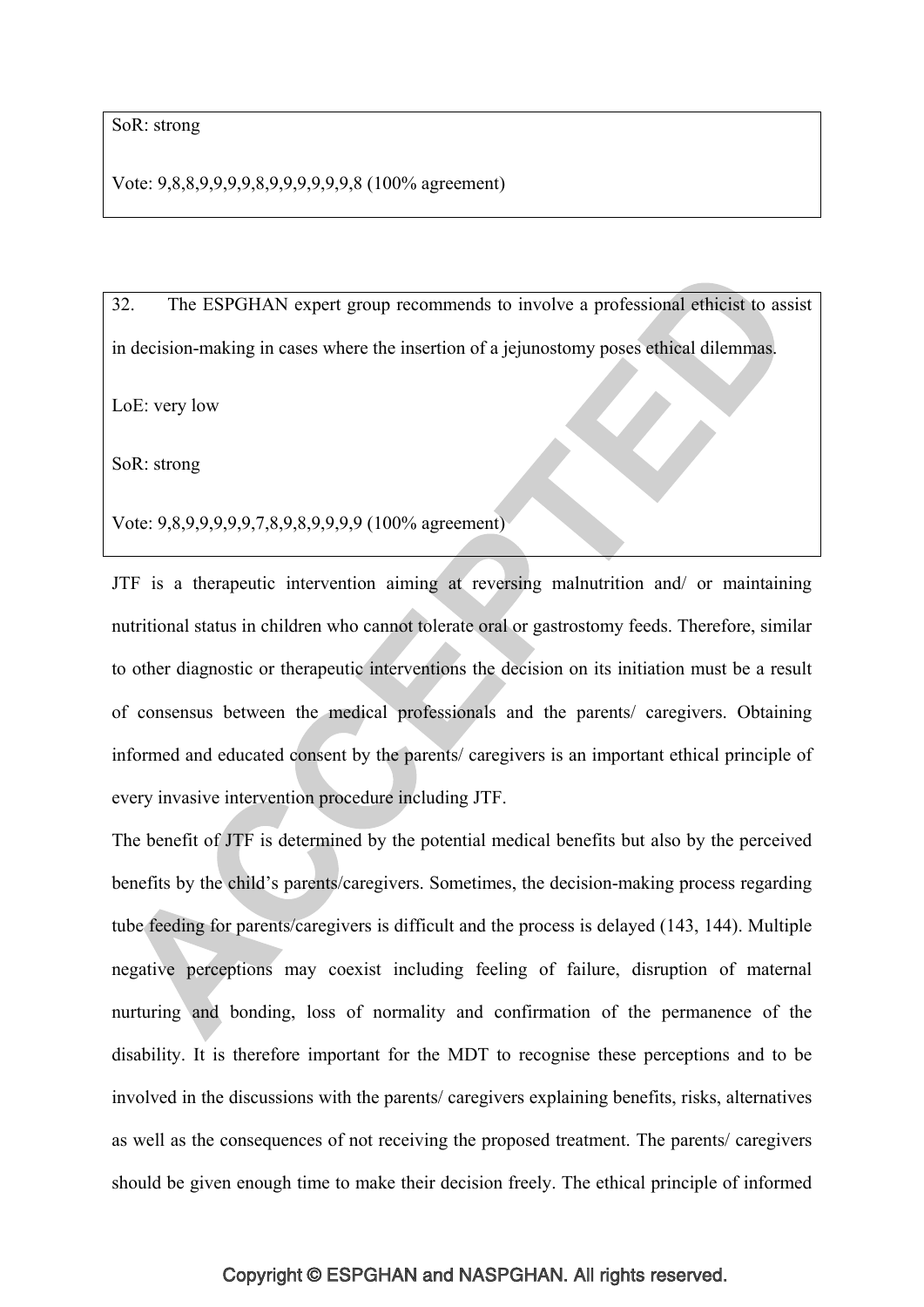consent is based on the understanding of the above perceptions by the health care professionals (145) who also need to develop effective, family-centred, patient appropriate adherence strategies.

Furthermore, in order to promote the best interest of the patient it is important to make every effort to guarantee maximum effectiveness of the intervention with minimum complications at reasonable costs. To achieve the above goals, the jejunal feeding tubes should be placed by experienced specialists and the jejunal feeding should be supervised by specifically trained professionals. Care coordination by an MDT including the families/caregivers, improves outcomes in patients receiving long-term enteral feeding while, specialized home enteral tube feeding programs significantly reduce morbidity and costs (146, 147). The ESPGHAN Committee on Nutrition recommends the implementation in hospitals of multidisciplinary nutritional care teams with expertise in all aspects of clinical nutrition care, funded by the health care system (138).

In conclusion, the decision to establish JTF must be based on the best clinical evidence and take into consideration the clinician's experience as well as the parents'/ caregivers' perceptions, concerns and expectations. Acknowledgement of benefits, risks, costs, and effects in the decision-making process provide the best approach for both health professionals and parents/ caregivers ultimately promoting the patient's optimal growth, health and quality of life.

# **Q17: Who is involved in the management at home/ in the community?**

33. The ESPGHAN expert group recommends that in all patients on home enteral nutrition there is close cooperation between the home (parents/caregivers and community nursing team) and hospital multidisciplinary teams.

LoE: low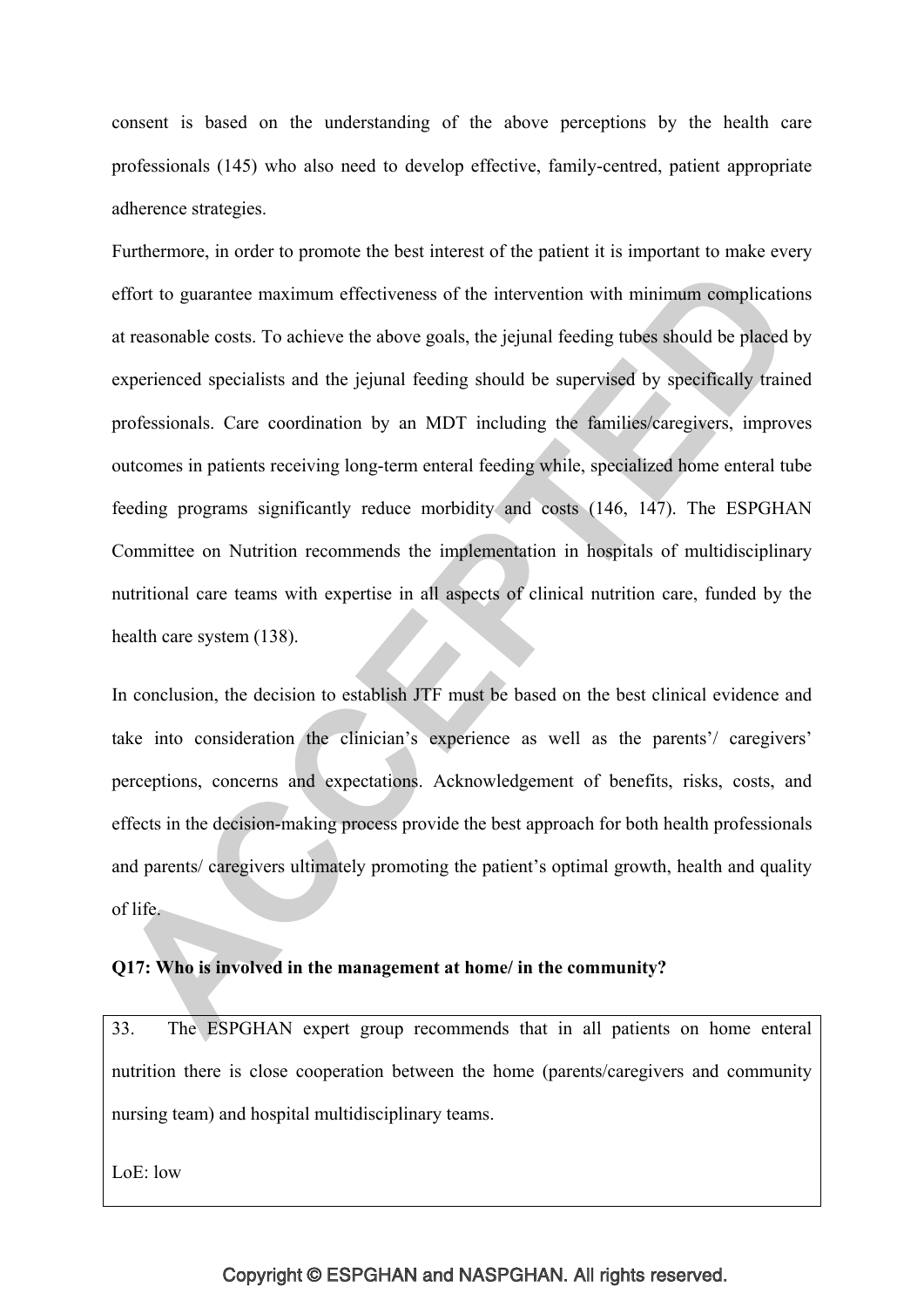Vote: 9,9,8,9,9,9,9,8,9,9,9,9,9,9,8 (100% agreement)

Home enteral nutrition (HEN) provides nutritional support to children with chronic diseases allowing them to be discharged earlier from hospitals (102). Only a minority of patients receive their feeding *via* jejunal approach (148), and general aspects of HEN may be applied to this subgroup. Data from a Spanish national paediatric registry on 952 patients on HEN show that the majority of patients are fed enterally due to neurological disease. The number of HEN patients has increased substantially over one decade. However, only 2.2% of patients in the registry are fed jejunally (102). There are no RCTs available on home/ community involvement in the care of patients with jejunal feeding.

When planning for discharge several important factors must be considered, namely stability of the patient's condition, adequate psychomotor skills and ability to understand and retain information. Adequate education and training, as well as supply of all necessary equipment required for HEN is essential. Referral to respective specialists (dietitian, general practitioner or general paediatrician, gastroenterologist etc.) able to prescribe the feeds in the outpatient setting needs to be ensured (6, 135, 148). In some countries commercial feeding companies can provide training for patients, caregivers, including e.g. 'out of hours' advice lines where patients and caregivers can obtain troubleshooting information (148). As community followup is often inadequate for patients discharged home on enteral tube feeding (136, 137, 148) and poor discharge information leads to predominantly negative experience of general paediatricians with enteral feeding (137), optimal communication at discharge between health-care professionals in secondary and primary care services and MDT needs to be established (6, 132, 133, 135, 148-150). Close cooperation should be established also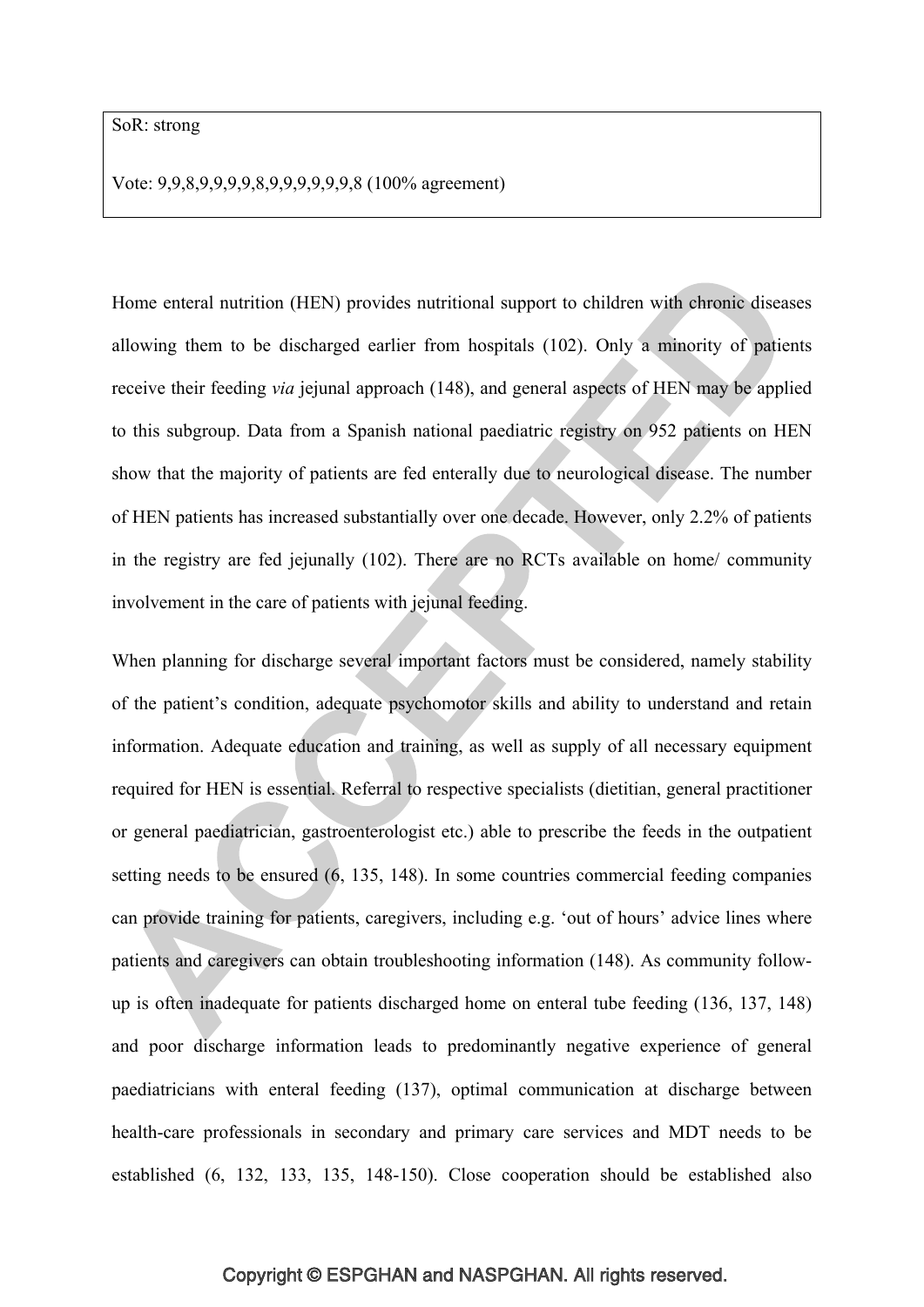between the community and the hospital nutrition team, if available. The need for hospital nutrition teams has been stressed by the ESPGHAN Committee on Nutrition (138).

Essential information given to the parents or caregivers and possibly to children at discharge should include: reasons for home tube feeding and likely duration; safety aspects of care (tube placement, infection control, hand-washing, feed preparation); information on feeding equipment; social and practical implications; problem solving advice; the importance of maintaining oral stimulation; telephone contacts for hospital and community staff; and detailed information about how to obtain equipment and supplies (6, 135, 148) The use of an easy-to-manage, lightweight and portable enteral feeding pump is recommended for jejunal feeding and detailed instructions on the management of the pump should be given at discharge (6). Information on regular evaluation of the nutritional status as well as oral motor skills, swallowing and gastroesophageal function is essential in order to allow early taper of jejunal EN (6, 149).

### **ESPGHAN disclaimer:**

ESPGHAN is not responsible for the practices of physicians and provides guidelines and position papers as indicators of best practice only. Diagnosis and treatment are at the discretion of physicians.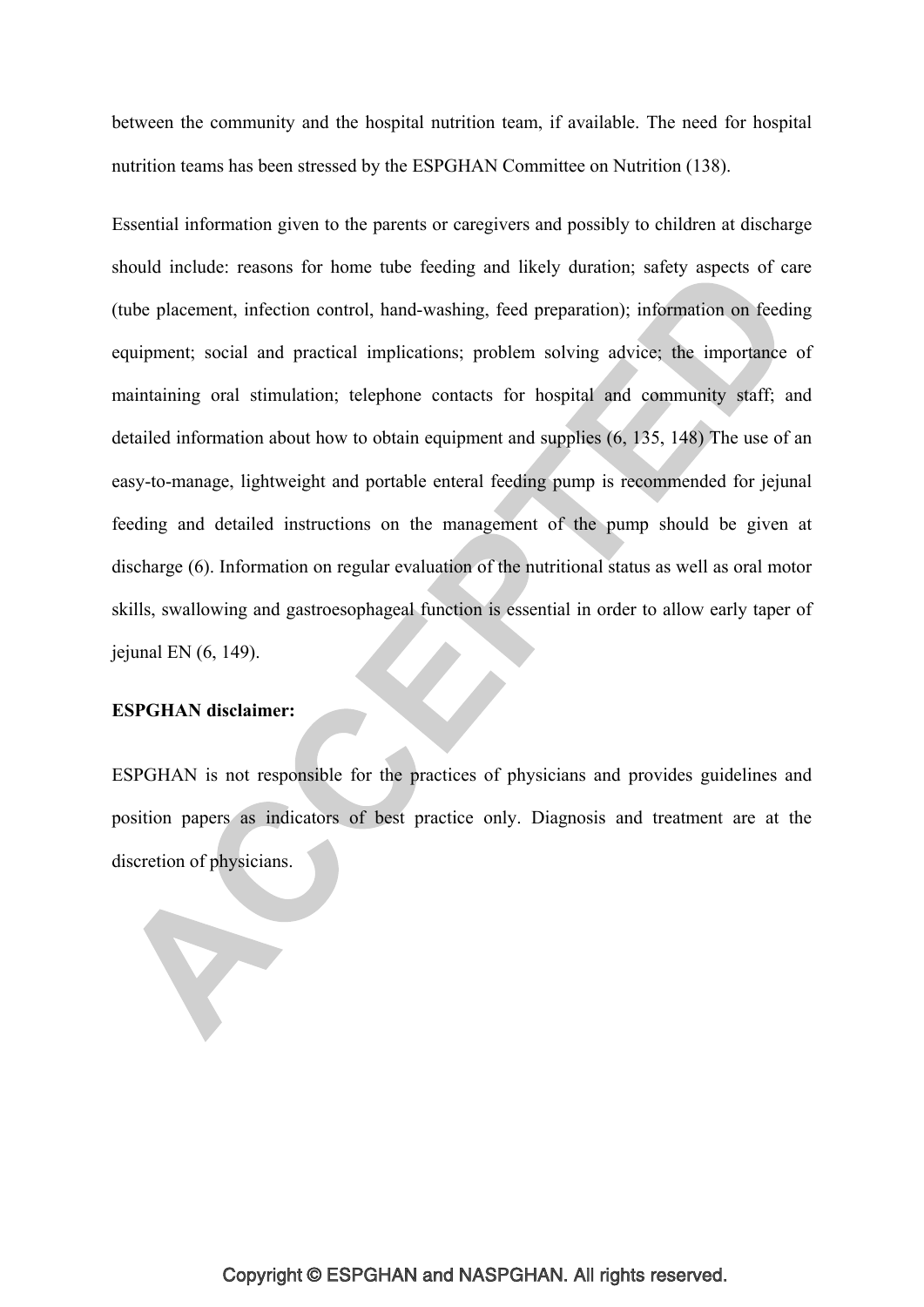### **References**

- 1 Campwala I, Perrone E, Yanni G, et al. Complications of gastrojejunal feeding tubes in children. J Surg Res 2015;199(1):67-71.
- 2 Egnell C, Eksborg S, Grahnquist L Jejunostomy enteral feeding in children: outcome and safety. JPEN J Parenter Enteral Nutr 2014;38(5):631-6.
- 3 King M, Barnhart DC, O'Gorman M, et al. Effect of gastrojejunal feedings on visits and costs in children with neurologic impairment. J Pediatr Gastroenterol Nutr 2014;58(4):518-24.
- 4 Rosen R, Vandenplas Y, Singendonk M, et al. Pediatric Gastroesophageal Reflux Clinical Practice Guidelines: Joint Recommendations of the North American Society for Pediatric Gastroenterology, Hepatology, and Nutrition and the European Society for Pediatric Gastroenterology, Hepatology, and Nutrition. J Pediatr Gastroenterol Nutr 2018;66(3):516-54.
- 5 Romano C, van Wynckel M, Hulst J, et al. European Society for Paediatric Gastroenterology, Hepatology and Nutrition Guidelines for the Evaluation and Treatment of Gastrointestinal and Nutritional Complications in Children With Neurological Impairment. J Pediatr Gastroenterol Nutr 2017;65(2):242-64.
- 6 Braegger C, Decsi T, Dias JA, et al. Practical approach to paediatric enteral nutrition: a comment by the ESPGHAN committee on nutrition. J Pediatr Gastroenterol Nutr 2010;51(1):110-22.
- 7 Thapar N, Saliakellis E, Benninga MA, et al. Paediatric Intestinal Pseudo-obstruction: Evidence and Consensus-based Recommendations From an ESPGHAN-Led Expert Group. J Pediatr Gastroenterol Nutr 2018;66(6):991-1019.
- 8 McClave SA, Taylor BE, Martindale RG, et al. Guidelines for the Provision and Assessment of Nutrition Support Therapy in the Adult Critically Ill Patient: Society of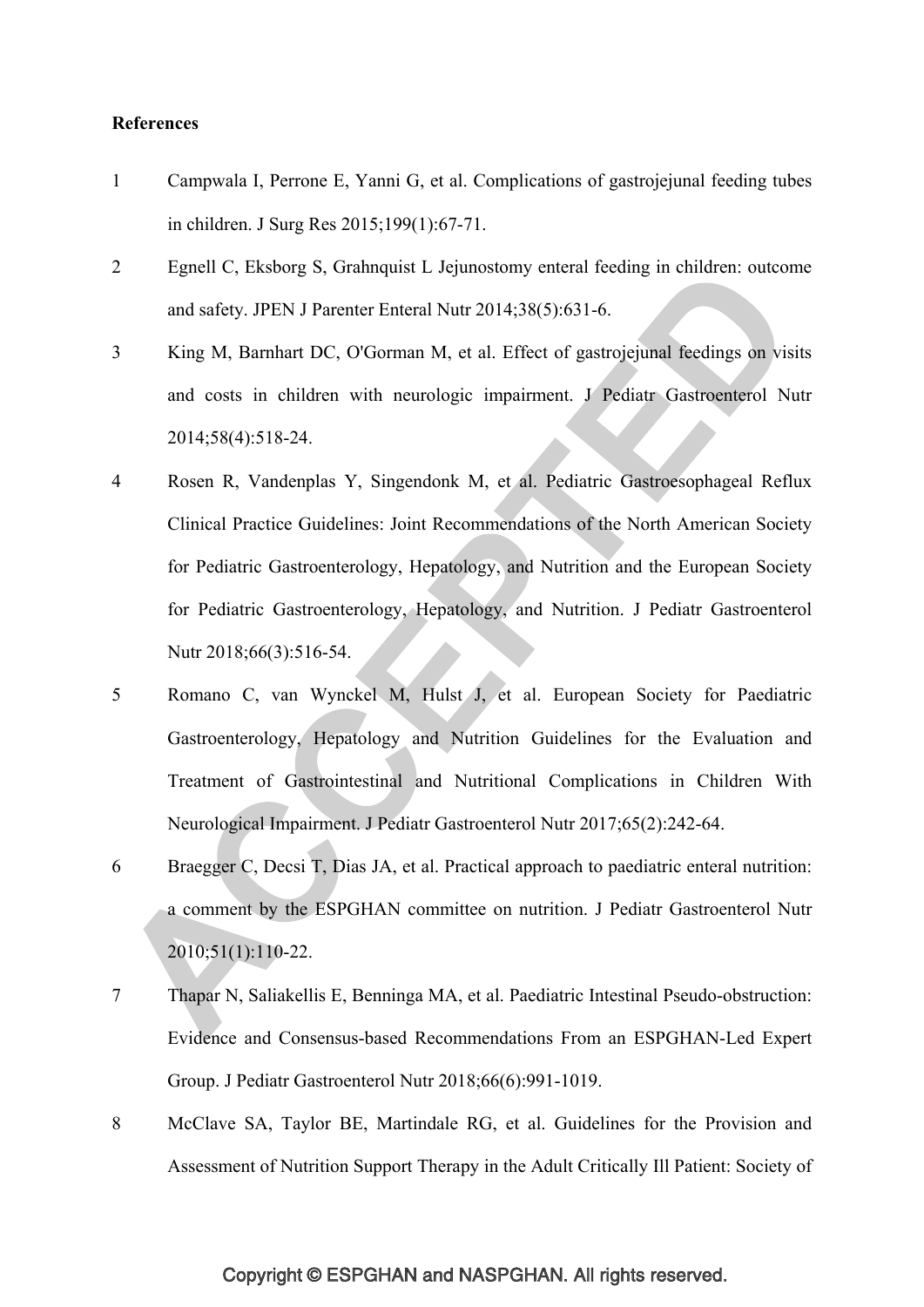Critical Care Medicine (SCCM) and American Society for Parenteral and Enteral Nutrition (A.S.P.E.N.). JPEN J Parenter Enteral Nutr 2016;40(2):159-211.

- 9 Mehta NM, Compher C, Directors ASPENBo A.S.P.E.N. Clinical Guidelines: nutrition support of the critically ill child. JPEN J Parenter Enteral Nutr 2009;33(3):260-76.
- 10 Godbole P, Margabanthu G, Crabbe DC, et al. Limitations and uses of gastrojejunal feeding tubes. Arch Dis Child 2002;86(2):134-7.
- 11 Fortunato JE, Darbari A, Mitchell SE, et al. The limitations of gastro-jejunal (G-J) feeding tubes in children: a 9-year pediatric hospital database analysis. Am J Gastroenterol 2005;100(1):186-9.
- 12 Michaud L, Coopman S, Guimber D, et al. Percutaneous gastrojejunostomy in children: efficacy and safety. Arch Dis Child 2012;97(8):733-4.
- 13 Guyatt GH, Oxman AD, Vist GE, et al. GRADE: an emerging consensus on rating quality of evidence and strength of recommendations. Bmj 2008;336(7650):924-6.
- 14 Guyatt GH, Oxman AD, Kunz R, et al. GRADE guidelines: 2. Framing the question and deciding on important outcomes. J Clin Epidemiol 2011;64(4):395-400.
- 15 Balshem H, Helfand M, Schunemann HJ, et al. GRADE guidelines: 3. Rating the quality of evidence. J Clin Epidemiol 2011;64(4):401-6.
- 16 Guyatt GH, Oxman AD, Vist G, et al. GRADE guidelines: 4. Rating the quality of evidence--study limitations (risk of bias). J Clin Epidemiol 2011;64(4):407-15.
- 17 Hsu J, Brozek JL, Terracciano L, et al. Application of GRADE: making evidencebased recommendations about diagnostic tests in clinical practice guidelines. Implement Sci 2011;6(62.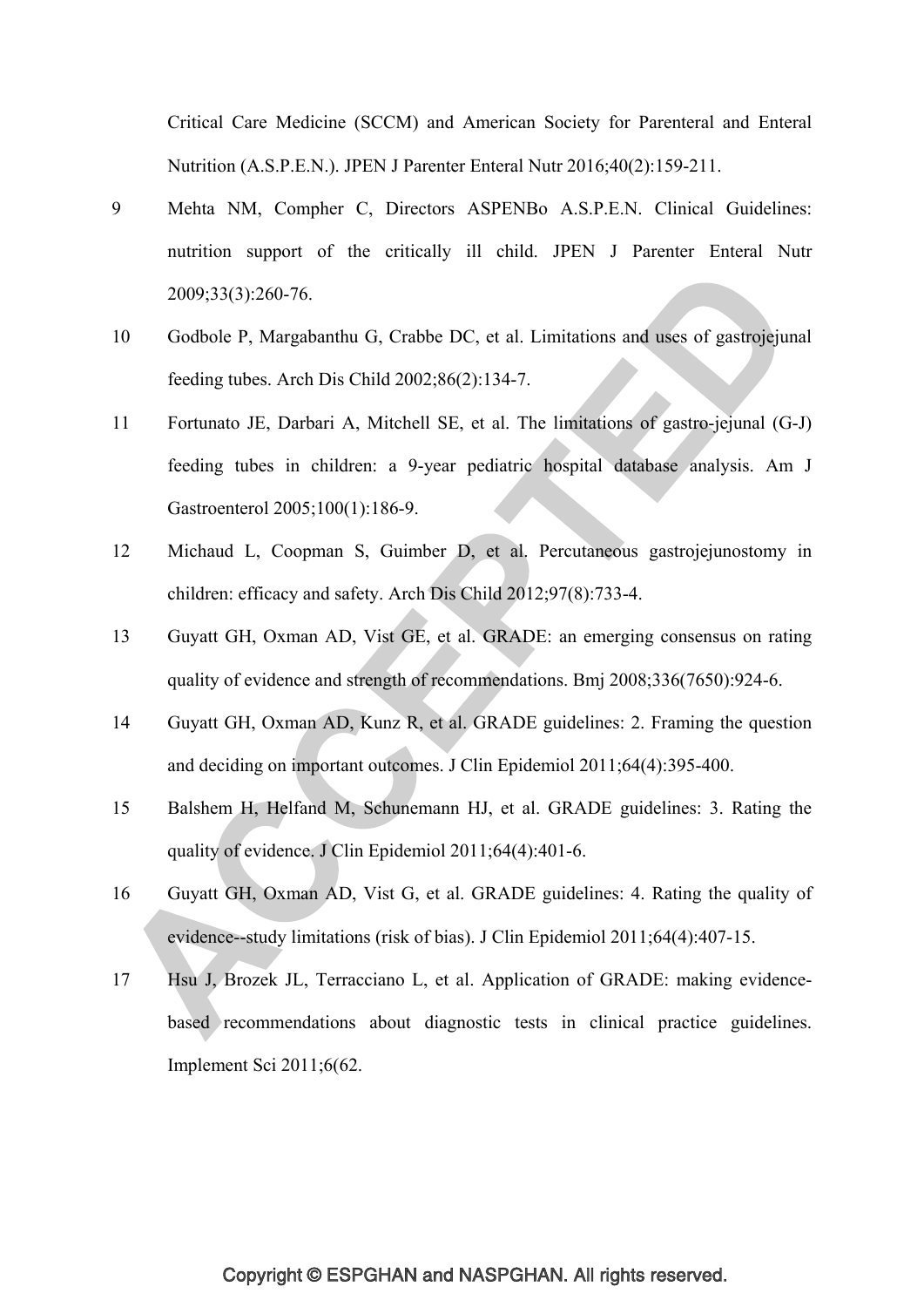- 18 Guyatt G, Oxman AD, Akl EA, et al. GRADE guidelines: 1. Introduction-GRADE evidence profiles and summary of findings tables. J Clin Epidemiol 2011;64(4):383- 94.
- 19 Alkhawaja S, Martin C, Butler RJ, et al. Post-pyloric versus gastric tube feeding for preventing pneumonia and improving nutritional outcomes in critically ill adults. Cochrane Database Syst Rev 20158):Cd008875.
- 20 Li Z, Qi J, Zhao X, et al. Risk-Benefit Profile of Gastric vs Transpyloric Feeding in Mechanically Ventilated Patients: A Meta-Analysis. Nutr Clin Pract 2016;31(1):91-8.
- 21 Martinez EE, Bechard LJ, Mehta NM Nutrition algorithms and bedside nutrient delivery practices in pediatric intensive care units: an international multicenter cohort study. Nutr Clin Pract 2014;29(3):360-7.
- 22 Zhang Z, Xu X, Ding J, et al. Comparison of postpyloric tube feeding and gastric tube feeding in intensive care unit patients: a meta-analysis. Nutr Clin Pract 2013;28(3):371-80.
- 23 Meert KL, Daphtary KM, Metheny NA Gastric vs small-bowel feeding in critically ill children receiving mechanical ventilation: a randomized controlled trial. Chest 2004;126(3):872-8.
- 24 Watson J, McGuire W Transpyloric versus gastric tube feeding for preterm infants. Cochrane Database Syst Rev 20132):CD003487.
- 25 Di Lorenzo C, Flores AF, Buie T, et al. Intestinal motility and jejunal feeding in children with chronic intestinal pseudo-obstruction. Gastroenterology 1995;108(5):1379-85.
- 26 Saliakellis E, Fotoulaki M Gastroparesis in children. Ann Gastroenterol 2013;26(3):204-11.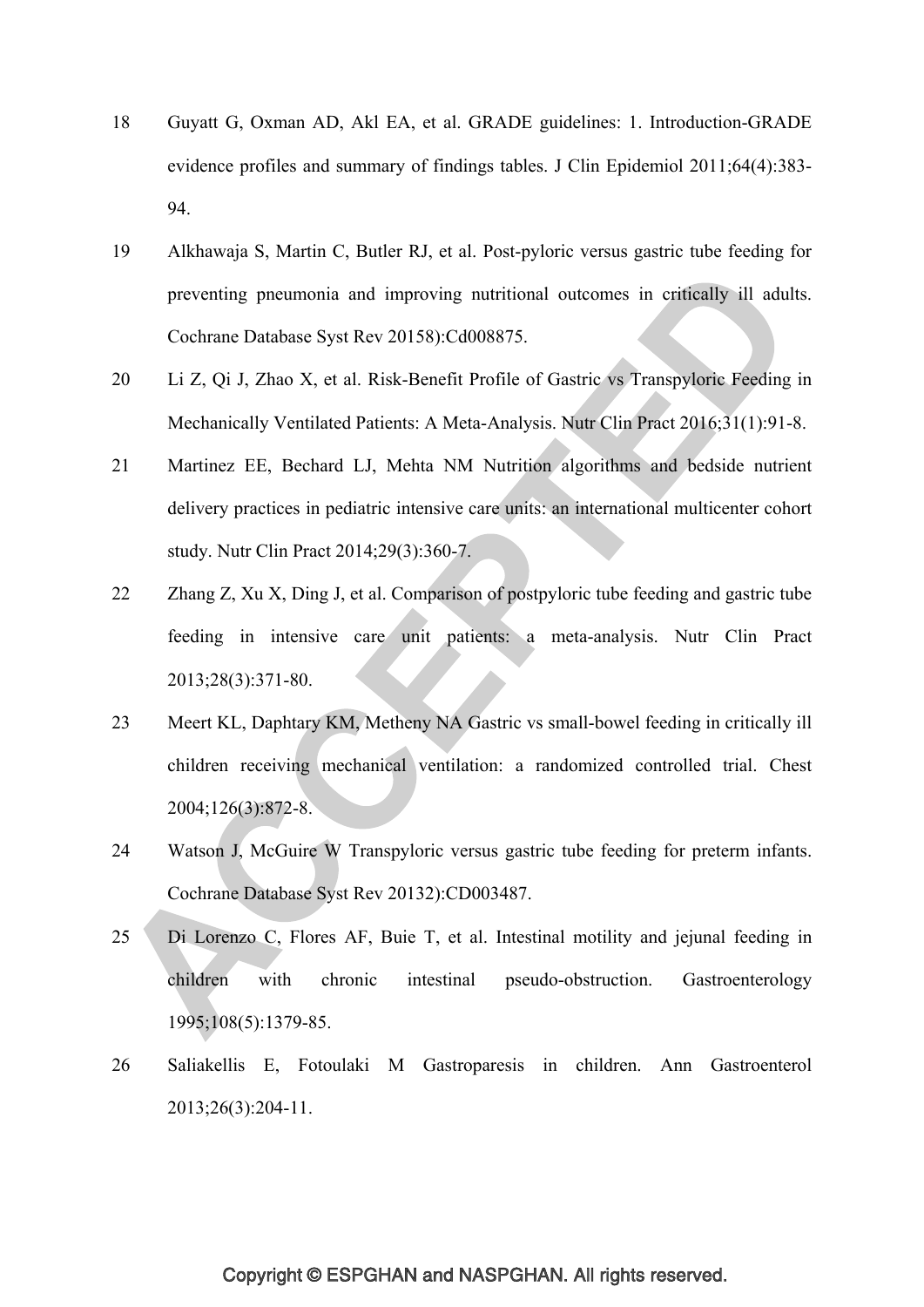- 27 Tillman EM, Smetana KS, Bantu L, et al. Pharmacologic Treatment for Pediatric Gastroparesis: A Review of the Literature. J Pediatr Pharmacol Ther 2016;21(2):120- 32.
- 28 Camilleri M, Parkman HP, Shafi MA, et al. Clinical guideline: management of gastroparesis. Am J Gastroenterol 2013;108(1):18-37; quiz 38.
- 29 Goulet O, Olieman J, Ksiazyk J, et al. Neonatal short bowel syndrome as a model of intestinal failure: physiological background for enteral feeding. Clin Nutr 2013;32(2):162-71.
- 30 Tappenden KA Intestinal adaptation following resection. JPEN J Parenter Enteral Nutr 2014;38(1 Suppl):23s-31s.
- 31 Livingston MH, Shawyer AC, Rosenbaum PL, et al. Fundoplication and gastrostomy versus percutaneous gastrojejunostomy for gastroesophageal reflux in children with neurologic impairment: A systematic review and meta-analysis. J Pediatr Surg 2015;50(5):707-14.
- 32 Srivastava R, Downey EC, O'Gorman M, et al. Impact of fundoplication versus gastrojejunal feeding tubes on mortality and in preventing aspiration pneumonia in young children with neurologic impairment who have gastroesophageal reflux disease. Pediatrics 2009;123(1):338-45.
- 33 Wales PW, Diamond IR, Dutta S, et al. Fundoplication and gastrostomy versus image-guided gastrojejunal tube for enteral feeding in neurologically impaired children with gastroesophageal reflux. J Pediatr Surg 2002;37(3):407-12.
- 34 Albanese CT, Towbin RB, Ulman I, et al. Percutaneous gastrojejunostomy versus Nissen fundoplication for enteral feeding of the neurologically impaired child with gastroesophageal reflux. J Pediatr 1993;123(3):371-5.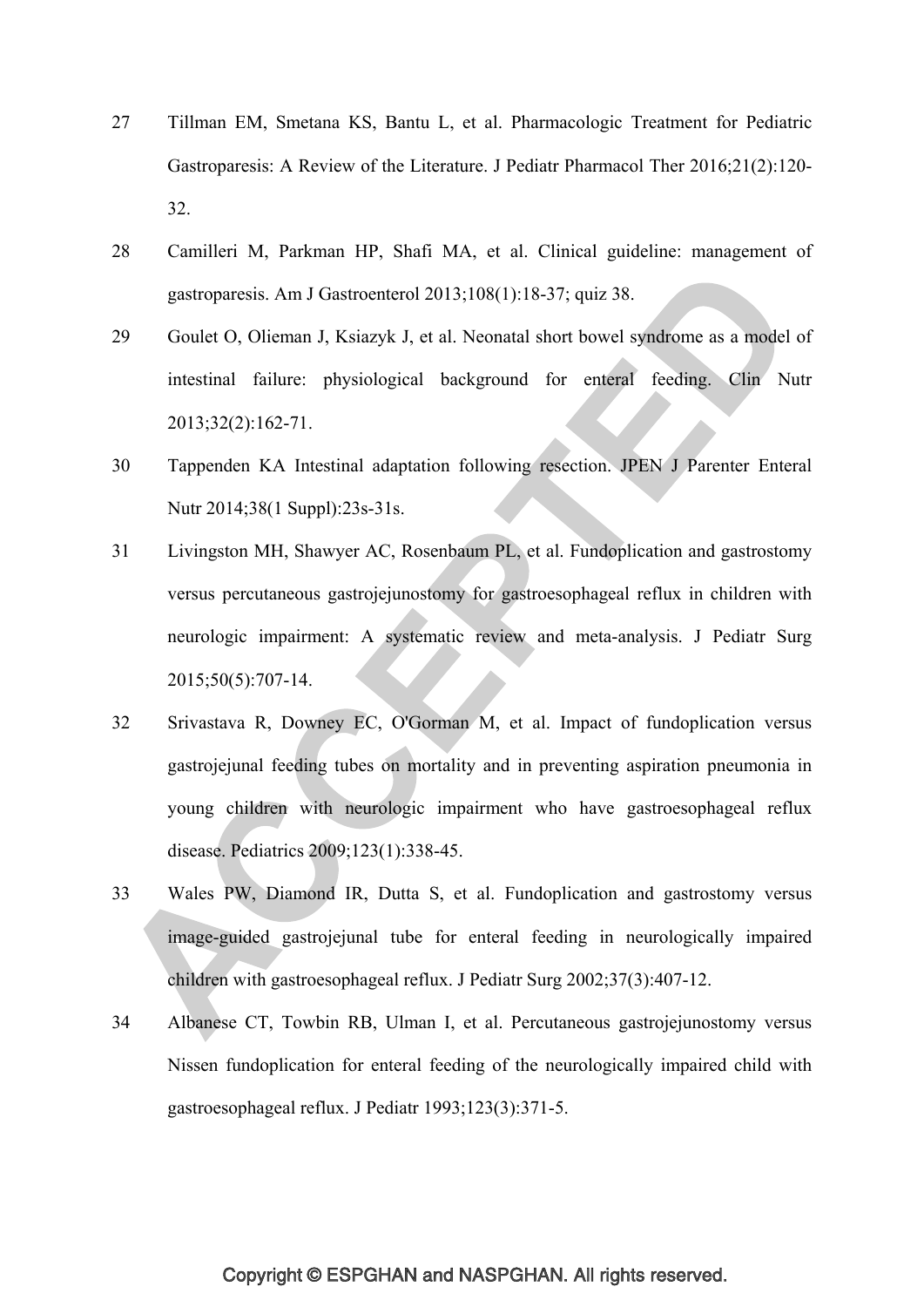- 35 Rosen R, Hart K, Warlaumont M Incidence of gastroesophageal reflux during transpyloric feeds. J Pediatr Gastroenterol Nutr 2011;52(5):532-5.
- 36 Stone B, Hester G, Jackson D, et al. Effectiveness of Fundoplication or Gastrojejunal Feeding in Children With Neurologic Impairment. Hosp Pediatr 2017;7(3):140-48.
- 37 Jiang W, Lv X, Xu X, et al. Early enteral nutrition for upper digestive tract malformation in neonate. Asia Pac J Clin Nutr 2015;24(1):38-43.
- 38 Jiang W, Zhang J, Geng Q, et al. Early enteral nutrition in neonates with partial gastrectomy: a multi-center study. Asia Pac J Clin Nutr 2016;25(1):46-52.
- 39 Abu-El-Haija M, Kumar S, Quiros JA, et al. The Management of Acute Pancreatitis in the Pediatric Population: A Clinical Report from the NASPGHAN Pancreas Committee. J Pediatr Gastroenterol Nutr 2017.
- 40 Meyer R, Foong RX, Thapar N, et al. Systematic review of the impact of feed protein type and degree of hydrolysis on gastric emptying in children. BMC Gastroenterol 2015;15(137.
- 41 Dutta S, Singh B, Chessell L, et al. Guidelines for feeding very low birth weight infants. Nutrients 2015;7(1):423-42.
- 42 Ng E, Shah VS Erythromycin for the prevention and treatment of feeding intolerance in preterm infants. Cochrane Database Syst Rev 20083):Cd001815.
- 43 Ericson JE, Arnold C, Cheeseman J, et al. Use and Safety of Erythromycin and Metoclopramide in Hospitalized Infants. J Pediatr Gastroenterol Nutr 2015;61(3):334- 9.
- 44 Ng PC Erythromycin as a prokinetic agent in newborns--useful or doubtful. Commentary on Y. Mansi et al.: Randomized controlled trial of a high dose of oral erythromycin for the treatment of feeding intolerance in preterm infants (Neonatology 2011;100:290-294). Neonatology 2011;100(3):297-8.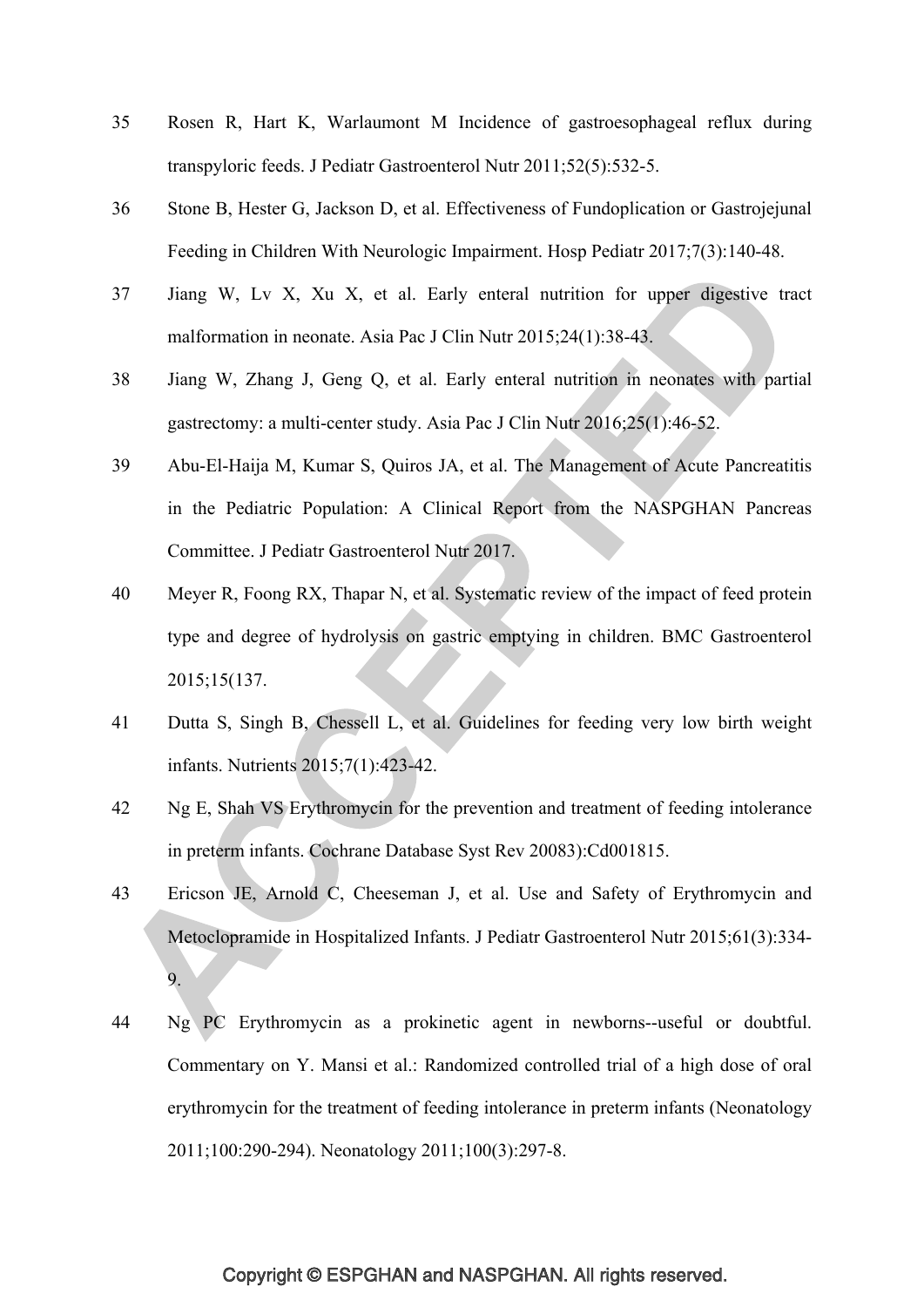- 45 Hyman PE, Abrams CE, Dubois A Gastric emptying in infants: response to metoclopramide depends on the underlying condition. J Pediatr Gastroenterol Nutr 1988;7(2):181-4.
- 46 Gariepy CE, Mousa H Clinical management of motility disorders in children. Semin Pediatr Surg 2009;18(4):224-38.
- 47 Schey R, Saadi M, Midani D, et al. Domperidone to Treat Symptoms of Gastroparesis: Benefits and Side Effects from a Large Single-Center Cohort. Dig Dis Sci 2016;61(12):3545-51.
- 48 Tang DM, Friedenberg FK Gastroparesis: approach, diagnostic evaluation, and management. Dis Mon 2011;57(2):74-101.
- 49 van Haren FM, Ram S, Hill J Endoscopic findings during placement of postpyloric feeding tubes in intensive care patients: a retrospective observational study. Crit Care Resusc 2012;14(2):101-4.
- 50 O'Keefe SJ, Foody W, Gill S Transnasal endoscopic placement of feeding tubes in the intensive care unit. JPEN J Parenter Enteral Nutr 2003;27(5):349-54.
- 51 Schwab D, Muhldorfer S, Nusko G, et al. Endoscopic placement of nasojejunal tubes: a randomized, controlled, prospective trial comparing suitability and technical success for two different tubes. Gastrointest Endosc 2002;56(6):858-63.
- 52 McGuire W, McEwan P Systematic review of transpyloric versus gastric tube feeding for preterm infants. Arch Dis Child Fetal Neonatal Ed 2004;89(3):F245-8.
- 53 McGuire W, McEwan P Transpyloric versus gastric tube feeding for preterm infants. Cochrane Database Syst Rev 20023):Cd003487.
- 54 McGuire W, McEwan P Transpyloric versus gastric tube feeding for preterm infants. Cochrane Database Syst Rev 20073):Cd003487.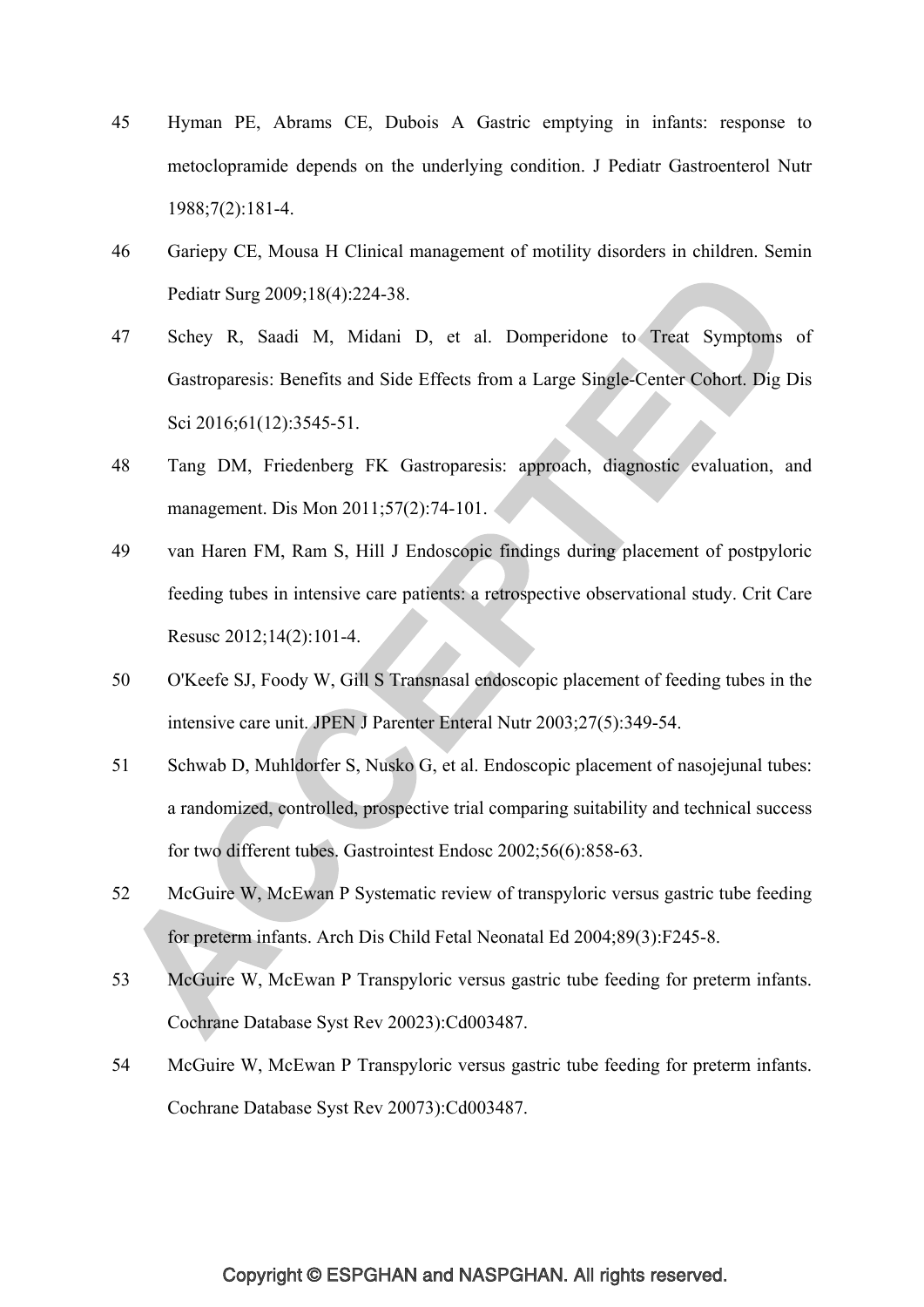- 55 Wallenstein MB, Stevenson DK Need for Reassessment of Early Transpyloric Feeding in Preterm Infants. JAMA Pediatr 2018;172(11):1004-05.
- 56 Ohta K, Omura K, Hirano K, et al. The effects of an additive small amount of a low residual diet against total parenteral nutrition-induced gut mucosal barrier. Am J Surg 2003;185(1):79-85.
- 57 Tyson JE, Kennedy KA Trophic feedings for parenterally fed infants. Cochrane Database Syst Rev 20053):Cd000504.
- 58 Patchell CJ, Anderton A, MacDonald A, et al. Bacterial contamination of enteral feeds. Arch Dis Child 1994;70(4):327-30.
- 59 Blumenstein I, Shastri YM, Stein J Gastroenteric tube feeding: techniques, problems and solutions. World J Gastroenterol 2014;20(26):8505-24.
- 60 Lyons KA, Brilli RJ, Wieman RA, et al. Continuation of transpyloric feeding during weaning of mechanical ventilation and tracheal extubation in children: a randomized controlled trial. JPEN J Parenter Enteral Nutr 2002;26(3):209-13.
- 61 Chatwin M, Bush A, Macrae DJ, et al. Risk management protocol for gastrostomy and jejunostomy insertion in ventilator dependent infants. Neuromuscul Disord 2013;23(4):289-97.
- 62 Roeder BE, Said A, Reichelderfer M, et al. Placement of gastrostomy tubes in patients with ventriculoperitoneal shunts does not result in increased incidence of shunt infection or decreased survival. Dig Dis Sci 2007;52(2):518-22.
- 63 Khlevner J, Antino J, Panesar R, et al. Establishing early enteral nutrition with the use of self-advancing postpyloric feeding tube in critically ill children. JPEN J Parenter Enteral Nutr 2012;36(6):750-2.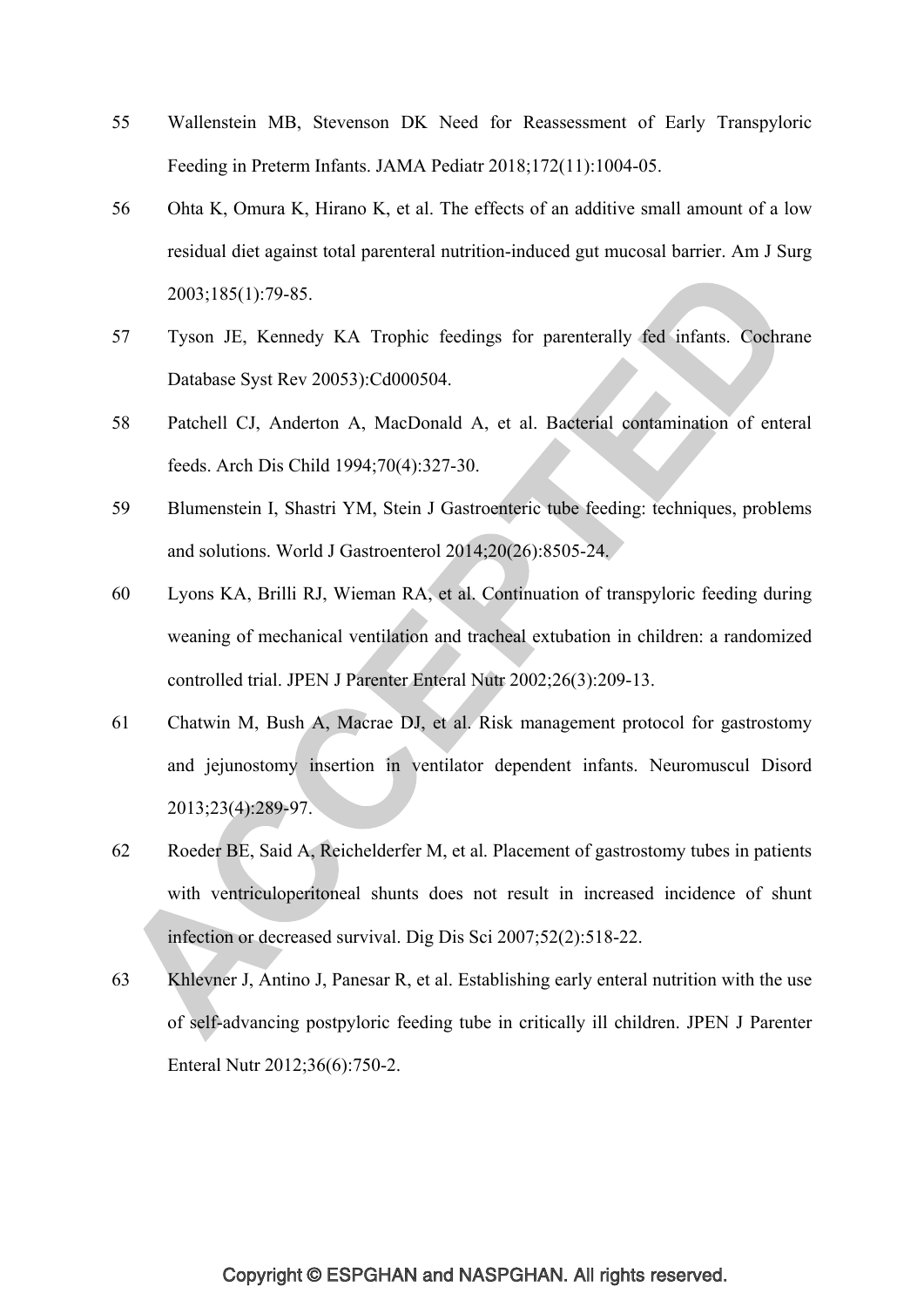- 64 October TW, Hardart GE Successful placement of postpyloric enteral tubes using electromagnetic guidance in critically ill children. Pediatr Crit Care Med 2009;10(2):196-200.
- 65 Kline AM, Sorce L, Sullivan C, et al. Use of a noninvasive electromagnetic device to place transpyloric feeding tubes in critically ill children. Am J Crit Care 2011;20(6):453-9; quiz 60.
- 66 Da Silva PS, Paulo CS, de Oliveira Iglesias SB, et al. Bedside transpyloric tube placement in the pediatric intensive care unit: a modified insufflation air technique. Intensive Care Med 2002;28(7):943-6.
- 67 Tiancha H, Jiyong J, Min Y How to Promote Bedside Placement of the Postpyloric Feeding Tube: A Network Meta-Analysis of Randomized Controlled Trials. JPEN J Parenter Enteral Nutr 2015;39(5):521-30.
- 68 Clifford P, Ely E, Heimall L Bedside Placement of the Postpyloric Tube in Infants. Adv Neonatal Care 2017;17(1):19-26.
- 69 Cone LC, Gilligan MF, Kagan RJ, et al. Enhancing patient safety: the effect of process improvement on bedside fluoroscopy time related to nasoduodenal feeding tube placement in pediatric burn patients. J Burn Care Res 2009;30(4):606-11.
- 70 Dimand RJ, Veereman-Wauters G, Braner DA Bedside placement of pH-guided transpyloric small bowel feeding tubes in critically ill infants and small children. JPEN J Parenter Enteral Nutr 1997;21(2):112-4.
- 71 Krafte-Jacobs B, Carver J, Wilkinson JD Comparison of gastric intramucosal pH and standard perfusional measurements in pediatric septic shock. Chest 1995;108(1):220- 5.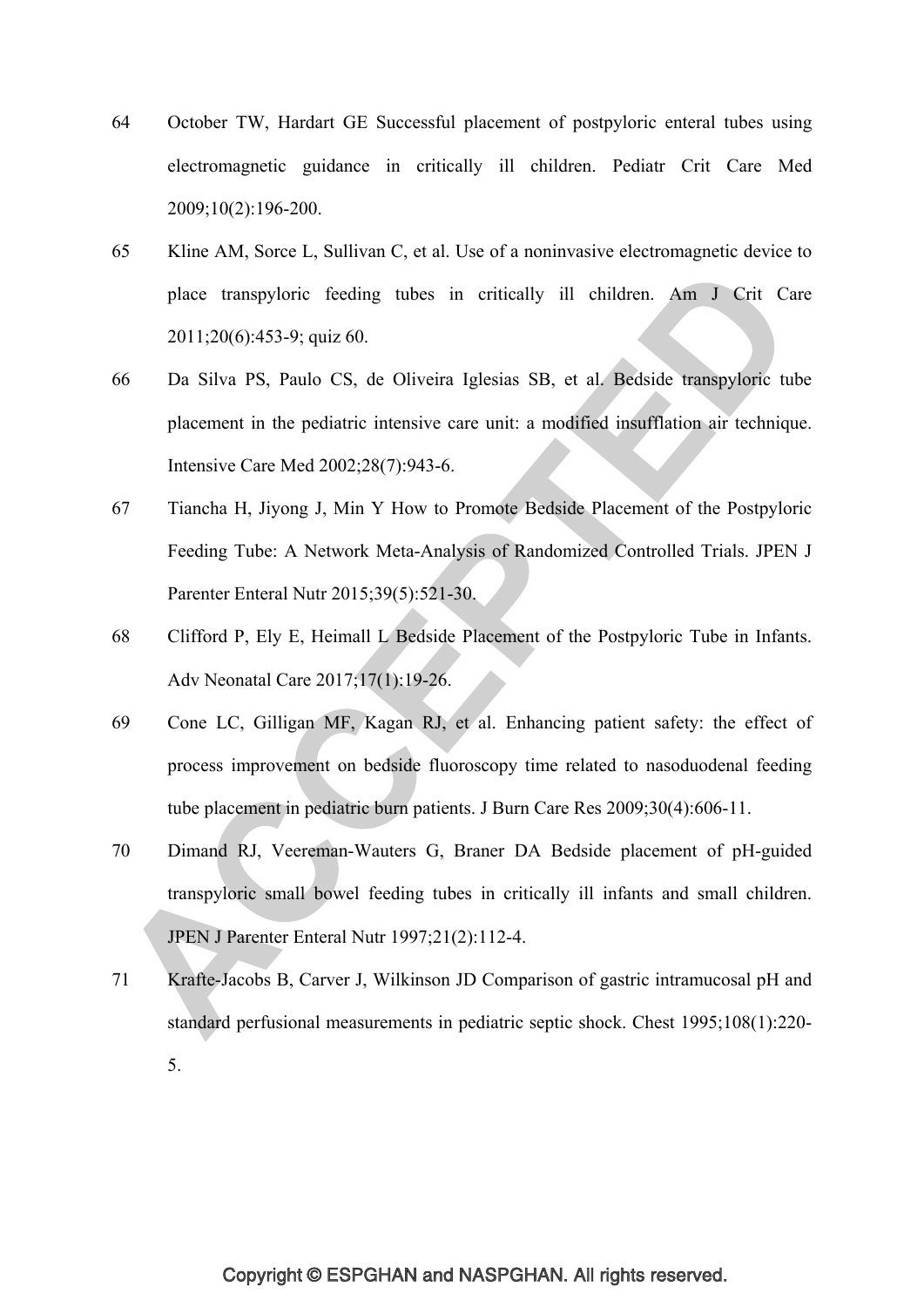- 72 Karabulut R, Turkyilmaz Z, Sonmez K, et al. A very feasible alternative in patients with feeding difficulties from gastrostomy: Jejunal tube advanced through the gastrostomy. Afr J Paediatr Surg 2015;12(2):119-21.
- 73 Sy K, Dipchand A, Atenafu E, et al. Safety and effectiveness of radiologic percutaneous gastrostomy and gastro jejunostomy in children with cardiac disease. AJR Am J Roentgenol 2008;191(4):1169-74.
- 74 Raval MV, Phillips JD Optimal enteral feeding in children with gastric dysfunction: surgical jejunostomy vs image-guided gastrojejunal tube placement. J Pediatr Surg 2006;41(10):1679-82.
- 75 Picoraro JA, Pierog A, Reilly NR, et al. Gastrojejunal tube placement through an established gastrostomy via an endoscopic transgastric approach in a pediatric population. Gastrointest Endosc 2015;82(6):1025-30.
- 76 Jacob A, Delesalle D, Coopman S, et al. Safety of the One-Step Percutaneous Endoscopic Gastrostomy Button in Children. J Pediatr 2015;166(6):1526-8.
- 77 Michaud L, Robert-Dehault A, Coopman S, et al. One-step percutaneous gastrojejunostomy in early infancy. J Pediatr Gastroenterol Nutr 2012;54(6):820-1.
- 78 Virnig DJ, Frech EJ, Delegge MH, et al. Direct percutaneous endoscopic jejunostomy: a case series in pediatric patients. Gastrointest Endosc 2008;67(6):984- 7.
- 79 Belsha D, Thomson M, Dass DR, et al. Assessment of the safety and efficacy of percutaneous laparoscopic endoscopic jejunostomy (PLEJ). J Pediatr Surg 2016;51(3):513-8.
- 80 Esposito C, Settimi A, Centonze A, et al. Laparoscopic-assisted jejunostomy: an effective procedure for the treatment of neurologically impaired children with feeding problems and gastroesophageal reflux. Surg Endosc 2005;19(4):501-4.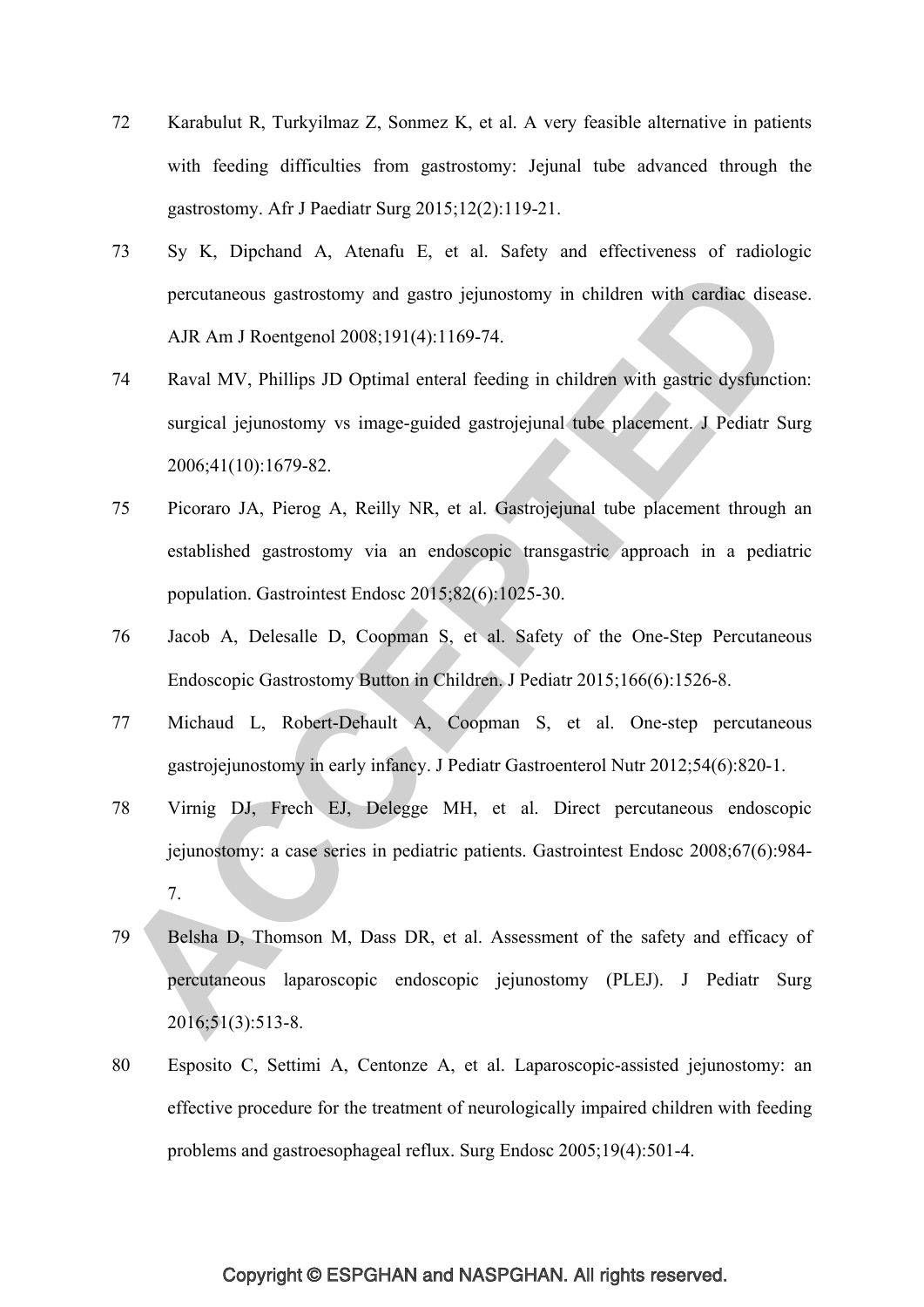- 81 Onwubiko C, Bairdain S, Murphy AJ, et al. Laparoscopic Gastrojejunostomy Tube Placement in Infants with Congenital Cardiac Disease. J Laparoendosc Adv Surg Tech A 2015;25(12):1047-50.
- 82 Neuman HB, Phillips JD Laparoscopic Roux-en-Y feeding jejunostomy: a new minimally invasive surgical procedure for permanent feeding access in children with gastric dysfunction. J Laparoendosc Adv Surg Tech A 2005;15(1):71-4.
- 83 Schlager A, Arps K, Siddharthan R, et al. The "omega" jejunostomy tube: A preferred alternative for postpyloric feeding access. J Pediatr Surg 2016;51(2):260-3.
- 84 Jester I, Singh M, Parikh DH A novel technique of permanent self-catheterizable feeding jejunostomy. J Pediatr Surg 2012;47(4):812-4.
- 85 Goring J, Lawson A, Godse A Are PEGJs a Risk Factor for the Buried Bumper Syndrome? J Pediatr Surg 2016;51(2):257-9.
- 86 Heuschkel RB, Gottrand F, Devarajan K, et al. ESPGHAN position paper on management of percutaneous endoscopic gastrostomy in children and adolescents. J Pediatr Gastroenterol Nutr 2015;60(1):131-41.
- 87 Babbitt C Transpyloric feeding in the pediatric intensive care unit. J Pediatr Gastroenterol Nutr 2007;44(5):646-9.
- 88 Lopez-Herce J, Santiago MJ, Sanchez C, et al. Risk factors for gastrointestinal complications in critically ill children with transpyloric enteral nutrition. Eur J Clin Nutr 2008;62(3):395-400.
- 89 Lopez-Herce J, Mencia S, Sanchez C, et al. Postpyloric enteral nutrition in the critically ill child with shock: a prospective observational study. Nutr J 2008;7(6.
- 90 Brown DN, Miedema BW, King PD, et al. Safety of early feeding after percutaneous endoscopic gastrostomy. J Clin Gastroenterol 1995;21(4):330-1.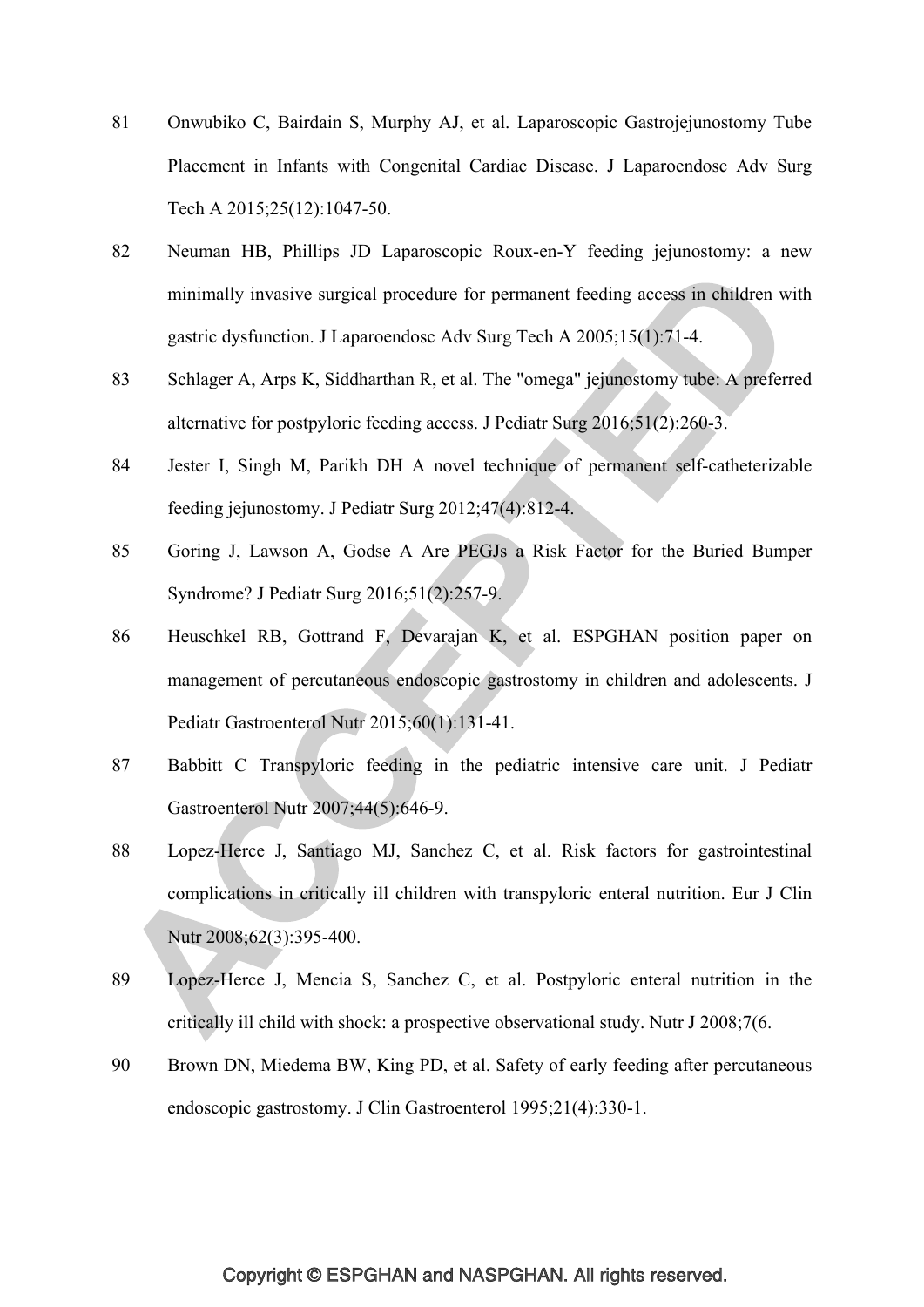- 91 Choudhry U, Barde CJ, Markert R, et al. Percutaneous endoscopic gastrostomy: a randomized prospective comparison of early and delayed feeding. Gastrointest Endosc 1996;44(2):164-7.
- 92 McCarter TL, Condon SC, Aguilar RC, et al. Randomized prospective trial of early versus delayed feeding after percutaneous endoscopic gastrostomy placement. Am J Gastroenterol 1998;93(3):419-21.
- 93 Stein J, Schulte-Bockholt A, Sabin M, et al. A randomized prospective trial of immediate vs. next-day feeding after percutaneous endoscopic gastrostomy in intensive care patients. Intensive Care Med 2002;28(11):1656-60.
- 94 Castle SL, Speer AL, Torres MB, et al. Combined laparoscopic-endoscopic placement of primary gastrojejunal feeding tubes in children: a preliminary report. J Laparoendosc Adv Surg Tech A 2013;23(2):170-3.
- 95 Chellis MJ, Sanders SV, Webster H, et al. Early enteral feeding in the pediatric intensive care unit. JPEN J Parenter Enteral Nutr 1996;20(1):71-3.
- 96 Sanchez C, Lopez-Herce J, Carrillo A, et al. Early transpyloric enteral nutrition in critically ill children. Nutrition 2007;23(1):16-22.
- 97 Niv E, Fireman Z, Vaisman N Post-pyloric feeding. World J Gastroenterol 2009;15(11):1281-8.
- 98 O'Keefe SJ, Lee RB, Anderson FP, et al. Physiological effects of enteral and parenteral feeding on pancreaticobiliary secretion in humans. Am J Physiol Gastrointest Liver Physiol 2003;284(1):G27-36.
- 99 Capriati T, Cardile S, Chiusolo F, et al. Clinical management of post-pyloric enteral feeding in children. Expert Rev Gastroenterol Hepatol 2015;9(7):929-41.
- 100 Vermilyea S, Goh VL Enteral Feedings in Children: Sorting Out Tubes, Buttons, and Formulas. Nutr Clin Pract 2016;31(1):59-67.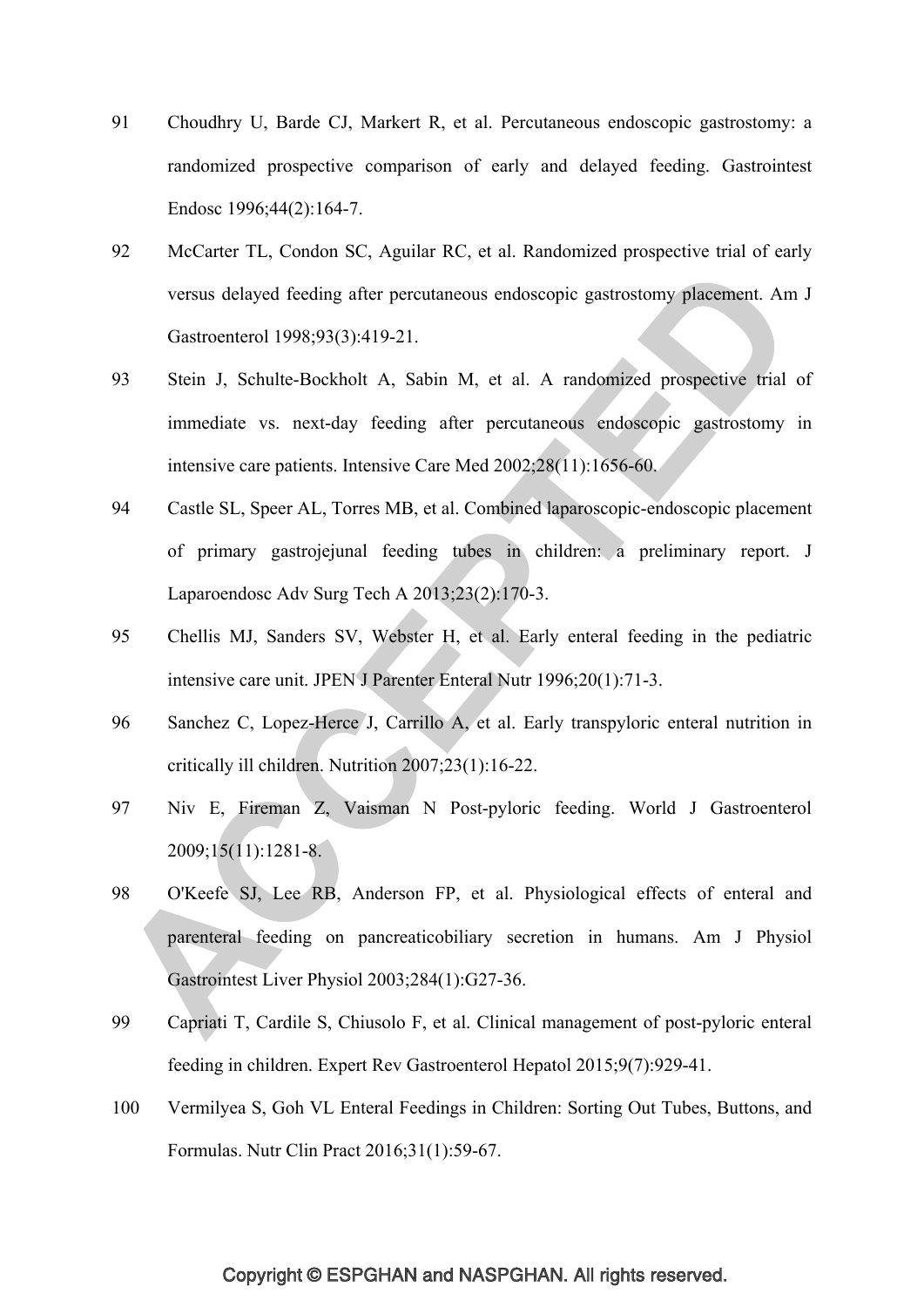- 101 Bankhead R, Boullata J, Brantley S, et al. Enteral nutrition practice recommendations. JPEN J Parenter Enteral Nutr 2009;33(2):122-67.
- 102 Pedron Giner C, Martinez-Costa C, Navas-Lopez VM, et al. Consensus on paediatric enteral nutrition access: a document approved by SENPE/SEGHNP/ANECIPN/SECP. Nutr Hosp 2011;26(1):1-15.
- 103 Jacobson AE, Kahwash SB, Chawla A Refractory cytopenias secondary to copper deficiency in children receiving exclusive jejunal nutrition. Pediatr Blood Cancer 2017;64(11).
- 104 Tan LZ, Adams SE, Kennedy A, et al. Are children on jejunal feeds at risk of iron deficiency? World J Gastroenterol 2015;21(18):5751-4.
- 105 Skelton JA, Havens PL, Werlin SL Nutrient deficiencies in tube-fed children. Clin Pediatr (Phila) 2006;45(1):37-41.
- 106 NASPGHAN. Pediatric Enteral Nutrition: A Comprehensive Review. https://www.naspghan.org/files/documents/pdfs/medicalresources/nutrition/Enteral%20Nutrition%20Slide%20Deck%20PDF%20COMPLET E-%20v12Oct2012.pdf. Accessed 02.01.2018.
- 107 Mehta NM Approach to enteral feeding in the PICU. Nutr Clin Pract 2009;24(3):377- 87.
- 108 Jawaheer G, Shaw NJ, Pierro A Continuous enteral feeding impairs gallbladder emptying in infants. J Pediatr 2001;138(6):822-5.
- 109 de Oliveira Iglesias SB, Leite HP, Santana e Meneses JF, et al. Enteral nutrition in critically ill children: are prescription and delivery according to their energy requirements? Nutr Clin Pract 2007;22(2):233-9.
- 110 Bragg LE, Thompson JS, Rikkers LF Influence of nutrient delivery on gut structure and function. Nutrition 1991;7(4):237-43.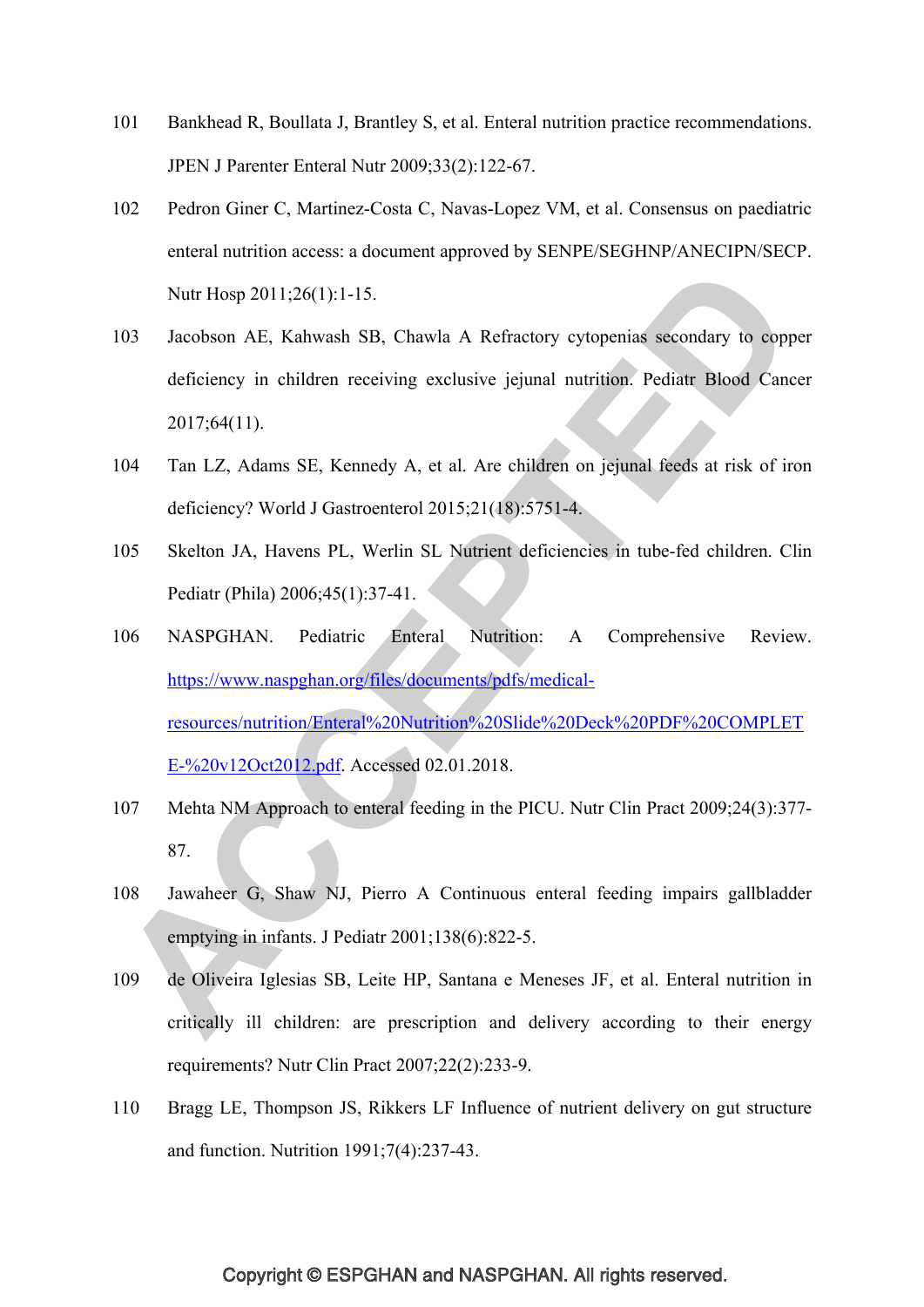- 111 Berg RD Bacterial translocation from the gastrointestinal tract. J Med 1992;23(3- 4):217-44.
- 112 McIntyre CM, Monk HM Medication absorption considerations in patients with postpyloric enteral feeding tubes. Am J Health Syst Pharm 2014;71(7):549-56.
- 113 Estoup M Approaches and limitations of medication delivery in patients with enteral feeding tubes. Crit Care Nurse 1994;14(1):68-72, 77-9; quiz 80-1.
- 114 Shepherd MF, Felt-Gunderson PA Diarrhea associated with lorazepam solution in a tube-fed patient. Nutr Clin Pract 1996;11(3):117-20.
- 115 Beckwith MC, Feddema, S.S., Barton, R.G., Graves, C. A guide to drug therapy in patients with enteral feeding tubes: dosage form selection and administration methods. Hosp Pharm 2004;39(225-37.
- 116 Prohaska ES, King AR Administration of antiretroviral medication via enteral tubes. Am J Health Syst Pharm 2012;69(24):2140-6.
- 117 Behnken I, Gaschott T, Stein J [Enteral nutrition: drug administration via feeding tube]. Z Gastroenterol 2005;43(11):1231-41.
- 118 Sriram K, Jayanthi V, Lakshmi RG, et al. Prophylactic locking of enteral feeding tubes with pancreatic enzymes. JPEN J Parenter Enteral Nutr 1997;21(6):353-6.
- 119 Auvin S, Michaud L, Guimber D, et al. Percutaneous endoscopic jejunostomy for decompression in an infant with short-bowel syndrome. Endoscopy 2002;34(3):240.
- 120 Silk DB The evolving role of post-ligament of Trietz nasojejunal feeding in enteral nutrition and the need for improved feeding tube design and placement methods. JPEN J Parenter Enteral Nutr 2011;35(3):303-7.
- 121 Lopez-Herce J Gastrointestinal complications in critically ill patients: what differs between adults and children? Curr Opin Clin Nutr Metab Care 2009;12(2):180-5.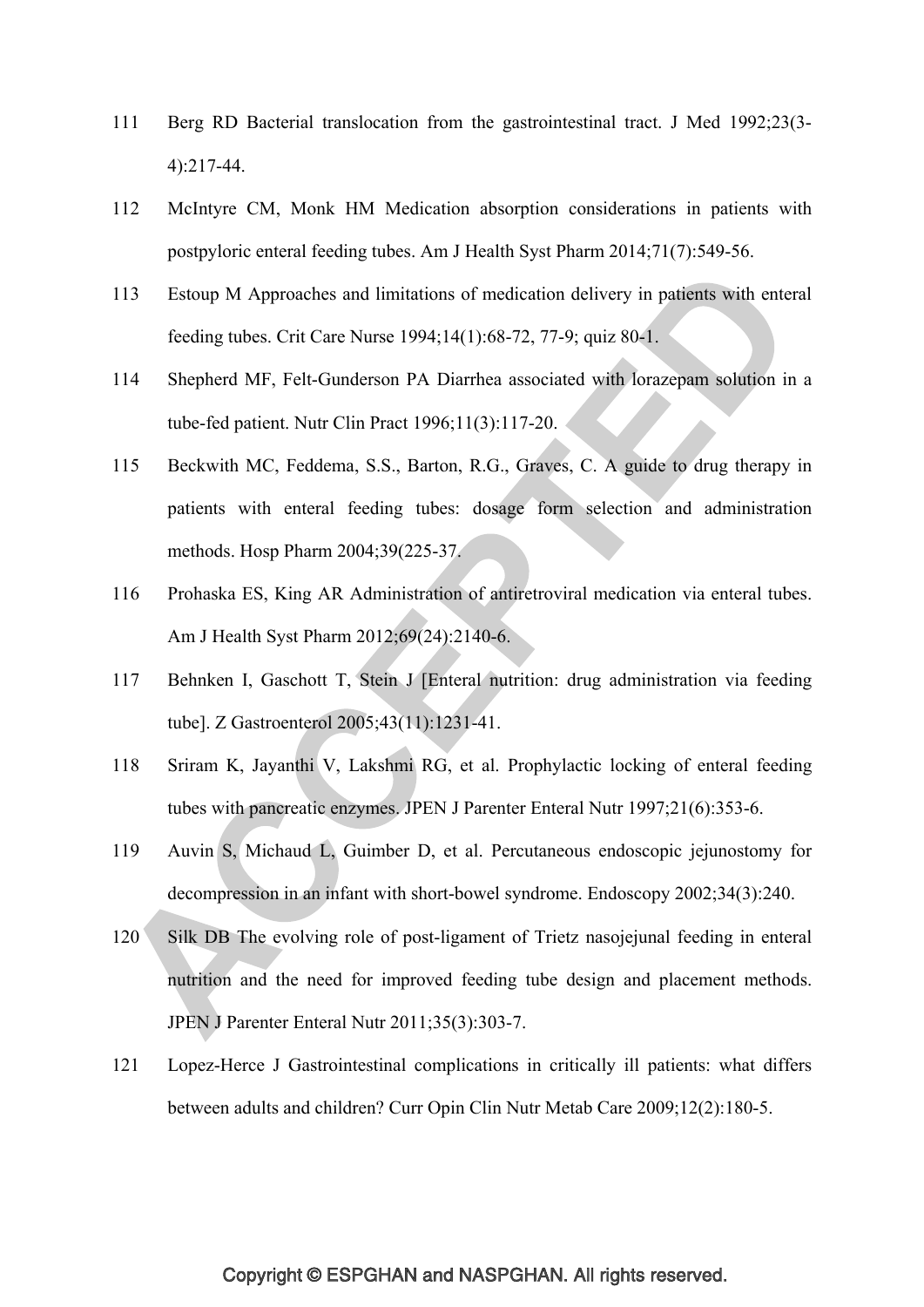- 122 Dellagrammaticas HD, Duerden BI, Milner RD Upper intestinal bacterial flora during transpyloric feeding. Arch Dis Child 1983;58(2):115-9.
- 123 Bechtold ML, Nguyen DL, Palmer LB, et al. Nasal bridles for securing nasoenteric tubes: a meta-analysis. Nutr Clin Pract 2014;29(5):667-71.
- 124 Ltd. GE. AMT BridleTM Pocket Guide. http://www.gbukenteral.com/pdf/Bridleinsertion-pocket-guide.pdf. Accessed 02.01.2018.
- 125 NICE. Infection: Prevention and Control of Healthcare-Associated Infections in Primary and Community Care. https://www.nice.org.uk/guidance/cg139/evidence/control-full-guideline-185186701. Accessed 02.01.2018.
- 126 NPSA. Patient Safety Alert: Reducing the Harm Caused by Misplaced Nasogastric Feeding Tubes in Adults, Children and Infants. http://www.nrls.npsa.nhs.uk/resources/type/alerts/?entryid45=129640. Accessed 02.01.2018.
- 127 Macqueen S, Bruce, E., Gibson F. The Great Ormond Street Hospital Manual of Children's Nursing Practices. London: Wiley-Blackwell; 2005.
- 128 Dandeles LM, Lodolce AE Efficacy of agents to prevent and treat enteral feeding tube clogs. Ann Pharmacother 2011;45(5):676-80.
- 129 Forsythe SJ Enterobacter sakazakii and other bacteria in powdered infant milk formula. Matern Child Nutr 2005;1(1):44-50.
- 130 WHO. Safe Preparation, Storage and Handling of Powdered Infant Formula Guidelines. http://www.who.int/foodsafety/publications/micro/pif\_guidelines.pdf. Accessed 02.01.2018.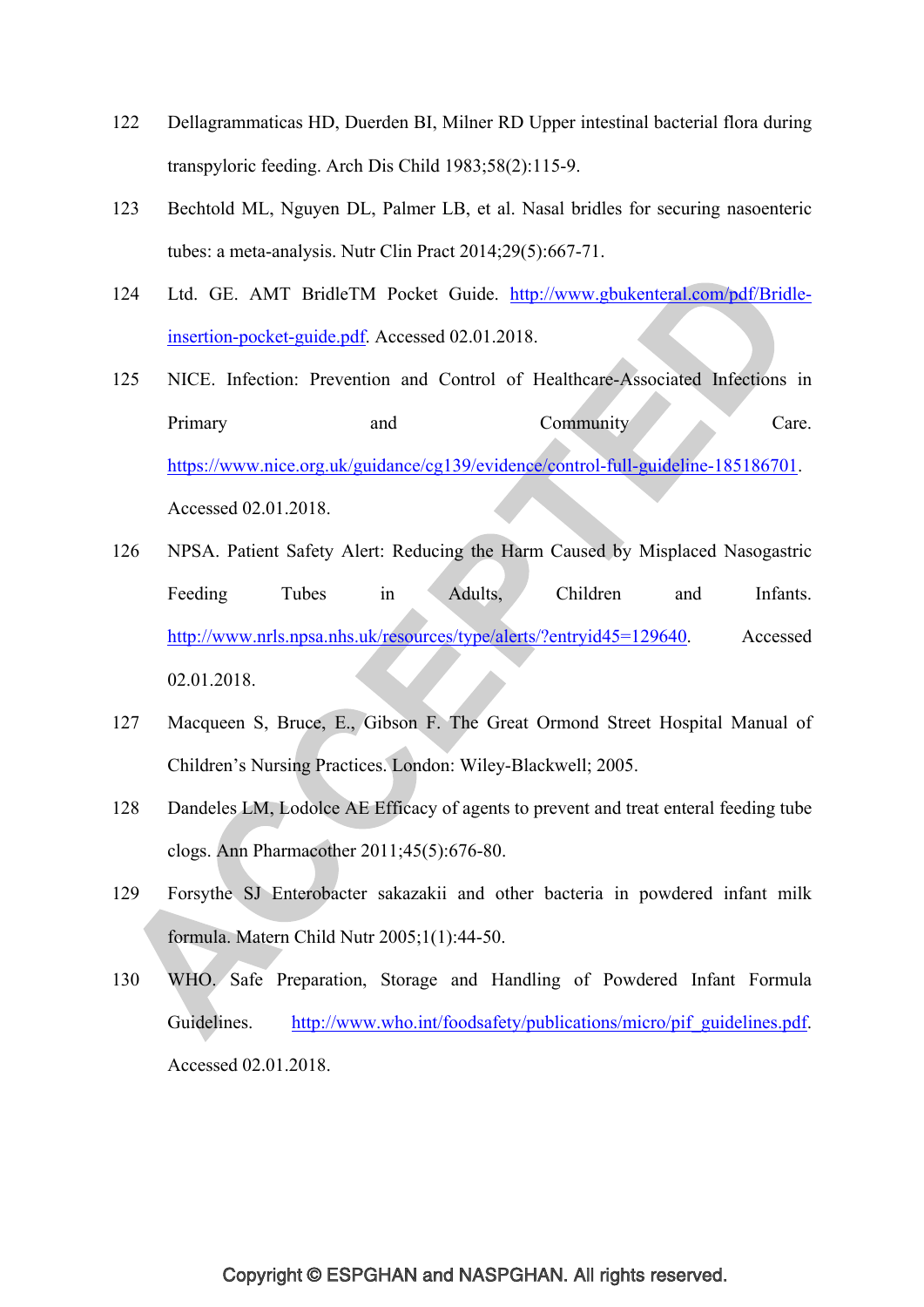- 131 de Leeuw I, van Alsenoy L Bacterial contamination of the feeding bag during catheter jejunostomy: exogenous or endogenous Origin? JPEN J Parenter Enteral Nutr 1984;8(5):591-2.
- 132 Taylor LJ, Faria SH Caring for the patient with a gastrostomy/jejunostomy tube. Home Care Provid 1997;2(5):221-4.
- 133 Young CK, White S Preparing patients for tube feeding at home. Am J Nurs 1992;92(4):46-53.
- 134 MDA. Medical Devices Agency. Safety Notice SN2000(27). Enteral Feeding Systems. 2000.
- 135 Khair J Managing home enteral tube feeding for children. Br J Community Nurs 2003;8(3):116-26.
- 136 Lowry S, Johnston SD Who follows up patients after PEG tube insertion? Ulster Med J 2007;76(2):88-90.
- 137 Madigan SM Home enteral-tube feeding: the changing role of the dietitian. Proc Nutr Soc 2003;62(3):761-3.
- 138 Agostoni C, Axelson I, Colomb V, et al. The need for nutrition support teams in pediatric units: a commentary by the ESPGHAN committee on nutrition. J Pediatr Gastroenterol Nutr 2005;41(1):8-11.
- 139 Krom H, de Winter JP, Kindermann A Development, prevention, and treatment of feeding tube dependency. Eur J Pediatr 2017;176(6):683-88.
- 140 Wilken M, Cremer V, Berry J, et al. Rapid home-based weaning of small children with feeding tube dependency: positive effects on feeding behaviour without deceleration of growth. Arch Dis Child 2013;98(11):856-61.
- 141 Gottrand F, Sullivan PB Gastrostomy tube feeding: when to start, what to feed and how to stop. Eur J Clin Nutr 2010;64 Suppl 1(S17-21.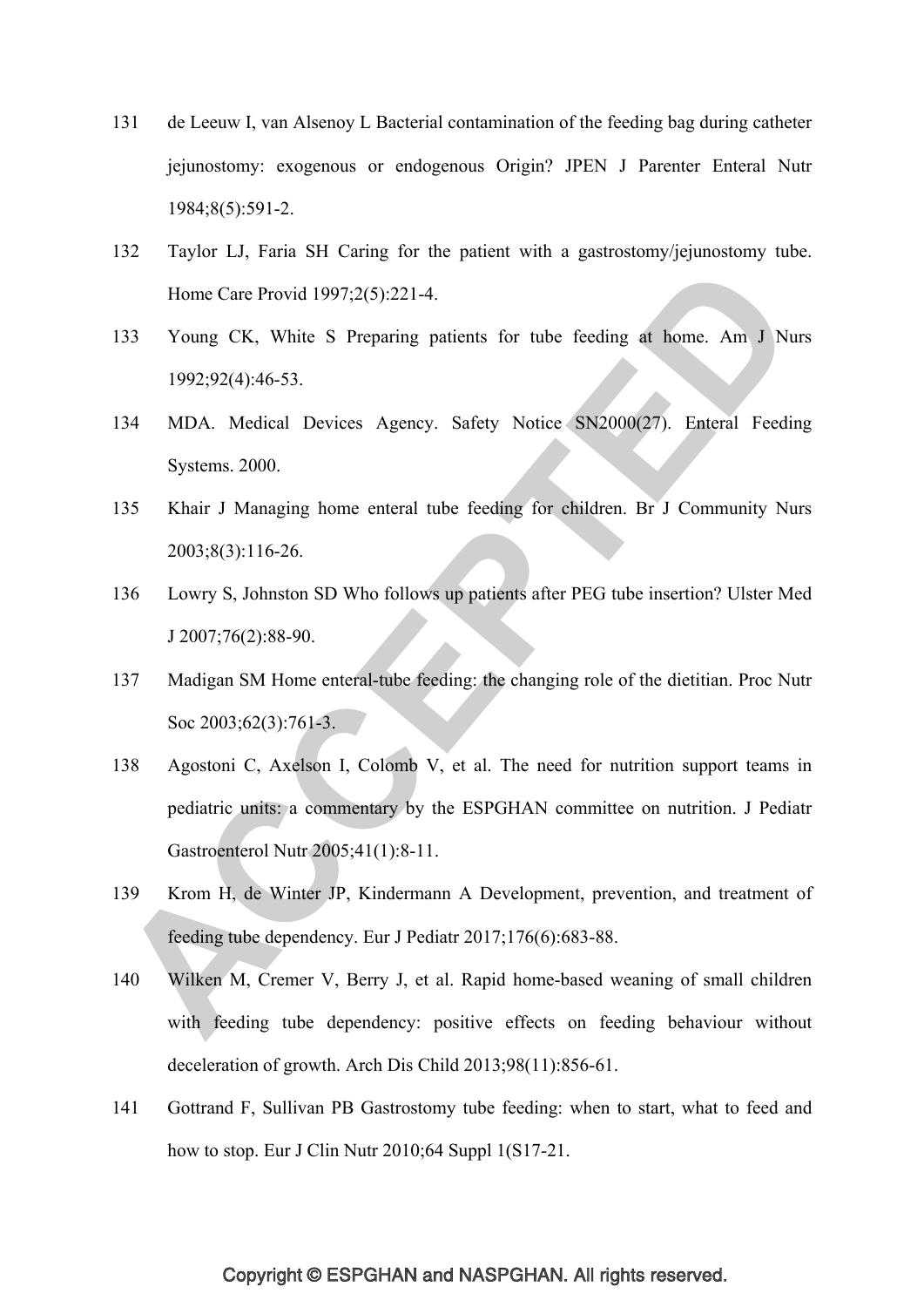- 142 Kindermann A, Kneepkens CM, Stok A, et al. Discontinuation of tube feeding in young children by hunger provocation. J Pediatr Gastroenterol Nutr 2008;47(1):87- 91.
- 143 Mahant S, Jovcevska V, Cohen E Decision-making around gastrostomy-feeding in children with neurologic disabilities. Pediatrics 2011;127(6):e1471-81.
- 144 Craig GM, Carr LJ, Cass H, et al. Medical, surgical, and health outcomes of gastrostomy feeding. Dev Med Child Neurol 2006;48(5):353-60.
- 145 Korner U, Bondolfi A, Buhler E, et al. Ethical and legal aspects of enteral nutrition. Clin Nutr 2006;25(2):196-202.
- 146 Majka AJ, Wang Z, Schmitz KR, et al. Care coordination to enhance management of long-term enteral tube feeding: a systematic review and meta-analysis. JPEN J Parenter Enteral Nutr 2014;38(1):40-52.
- 147 Klek S, Szybinski P, Sierzega M, et al. Commercial enteral formulas and nutrition support teams improve the outcome of home enteral tube feeding. JPEN J Parenter Enteral Nutr 2011;35(3):380-5.
- 148 Best C, Hitchings H Enteral tube feeding--from hospital to home. Br J Nurs 2010;19(3):174, 76-9.
- 149 De Luis DA, Izaola O, Cuellar LA, et al. Experience over 12 years with home enteral nutrition in a healthcare area of Spain. J Hum Nutr Diet 2013;26 Suppl 1(39-44.
- 150 Silver HJ, Wellman NS, Arnold DJ, et al. Older adults receiving home enteral nutrition: enteral regimen, provider involvement, and health care outcomes. JPEN J Parenter Enteral Nutr 2004;28(2):92-8.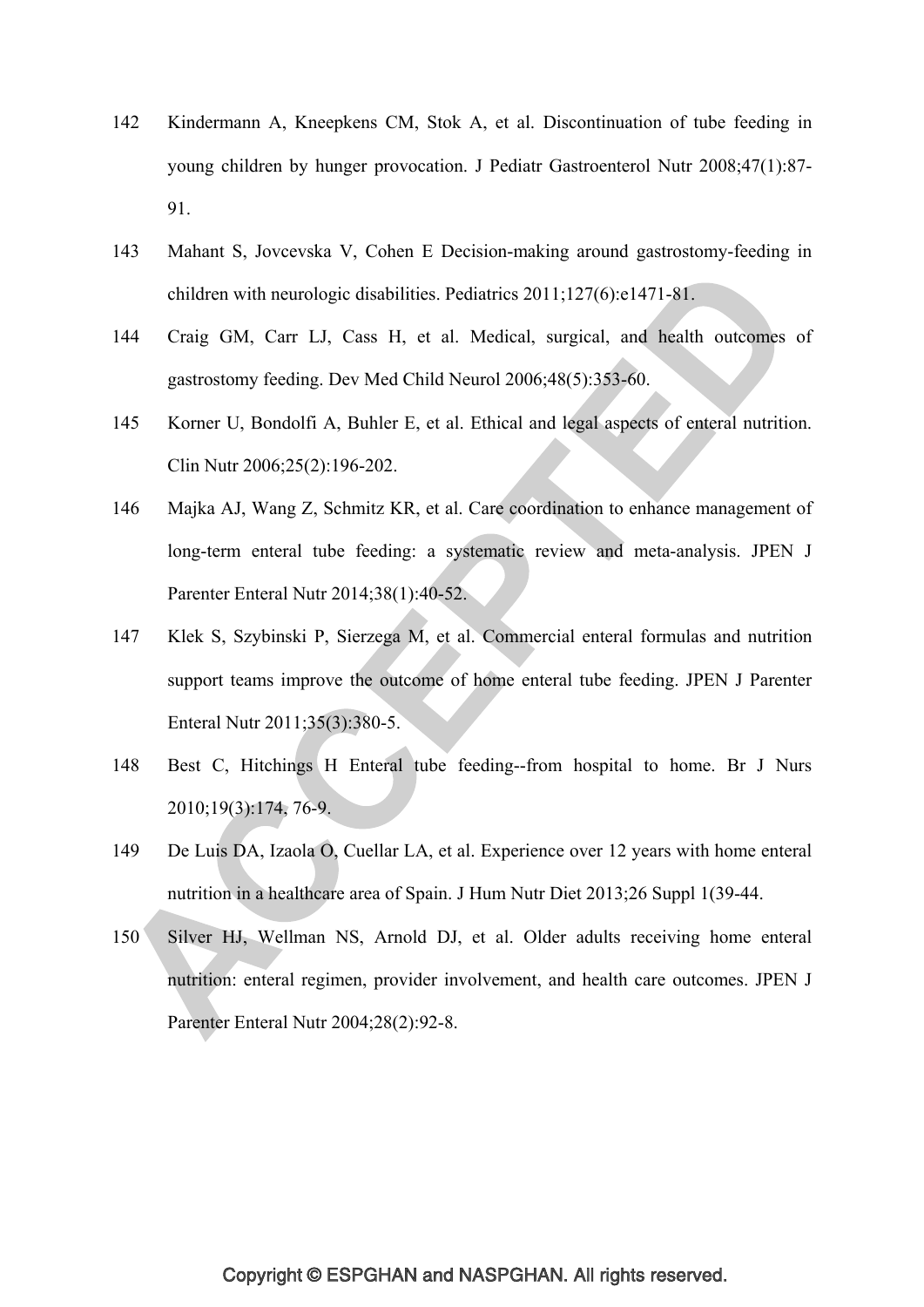**TABLE 1.** Investigations recommended prior to placement of post-pyloric feeding tube.

|               | <b>Consider routinely in all</b><br>patients prior to placement of<br>post-pyloric feeding tube                                       | Consider on case-by-case basis to<br>rule out underlying disorders (in<br>parentheses) that may limit pre-<br>pyloric feeding |
|---------------|---------------------------------------------------------------------------------------------------------------------------------------|-------------------------------------------------------------------------------------------------------------------------------|
| Investigation | Upper GI endoscopy (upper GI<br>abnormalities e.g. esophagitis,<br><i>ulceration, lesions causing</i><br>obstruction not picked up on | pH/impedance studies (gastro-<br><i>oesophageal reflux disease</i> )                                                          |
|               | contrast studies)                                                                                                                     | Gastric emptying (nuclear)<br>medicine/scintigraphic) studies<br><i>(gastroparesis)</i>                                       |
|               | Contrast meal and follow-<br>through (mechanical                                                                                      |                                                                                                                               |
|               | <i>obstruction</i> )                                                                                                                  | Antroduodenal manometry<br>(paediatric intestinal pseudo-<br><i>obstruction</i> )                                             |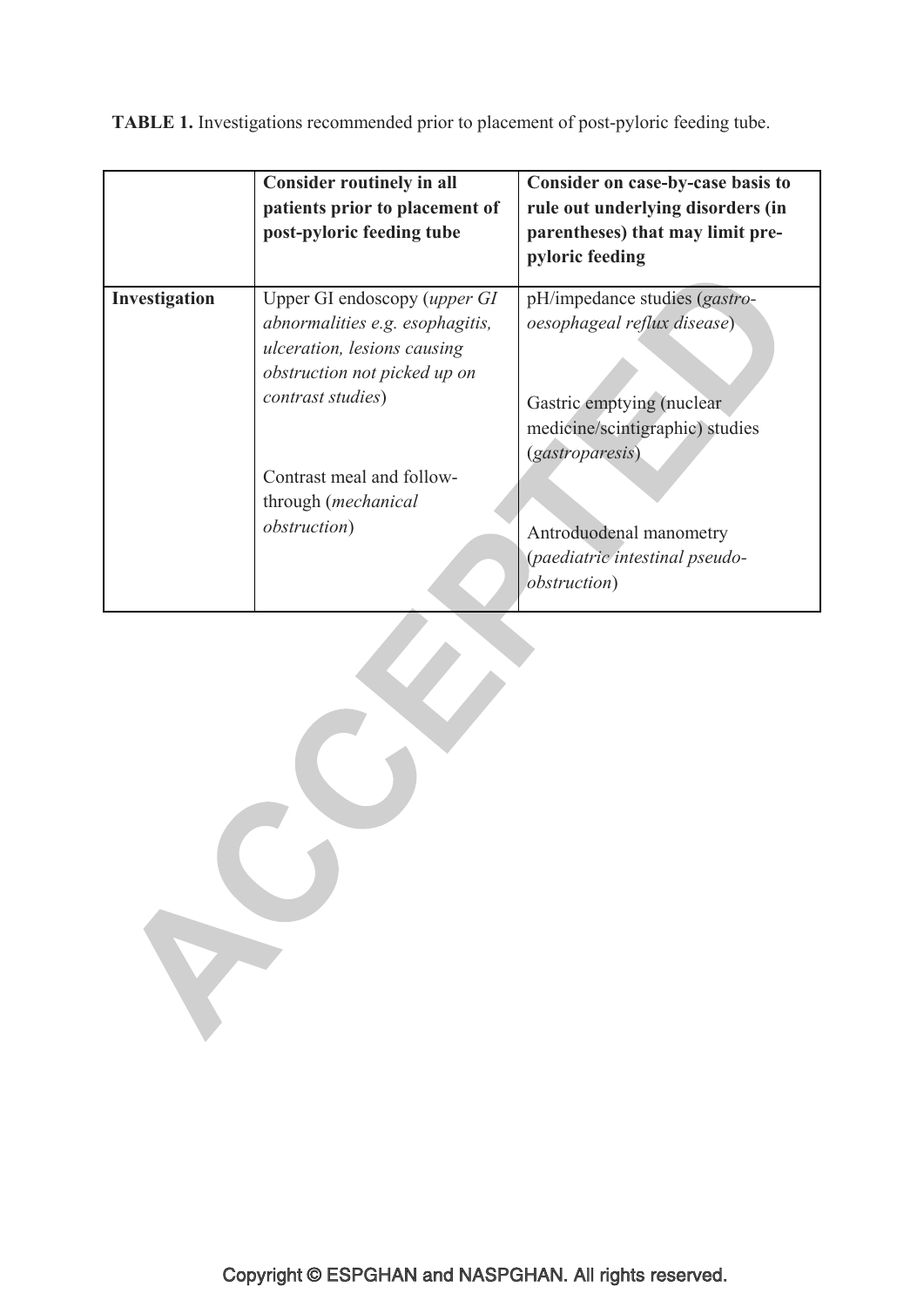**TABLE 2.** Absolute and relative contraindications to jejunal tube feeding.

| <b>Absolute Contraindications</b> | <b>Relative Contraindications</b> |  |
|-----------------------------------|-----------------------------------|--|
| paralytic ileus                   | preterm infants                   |  |
| mechanical ileus                  | intestinal dysmotility            |  |
| intestinal obstruction            | toxic megacolon                   |  |
| intestinal perforation            | peritonitis                       |  |
| necrotising enterocolitis         | gastrointestinal bleeding         |  |
|                                   | high-output enteric fistula       |  |
|                                   | intractable diarrhoea             |  |
|                                   | immunocompromised children        |  |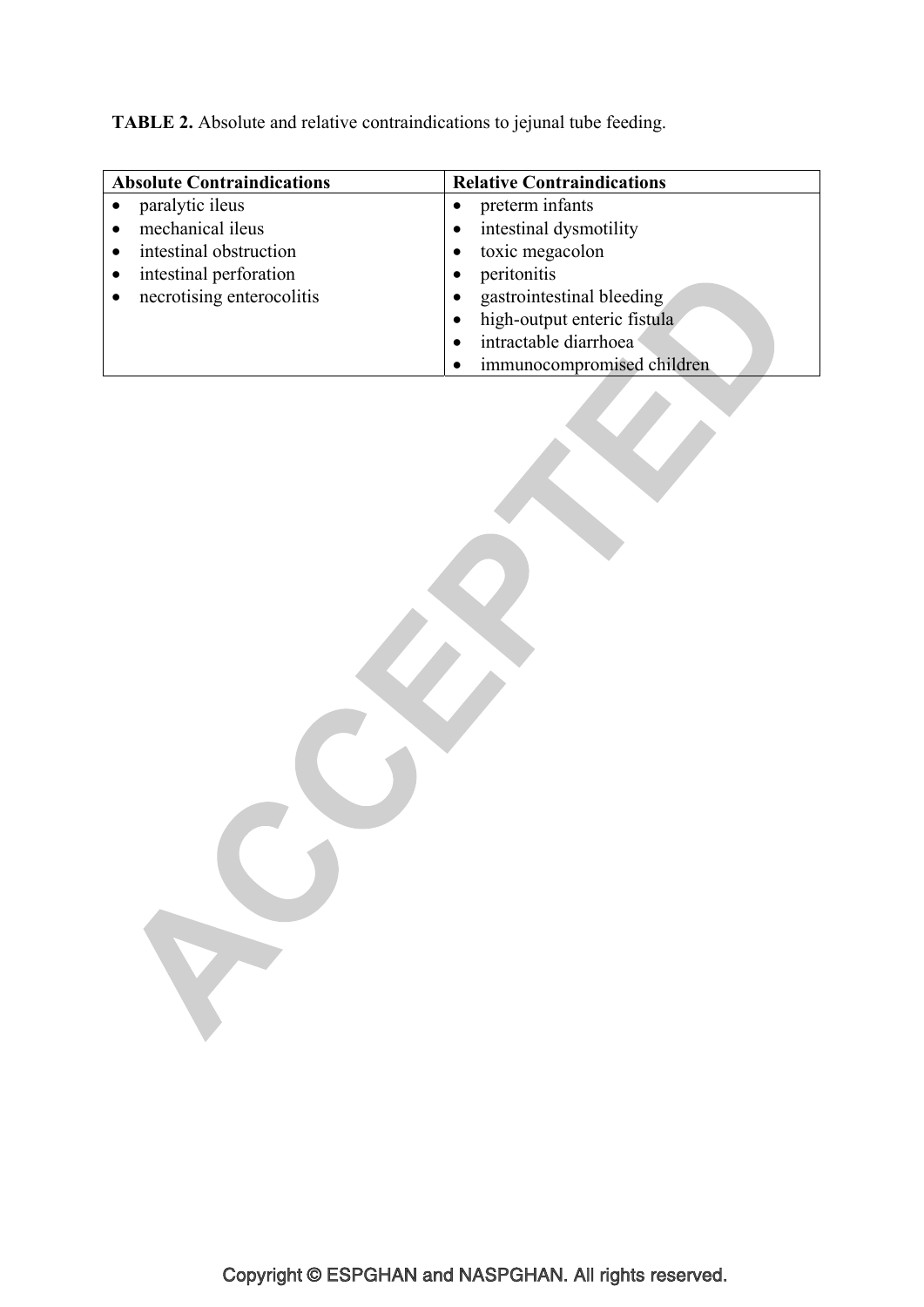**TABLE 3.** Late complications of post pyloric feeding (excluding events related to JT placement): possible causes, prevention and treatment.

| <b>Mechanical complications</b> | <b>Possible causes</b>            | <b>Prevention and treatment</b> |
|---------------------------------|-----------------------------------|---------------------------------|
| NJT/ GJT obstruction/           | - Thick enteral feeds             | - Water flushing after          |
| clogging, knotting              | - Medications                     | feeding and medications         |
|                                 | - Bulking agents (i.e. resins)    | - Accurately dissolve           |
|                                 | - Small lumen                     | medications before              |
|                                 |                                   | administration                  |
|                                 |                                   | - Prefer liquid drug            |
|                                 |                                   | formulations                    |
|                                 |                                   | - Mechanical cleaning with      |
|                                 |                                   | wires or special                |
|                                 |                                   | "declogging" brush devices      |
|                                 |                                   | - Tube substitution             |
|                                 |                                   | - Continuous infusion           |
| NJT/ GJT displacement           | - Initial positioning of the tube | - Tube tip beyond the           |
| (retrograde dislodgment in      | tip before the ligament of Treitz | ligament of Treitz              |
| the stomach)                    | - Altered gastro-jejunal motility | - Endoscopically placed clips   |
|                                 | with no regular peristalsis       | - Tube replacement              |
|                                 |                                   | ("beneath the scope" or         |
|                                 |                                   | "over the wire technique")      |
| Accidental NJT/ GJT tube        | - Inadequate fixing               | - Appropriate fixing, specific  |
| removal                         | - Excessive traction of the tube  | fixing devices                  |
|                                 | during feeding                    | - Avoid traction during         |
|                                 | - Patient's poor compliance       | feeding                         |
|                                 |                                   | - Patient/ caregiver education  |
|                                 |                                   | - Contention                    |
| Breakage, leakage, wear of      | - Excessive wear                  | - Tube substitution             |
| the NJT/ GJT tube; rupture      | - Inadequate manipulation         | - Patient/ caregiver education  |
| of the GJT balloon              |                                   |                                 |
| Peristomal leakage (and         | - Infection/ bleeding at the GJT  | - Reduction of risk factors     |
| subsequent erosion,             | insertion site                    | (i.e. antisecretory therapy     |
| ulceration and necrosis of      | - Gastric hypersecretion          | with PPIs)                      |
| skin and mucosa)                | - Excessive torsion of the tube   | - Barrier creams containing     |
|                                 | - Excessive cleansing with        | zinc and skin protectants       |
|                                 | hydrogen peroxide                 | - Placement of a smaller        |
|                                 | - Host factors for poor wound     | diameter tube                   |
|                                 | healing                           | - Apply continuous low          |
|                                 | - Inadequate size of the device   | pressure suction ( <i>i.e.</i>  |
|                                 | - Inadequate stabilization by the | Replogle tube)                  |
|                                 | external bolster                  |                                 |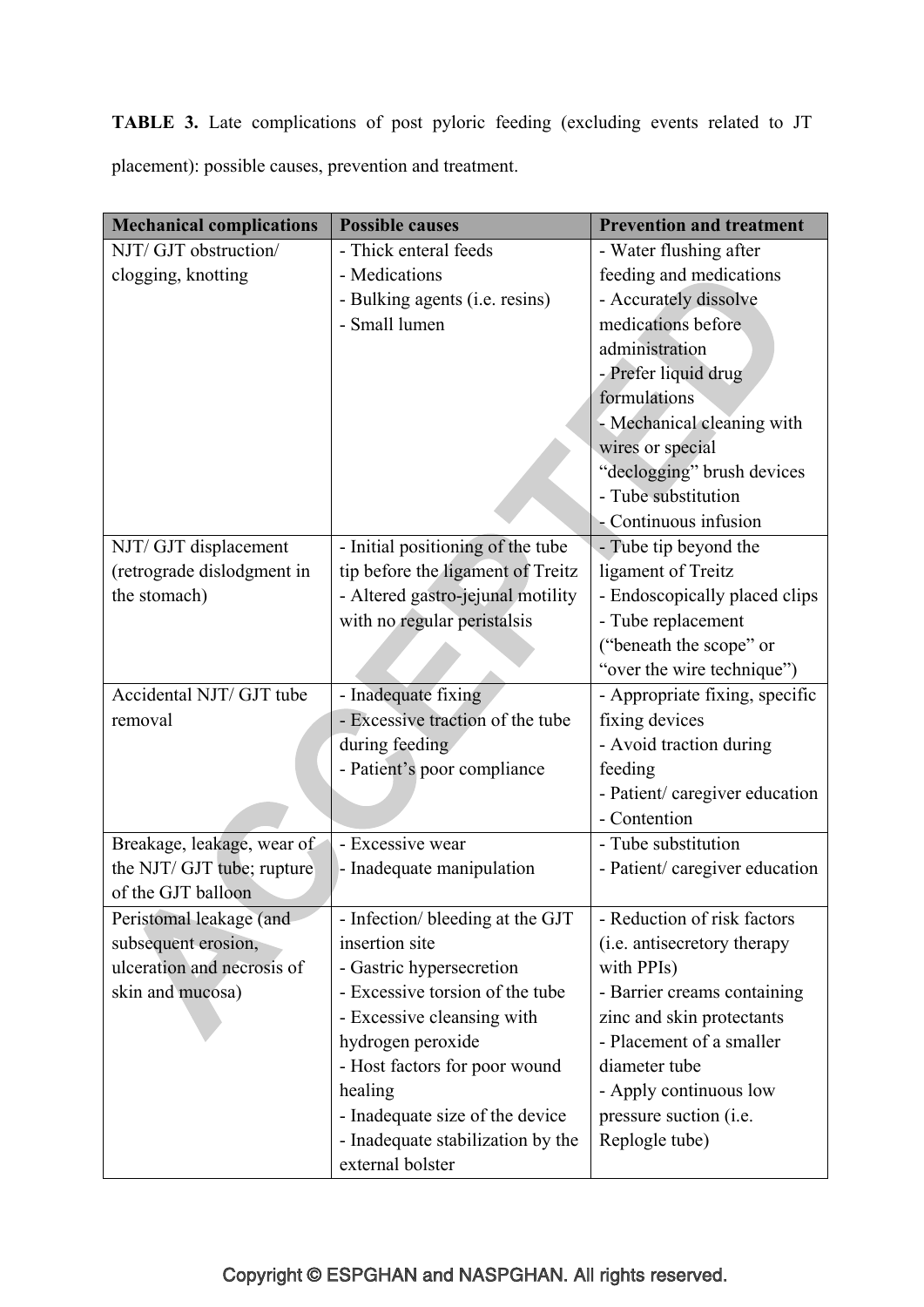| Buried bumper syndrome          | - Excessive traction between the                         | - Appropriate size of the       |
|---------------------------------|----------------------------------------------------------|---------------------------------|
|                                 | internal bumper and the                                  | device (length according to     |
|                                 | stomach wall                                             | abdominal wall thickness        |
|                                 |                                                          | and weight gain)                |
|                                 |                                                          |                                 |
| Intestinal perforation,         | - Young age                                              |                                 |
| intussusception, intestinal     | - Comorbidities (i.e. shock,                             |                                 |
| obstruction                     | heart disease)                                           |                                 |
| <b>Infectious complications</b> | <b>Possible causes</b>                                   | <b>Prevention and treatment</b> |
| Infection at the GJT            | - Improper wound dressing (i.e.                          | - Regular and appropriate       |
| insertion site                  | occluding)                                               | skin and stomal care (i.e.      |
| Peritonitis                     | antimicrobial wound<br>- Excessive traction between the  |                                 |
|                                 | internal bumper and the                                  | dressings)                      |
|                                 | stomach wall                                             | - Proper size of the device     |
|                                 | - Host factors (i.e.                                     | (length according to            |
|                                 | immunosuppression)                                       | abdominal wall thickness        |
|                                 |                                                          | and weight gain)                |
|                                 |                                                          | - Topical or systemic           |
|                                 |                                                          | antibiotics                     |
| Infectious diarrhoea            | - Inadequate manipulation and                            | - Hygienic manipulation and     |
|                                 | storage of feeding formula                               | storage of feeding formula      |
|                                 | - Host factors (i.e.                                     |                                 |
|                                 | immunosuppression)                                       |                                 |
| <b>NEC</b>                      | - Host factors (i.e. prematurity,                        | Surgery and/ or medical         |
|                                 | shock)                                                   | treatment                       |
|                                 | - Vasoactive drugs                                       |                                 |
| Jejunoileitis                   | - Local vascular compromise                              | Surgery and/or medical          |
|                                 | - Bacterial overgrowth                                   | treatment                       |
| Nasopharyngeal and ear          | - Partial upper airway                                   | - Substitution of NJT with      |
| infections with NJT             | obstruction by NJT                                       | GJT in case of prolonged        |
|                                 |                                                          | post pyloric feeding            |
| <b>Gastrointestinal</b>         | <b>Possible causes</b>                                   | <b>Prevention and Treatment</b> |
| complications<br>Diarrhoea      |                                                          | - Reduce/ control infusion      |
|                                 | - Too rapid infusion rate<br>- Too cold feed temperature | rate                            |
|                                 | - Hyperosmolar feedings                                  | - Increase to room              |
|                                 | - Fat malabsorption                                      | temperature                     |
|                                 | - Milk-protein intolerance                               | - Use isotonic feeding          |
|                                 | - Lactose intolerance                                    | solution, initially dilute      |
|                                 | - Drugs                                                  | hyperosmolar feeding            |
|                                 |                                                          | solutions                       |
|                                 |                                                          | - Low-fat or MCT-               |
|                                 |                                                          |                                 |
|                                 |                                                          | containing diet                 |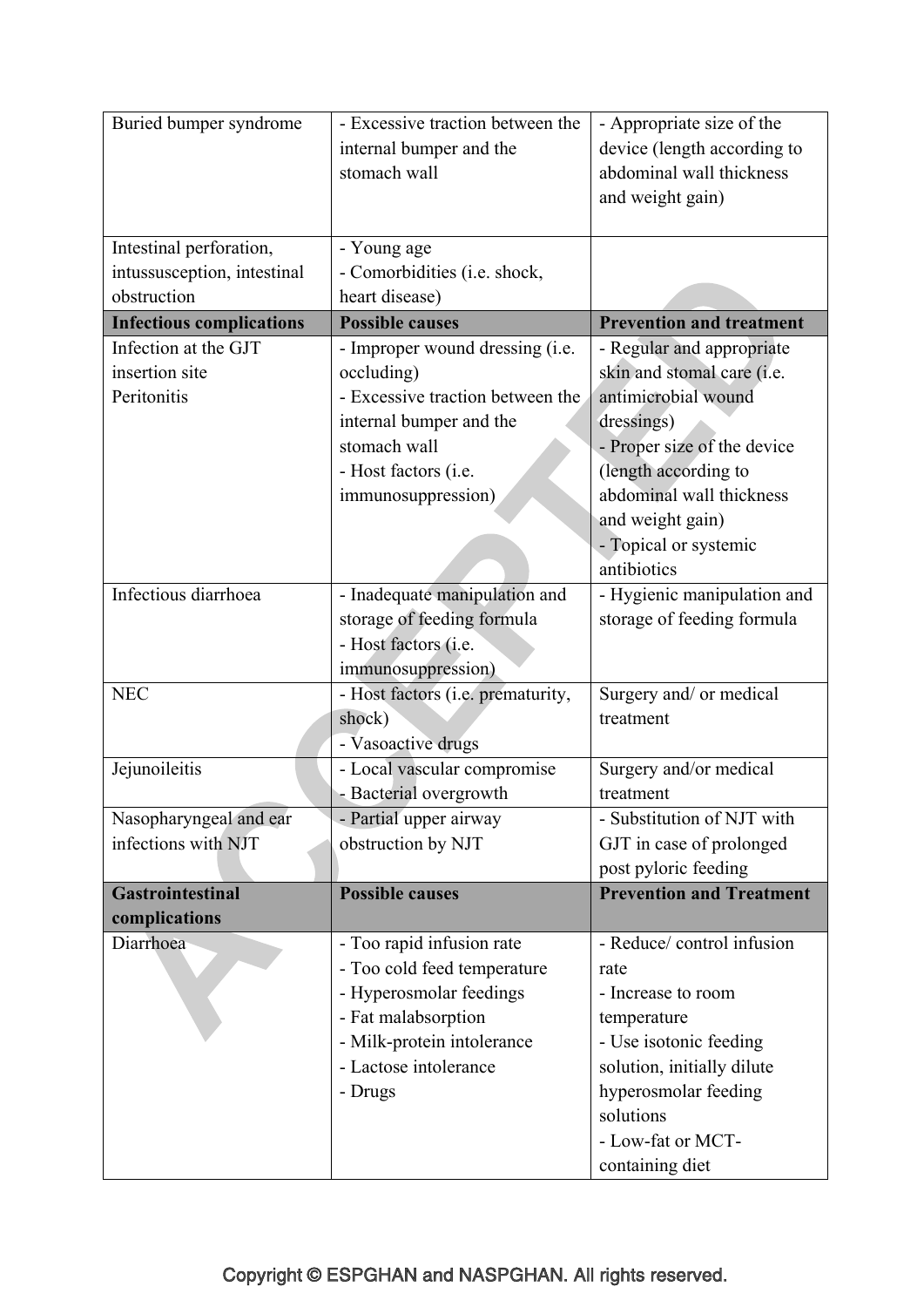|                                  |                                                                   | - Protein hydrolysate/        |
|----------------------------------|-------------------------------------------------------------------|-------------------------------|
|                                  |                                                                   | elemental formula             |
|                                  |                                                                   | - Low-lactose or lactose-free |
|                                  |                                                                   | diet                          |
|                                  |                                                                   | - Fibre/ probiotics           |
| <b>Persistent GERD</b>           | Underlying disease (i.e.                                          |                               |
|                                  | neurological impairment,                                          |                               |
|                                  | oesophageal atresia,                                              |                               |
|                                  | prematurity, etc.)                                                |                               |
| <b>Respiratory complications</b> | <b>Possible causes</b>                                            |                               |
| Aspiration pneumonia             | $- NJT +$ supine position: combination of gravitational back-flow |                               |
|                                  | and presence of the tube across the gastric cardia                |                               |
|                                  | - Neurological impairment                                         |                               |
|                                  | - Persistent GERD                                                 |                               |
| <b>Metabolic complications</b>   | <b>Possible causes</b>                                            |                               |
| Refeeding syndrome               | - Chronic/ severe malnutrition                                    |                               |
|                                  | - Prolonged fasting                                               |                               |
| Overhydration                    | - Excessive enteral + intravenous fluid intake                    |                               |
| Electrolyte disturbances         | - Underlying metabolic diseases (i.e. diabetes mellitus and       |                               |
|                                  | renal/hepatic insufficiency)                                      |                               |
| Hyper- and hypoglycaemia         | - Dumping syndrome: high-volume, highly refined                   |                               |
|                                  |                                                                   |                               |
|                                  | carbohydrate in the small bowel                                   |                               |
|                                  | - Underlying metabolic diseases (i.e. diabetes mellitus and       |                               |
|                                  | renal/hepatic insufficiency)                                      |                               |
| Vitamin and trace element        | - Pre-existing condition or inadequate intake with feeding        |                               |

GERD: gastroesophageal reflux disease; GJT: gastrojejunal tube or gastrojejunostomy tube;

MCT: medium chain triglycerides; NEC: necrotising enterocolitis; NJT: nasojejunal tube;

PPI: proton pump inhibitor

V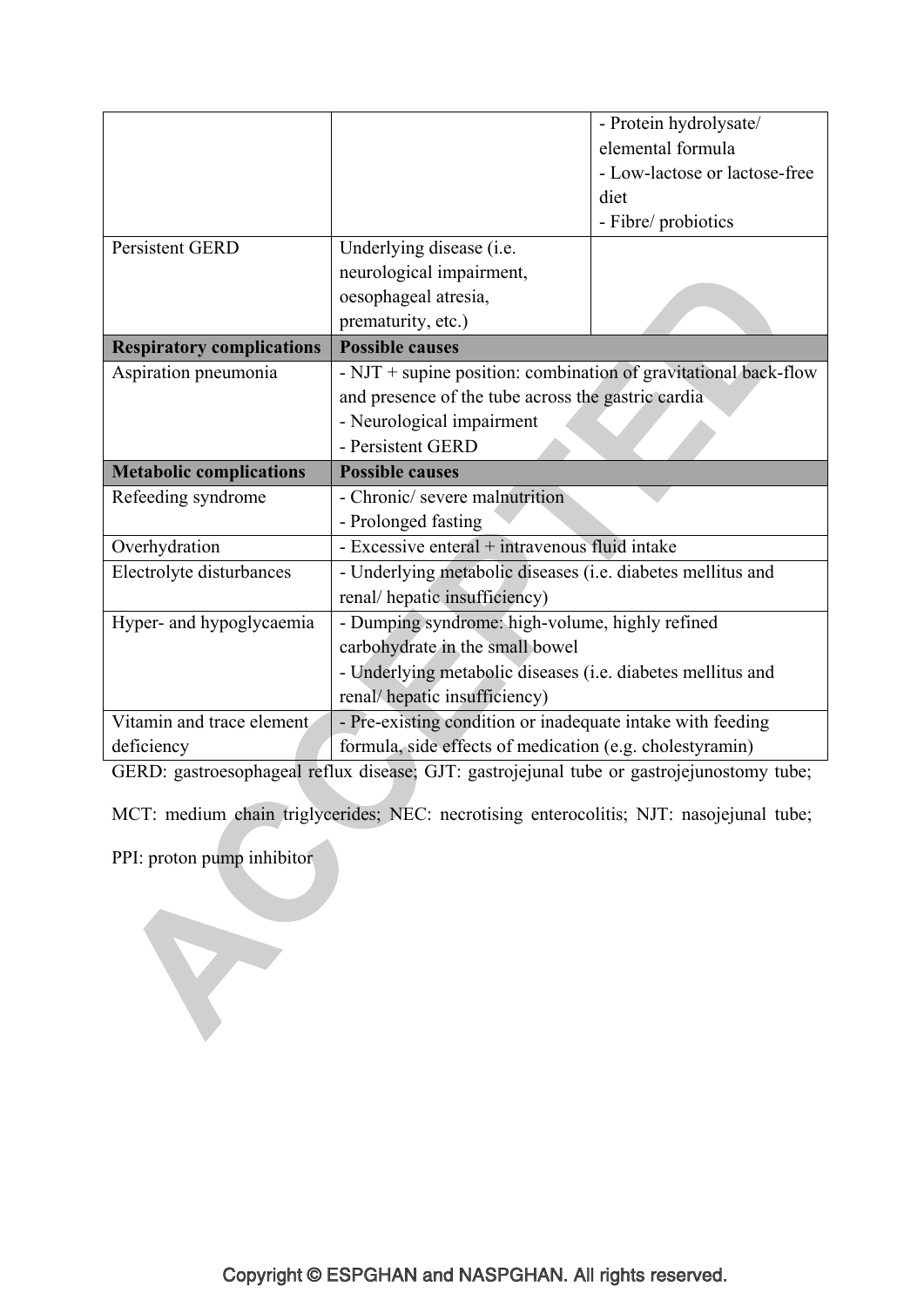**TABLE 4.** Infusion rates based on Pedrón Giner [1] and NASPGHAN [2].

| Age            | Initial phase rate | <b>Advance rate</b>                                                  | <b>Suggested tolerated</b> |  |
|----------------|--------------------|----------------------------------------------------------------------|----------------------------|--|
|                |                    |                                                                      | rate                       |  |
| Preterm        | $0.5 - 2$ ml/kg/h  | $0.2-1$ ml/kg every 8                                                | $4-8$ ml/kg/h              |  |
|                |                    | hours                                                                |                            |  |
| Infant         | $1-2$ ml/kg/h      | 1-2 ml/kg every 2- $\left  5.6 \frac{\text{m}}{\text{kg/h}} \right $ |                            |  |
|                |                    | 8 hours                                                              |                            |  |
| 1-6 years      | 1 ml/kg/h          | 1 ml/kg every $2-8$ 1-5 ml/kg/h                                      |                            |  |
|                |                    | hours                                                                |                            |  |
| $\geq$ 7 years | $25$ ml/h          | $25 \text{ ml}$ every $2-8$                                          | 100-150 ml/h               |  |
|                |                    | hours                                                                |                            |  |
|                |                    |                                                                      |                            |  |
|                |                    |                                                                      |                            |  |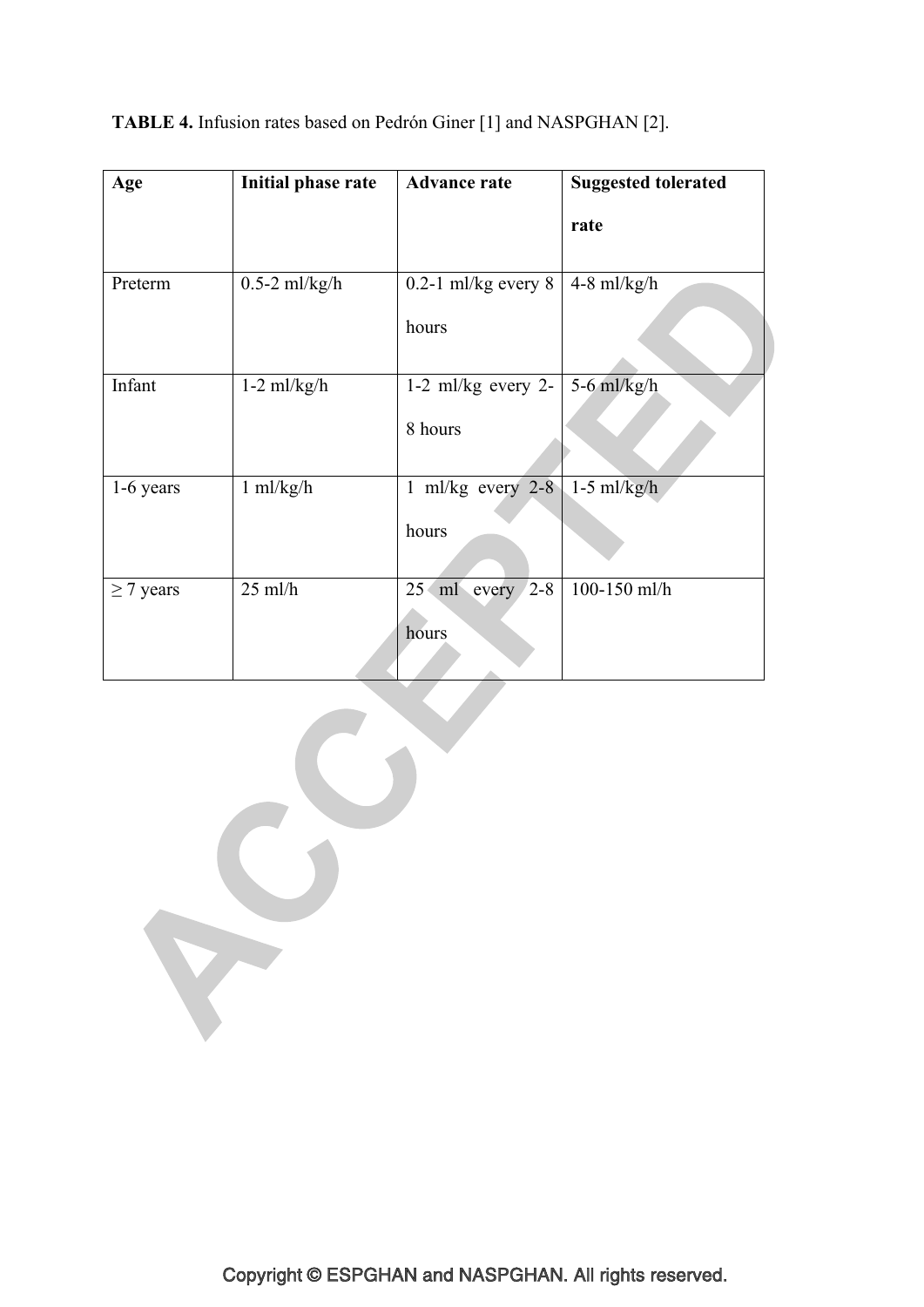**TABLE 5.** Information on the absorption site of a list of medications according to McIntyre

[3].

| Drugs requiring acid for absorption                        | Aspirin          |
|------------------------------------------------------------|------------------|
|                                                            | Ferrous sulphate |
| Drugs that bind extensively to the tube                    | Cyclosporine     |
|                                                            | Isotretinoin     |
| Drugs with higher absorption rate when administered in the | Azathioprine     |
| small bowel                                                | Ciprofloxacin    |
|                                                            | Fluconazole      |
|                                                            | Pravastatin      |
|                                                            | Zinc             |
| Drugs with decreased absorption when administered in the   | Allopurinol      |
| small bowel                                                | Baclofen         |
|                                                            | Calcium          |
|                                                            | Ferrous sulphate |
|                                                            | Gabapentin       |
|                                                            | Lopinavir        |
|                                                            | Ritonavir        |
|                                                            | Sirolimus        |
| Drugs not absorbed when administrated in the jejunum       | Digoxin          |
|                                                            | Erythromycin     |
|                                                            | Folic acid       |
|                                                            | Griseofulvin     |
|                                                            | Metformin        |
|                                                            | Mycophenolate    |
|                                                            | Phenytoin        |
|                                                            | Pravastatin      |
|                                                            |                  |